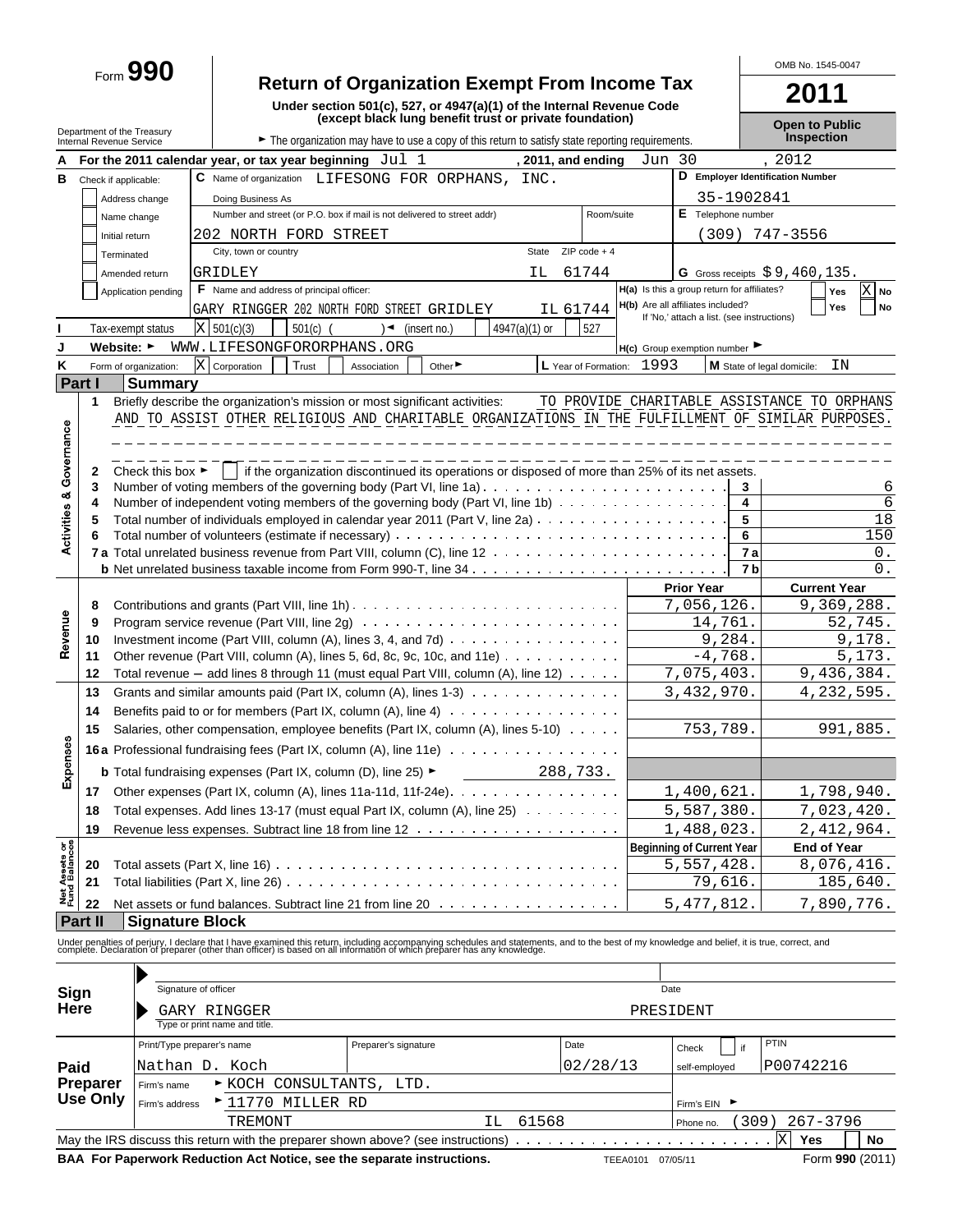|             | Form 990 (2011)                                                                                                                                                                                                                                                                                                                                                                                                                                                                                                                                                                               | LIFESONG FOR ORPHANS, INC. |                             |                                                       |                   |                                   |                                             | 35-1902841 |                 | Page 2 |
|-------------|-----------------------------------------------------------------------------------------------------------------------------------------------------------------------------------------------------------------------------------------------------------------------------------------------------------------------------------------------------------------------------------------------------------------------------------------------------------------------------------------------------------------------------------------------------------------------------------------------|----------------------------|-----------------------------|-------------------------------------------------------|-------------------|-----------------------------------|---------------------------------------------|------------|-----------------|--------|
| Part III    |                                                                                                                                                                                                                                                                                                                                                                                                                                                                                                                                                                                               |                            |                             | <b>Statement of Program Service Accomplishments</b>   |                   |                                   |                                             |            |                 |        |
|             |                                                                                                                                                                                                                                                                                                                                                                                                                                                                                                                                                                                               |                            |                             |                                                       |                   |                                   |                                             |            |                 | X      |
| $\mathbf 1$ | Briefly describe the organization's mission:                                                                                                                                                                                                                                                                                                                                                                                                                                                                                                                                                  |                            |                             |                                                       |                   |                                   |                                             |            |                 |        |
|             | TO PROVIDE CHARITABLE ASSISTANCE TO ORPHANS                                                                                                                                                                                                                                                                                                                                                                                                                                                                                                                                                   |                            |                             |                                                       |                   |                                   |                                             |            |                 |        |
|             | AND TO ASSIST OTHER RELIGIOUS AND CHARITABLE ORGANIZATIONS IN THE FULFILLMENT OF SIMILAR PURPOSES.                                                                                                                                                                                                                                                                                                                                                                                                                                                                                            |                            |                             |                                                       |                   |                                   |                                             |            |                 |        |
|             |                                                                                                                                                                                                                                                                                                                                                                                                                                                                                                                                                                                               |                            |                             |                                                       |                   |                                   |                                             |            |                 |        |
|             | 2 Did the organization undertake any significant program services during the year which were not listed on the prior                                                                                                                                                                                                                                                                                                                                                                                                                                                                          |                            |                             |                                                       |                   |                                   |                                             |            |                 |        |
|             |                                                                                                                                                                                                                                                                                                                                                                                                                                                                                                                                                                                               |                            |                             |                                                       |                   |                                   |                                             | Χ<br>Yes   |                 | No     |
|             | If 'Yes,' describe these new services on Schedule O.                                                                                                                                                                                                                                                                                                                                                                                                                                                                                                                                          |                            |                             |                                                       |                   |                                   |                                             |            |                 |        |
| 3           | Did the organization cease conducting, or make significant changes in how it conducts, any program services? $\cdots$                                                                                                                                                                                                                                                                                                                                                                                                                                                                         |                            |                             |                                                       |                   |                                   |                                             | Yes        | X               | No     |
|             | If 'Yes,' describe these changes on Schedule O.                                                                                                                                                                                                                                                                                                                                                                                                                                                                                                                                               |                            |                             |                                                       |                   |                                   |                                             |            |                 |        |
|             | Describe the organization's program service accomplishments for each of its three largest program services, as measured by expenses.                                                                                                                                                                                                                                                                                                                                                                                                                                                          |                            |                             |                                                       |                   |                                   |                                             |            |                 |        |
|             | Section 501(c)(3) and 501(c)(4) organizations and section 4947(a)(1) trusts are required to report the amount of grants and allocations to<br>others, the total expenses, and revenue, if any, for each program service reported.                                                                                                                                                                                                                                                                                                                                                             |                            |                             |                                                       |                   |                                   |                                             |            |                 |        |
|             |                                                                                                                                                                                                                                                                                                                                                                                                                                                                                                                                                                                               |                            |                             |                                                       |                   |                                   |                                             |            |                 |        |
|             | 4 a (Code:                                                                                                                                                                                                                                                                                                                                                                                                                                                                                                                                                                                    | \$<br>) (Expenses          |                             | $4,032,319$ . including grants of $$$                 |                   |                                   | 3,780,252.) (Revenue                        | \$         |                 | $0.$ ) |
|             | ADOPTION GRANT/LOAN PROGRAM - PROVIDE GRANTS AND LOANS TO ASSIST IN THE ADOPTION OF                                                                                                                                                                                                                                                                                                                                                                                                                                                                                                           |                            |                             |                                                       |                   |                                   |                                             |            |                 |        |
|             | ORPHANS BY CHRISTIAN FAMILIES. POST-ADOPTION ASSISTANCE IS ALSO PROVIDED.                                                                                                                                                                                                                                                                                                                                                                                                                                                                                                                     |                            |                             |                                                       |                   |                                   |                                             |            |                 |        |
|             | FINANCIAL ASSISTANCE IS PROVIDED TO OFFSET ONLY DOCUMENTED ADOPTION COSTS.                                                                                                                                                                                                                                                                                                                                                                                                                                                                                                                    |                            |                             |                                                       |                   |                                   |                                             |            |                 |        |
|             | 84 COVENANT LOANS TO ADOPTIVE FAMILIES, TOTALING \$443,075, WERE OUTSTANDING AT YEAR-END.                                                                                                                                                                                                                                                                                                                                                                                                                                                                                                     |                            |                             |                                                       |                   |                                   |                                             |            |                 |        |
|             | LIFESONG HELPED FACILITATE THE ADOPTION OF 659 ORPHANS DURING THE YEAR.                                                                                                                                                                                                                                                                                                                                                                                                                                                                                                                       |                            |                             |                                                       |                   |                                   |                                             |            |                 |        |
|             | NEARLY 3,000 ORPHANS HAVE BEEN ADOPTED THROUGH THE PROGRAM SINCE ITS INCEPTION.                                                                                                                                                                                                                                                                                                                                                                                                                                                                                                               |                            |                             |                                                       |                   |                                   |                                             |            |                 |        |
|             |                                                                                                                                                                                                                                                                                                                                                                                                                                                                                                                                                                                               |                            |                             |                                                       |                   |                                   |                                             |            |                 |        |
|             |                                                                                                                                                                                                                                                                                                                                                                                                                                                                                                                                                                                               |                            |                             |                                                       |                   |                                   |                                             |            |                 |        |
|             |                                                                                                                                                                                                                                                                                                                                                                                                                                                                                                                                                                                               |                            |                             |                                                       |                   |                                   |                                             |            |                 |        |
|             |                                                                                                                                                                                                                                                                                                                                                                                                                                                                                                                                                                                               |                            |                             |                                                       |                   |                                   |                                             |            |                 |        |
|             |                                                                                                                                                                                                                                                                                                                                                                                                                                                                                                                                                                                               |                            |                             |                                                       |                   |                                   |                                             |            |                 |        |
|             | 4 b (Code:<br>ORPHAN CARE PROGRAM - (INCLUDES SUSTAINABLE BUSINESSES) PROVIDE HUMANITARIAN ASSISTANCE,<br>BIBLICAL TRAINING, EDUCATION AND JOB-SKILL TRAINING TO ORPHANS THROUGHOUT THE WORLD.<br>SUSTAINABLE BUSINESS (STRAWBERRY FARMING) ESTABLISHED IN ZAMBIA AND ANOTHER<br>POTENTIAL LOCATION IN UKRAINE IS IN THE DISCOVERY/TESTING STAGE.<br>APPROXIMATE NUMBER OF ORPHANS REACHED WITH THE GOSPEL OF JESUS CHRIST,<br>EDUCATION AND TRAINING, AND BASIC LIVING NEEDS DURING THE YEAR WERE -<br>ETHIOPIA - 830; HONDURAS - 567; INDIA - 597; LIBERIA<br>UKRAINE - 1,467; ZAMBIA - 267 | ) (Expenses<br>- \$        |                             | 2,001,745. including grants of                        |                   | \$                                | 441, 593. ) (Revenue<br>- 644; PERU<br>200; | \$         | $52,744.$ )     |        |
|             | 4 c (Code:<br>COORDINATION OF SHORT-TERM MISSION TRIPS TO PROJECT LOCATIONS SERVING ORPHANS.<br>11 MISSION TRIPS WERE COORDINATED DURING THE YEAR WITH APPROXIMATELY 125<br>PEOPLE VOLUNTEERING TO SERVE.                                                                                                                                                                                                                                                                                                                                                                                     |                            |                             | $(1)$ (Expenses $\,$ \$ 373, 230. including grants of |                   | S.                                | $0.$ ) (Revenue                             | \$         |                 | 0.     |
|             | 4 d Other program services. (Describe in Schedule O.)<br>(Expenses<br>\$                                                                                                                                                                                                                                                                                                                                                                                                                                                                                                                      |                            | 68,088. including grants of |                                                       | \$.               | 10, 250. ) (Revenue $\frac{1}{2}$ |                                             |            | 0.              |        |
|             | 4 e Total program service expenses ►                                                                                                                                                                                                                                                                                                                                                                                                                                                                                                                                                          |                            |                             | 6,475,382.                                            |                   |                                   |                                             |            |                 |        |
| BAA         |                                                                                                                                                                                                                                                                                                                                                                                                                                                                                                                                                                                               |                            |                             |                                                       | TEEA0102 07/05/11 |                                   |                                             |            | Form 990 (2011) |        |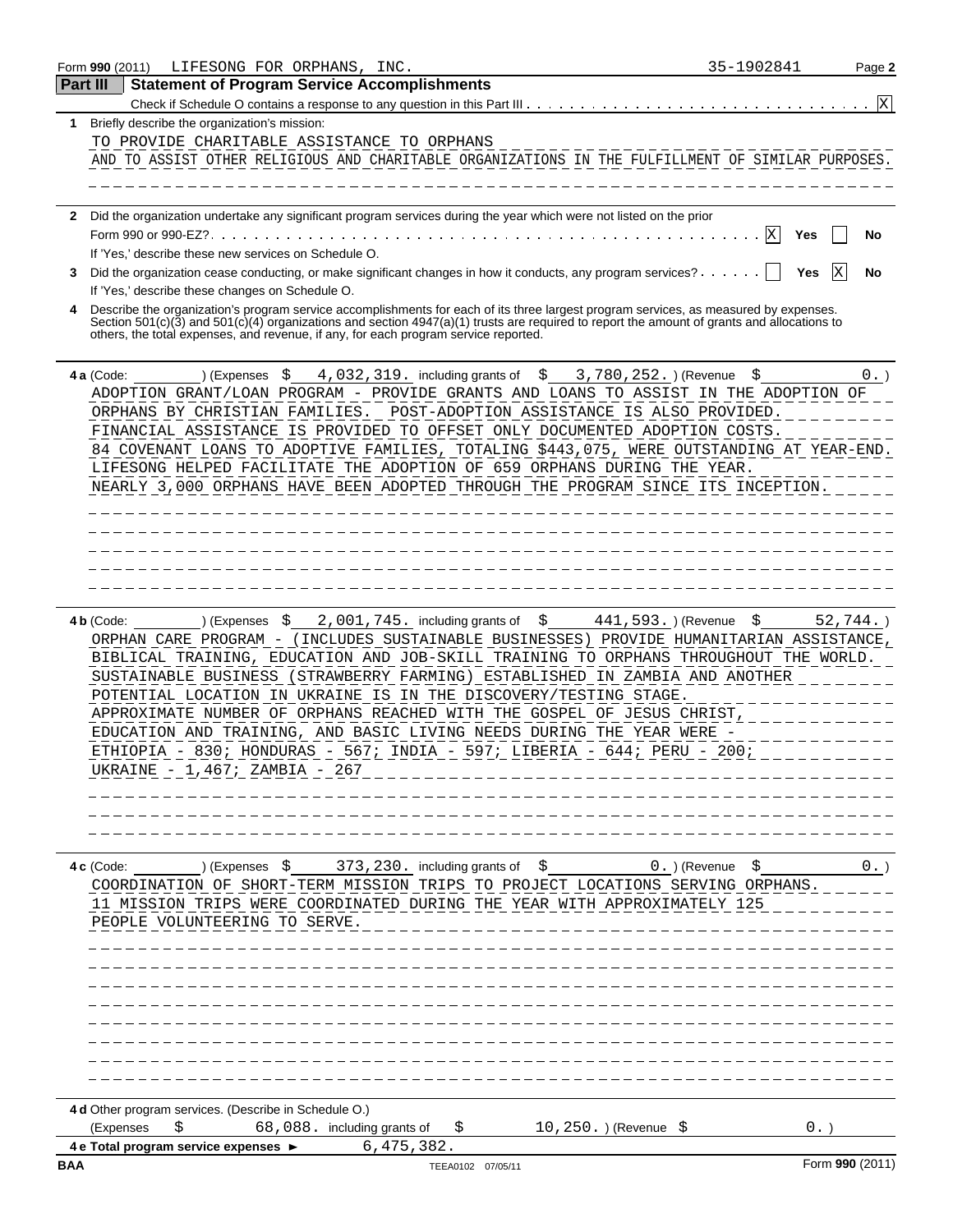Form **990** (2011) Page **3** LIFESONG FOR ORPHANS, INC. 35-1902841

|    | <b>Checklist of Required Schedules</b><br><b>Part IV</b>                                                                                                                                                                                                                  |                 |     |    |
|----|---------------------------------------------------------------------------------------------------------------------------------------------------------------------------------------------------------------------------------------------------------------------------|-----------------|-----|----|
|    |                                                                                                                                                                                                                                                                           |                 | Yes | No |
|    | Is the organization described in section $501(c)(3)$ or $4947(a)(1)$ (other than a private foundation)? If 'Yes,' complete                                                                                                                                                |                 |     |    |
|    |                                                                                                                                                                                                                                                                           | $\mathbf{1}$    | Χ   |    |
| 2  |                                                                                                                                                                                                                                                                           | $\mathbf{2}$    | Χ   |    |
| 3  | Did the organization engage in direct or indirect political campaign activities on behalf of or in opposition to candidates                                                                                                                                               | 3               |     | Χ  |
|    | Section 501(c)(3) organizations. Did the organization engage in lobbying activities, or have a section 501(h) election in effect during the tax year? If 'Yes,' complete Schedule C, Part II                                                                              | 4               |     | X  |
| 5. | Is the organization a section $501(c)(4)$ , $501(c)(5)$ , or $501(c)(6)$ organization that receives membership dues,<br>assessments, or similar amounts as defined in Revenue Procedure 98-19? If 'Yes,' complete Schedule C, Part III                                    | 5               |     | Χ  |
| 6  | Did the organization maintain any donor advised funds or any similar funds or accounts for which donors have the right<br>to provide advice on the distribution or investment of amounts in such funds or accounts? If 'Yes,' complete Schedule D,                        | 6               | Χ   |    |
| 7  | Did the organization receive or hold a conservation easement, including easements to preserve open space, the<br>environment, historic land areas or historic structures? If 'Yes,' complete Schedule D, Part II                                                          | $\overline{7}$  |     | Χ  |
| 8  | Did the organization maintain collections of works of art, historical treasures, or other similar assets? If 'Yes,'                                                                                                                                                       | 8               |     | Χ  |
| 9  | Did the organization report an amount in Part X, line 21; serve as a custodian for amounts not listed in Part X;<br>or provide credit counseling, debt management, credit repair, or debt negotiation services? If 'Yes,' complete                                        | 9               |     | Χ  |
| 10 | Did the organization, directly or through a related organization, hold assets in temporarily restricted endowments,<br>permanent endowments, or quasi-endowments? If 'Yes,' complete Schedule D, Part V                                                                   | 10              |     | Χ  |
| 11 | If the organization's answer to any of the following questions is 'Yes', then complete Schedule D, Parts VI, VII, VIII, IX,<br>or X as applicable.                                                                                                                        |                 |     |    |
|    | a Did the organization report an amount for land, buildings and equipment in Part X, line 10? If 'Yes,' complete Schedule                                                                                                                                                 | 11a             | X   |    |
|    | <b>b</b> Did the organization report an amount for investments- other securities in Part X, line 12 that is 5% or more of its total                                                                                                                                       | 11 <sub>b</sub> |     | X  |
|    | c Did the organization report an amount for investments- program related in Part X, line 13 that is 5% or more of its total                                                                                                                                               | 11c             | X   |    |
|    | d Did the organization report an amount for other assets in Part X, line 15 that is 5% or more of its total assets reported                                                                                                                                               | 11d             |     | Χ  |
|    | e Did the organization report an amount for other liabilities in Part X, line 25? If 'Yes,' complete Schedule D, Part X                                                                                                                                                   | 11e             |     | Χ  |
|    | f Did the organization's separate or consolidated financial statements for the tax year include a footnote that addresses<br>the organization's liability for uncertain tax positions under FIN 48 (ASC 740)? If 'Yes,' complete Schedule D, Part X                       | 11f             | X   |    |
|    | 12 a Did the organization obtain separate, independent audited financial statements for the tax year? If 'Yes,' complete                                                                                                                                                  | 12a             | Χ   |    |
|    | <b>b</b> Was the organization included in consolidated, independent audited financial statements for the tax year? If 'Yes,' and<br>if the organization answered 'No' to line 12a, then completing Schedule D, Parts XI, XII, and XIII is optional $\ldots \ldots \ldots$ | 12 <sub>b</sub> |     | Χ  |
|    |                                                                                                                                                                                                                                                                           | 13              |     | Χ  |
|    |                                                                                                                                                                                                                                                                           | 14a             | Χ   |    |
|    | <b>b</b> Did the organization have aggregate revenues or expenses of more than \$10,000 from grantmaking, fundraising,<br>business, investment, and program service activities outside the United States, or aggregate foreign investments valued                         | 14b             | Χ   |    |
|    | 15 Did the organization report on Part IX, column (A), line 3, more than \$5,000 of grants or assistance to any organization                                                                                                                                              | 15              |     | Χ  |
|    | 16 Did the organization report on Part IX, column (A), line 3, more than \$5,000 of aggregate grants or assistance to individuals located outside the United States? If 'Yes,' complete Schedule F, Parts III and IV                                                      | 16              |     | Χ  |
|    | 17 Did the organization report a total of more than \$15,000 of expenses for professional fundraising services on Part IX,<br>column (A), lines 6 and 11e? If 'Yes,' complete Schedule G, Part I (see instructions)                                                       | 17              |     | X  |
|    | 18 Did the organization report more than \$15,000 total of fundraising event gross income and contributions on Part VIII,                                                                                                                                                 | 18              |     | Χ  |
| 19 | Did the organization report more than \$15,000 of gross income from gaming activities on Part VIII, line 9a? If 'Yes,'                                                                                                                                                    | 19              |     | X  |
|    |                                                                                                                                                                                                                                                                           | 20              |     | Χ  |
|    |                                                                                                                                                                                                                                                                           | 20 <sub>b</sub> |     |    |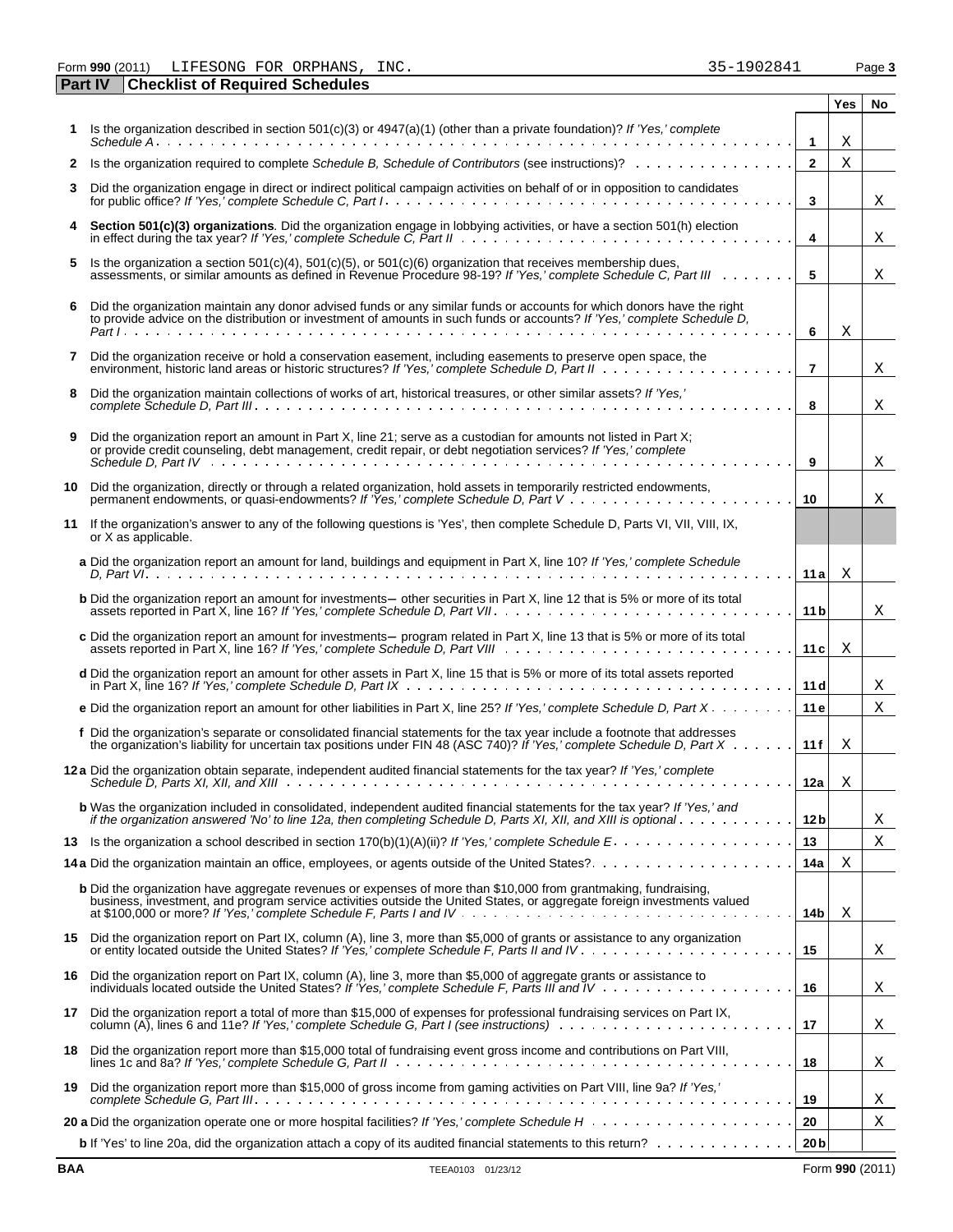Form **990** (2011) Page **4** LIFESONG FOR ORPHANS, INC. 35-1902841

| <b>Part IV</b> | <b>Checklist of Required Schedules</b> (continued)                                                                                                                                                                                                                                                                                                                                                                                                                                                                                                                                                                                                                                                           |                 |                 |    |
|----------------|--------------------------------------------------------------------------------------------------------------------------------------------------------------------------------------------------------------------------------------------------------------------------------------------------------------------------------------------------------------------------------------------------------------------------------------------------------------------------------------------------------------------------------------------------------------------------------------------------------------------------------------------------------------------------------------------------------------|-----------------|-----------------|----|
|                |                                                                                                                                                                                                                                                                                                                                                                                                                                                                                                                                                                                                                                                                                                              |                 | Yes             | No |
| 21             | Did the organization report more than \$5,000 of grants and other assistance to governments and organizations in the<br>United States on Part IX, column (A), line 1? If 'Yes,' complete Schedule I, Parts I and II                                                                                                                                                                                                                                                                                                                                                                                                                                                                                          | 21              | Χ               |    |
| 22             | Did the organization report more than \$5,000 of grants and other assistance to individuals in the United States on Part<br>IX, column (A), line 2? If 'Yes,' complete Schedule I, Parts I and III $\cdots \cdots \cdots \cdots \cdots \cdots \cdots \cdots \cdots \cdots$                                                                                                                                                                                                                                                                                                                                                                                                                                   | 22              | Χ               |    |
| 23             | Did the organization answer 'Yes' to Part VII, Section A, line 3, 4, or 5 about compensation of the organization's current<br>and former officers, directors, trustees, key employees, and highest compensated employees? If 'Yes,' complete                                                                                                                                                                                                                                                                                                                                                                                                                                                                 |                 |                 |    |
|                |                                                                                                                                                                                                                                                                                                                                                                                                                                                                                                                                                                                                                                                                                                              | 23              |                 | Χ  |
|                | 24 a Did the organization have a tax-exempt bond issue with an outstanding principal amount of more than \$100,000 as of<br>the last day of the year, and that was issued after December 31, 2002? If 'Yes,' answer lines 24b through 24d and                                                                                                                                                                                                                                                                                                                                                                                                                                                                | 24a             |                 | Χ  |
|                | <b>b</b> Did the organization invest any proceeds of tax-exempt bonds beyond a temporary period exception?                                                                                                                                                                                                                                                                                                                                                                                                                                                                                                                                                                                                   | 24 <sub>b</sub> |                 |    |
|                | c Did the organization maintain an escrow account other than a refunding escrow at any time during the year to defease                                                                                                                                                                                                                                                                                                                                                                                                                                                                                                                                                                                       | 24c             |                 |    |
|                | d Did the organization act as an 'on behalf of' issuer for bonds outstanding at any time during the year?                                                                                                                                                                                                                                                                                                                                                                                                                                                                                                                                                                                                    | 24d             |                 |    |
|                | 25 a Section 501(c)(3) and 501(c)(4) organizations. Did the organization engage in an excess benefit transaction with a                                                                                                                                                                                                                                                                                                                                                                                                                                                                                                                                                                                      | 25a             |                 | Χ  |
|                | <b>b</b> Is the organization aware that it engaged in an excess benefit transaction with a disqualified person in a prior year, and<br>that the transaction has not been reported on any of the organization's prior Forms 990 or 990-EZ? If 'Yes,' complete<br>Schedule L. Part $\vert \cdot \vert$ , $\vert \cdot \vert$ , $\vert \cdot \vert$ , $\vert \cdot \vert$ , $\vert \cdot \vert$ , $\vert \cdot \vert$ , $\vert \cdot \vert$ , $\vert \cdot \vert$ , $\vert \cdot \vert$ , $\vert \cdot \vert$ , $\vert \cdot \vert$ , $\vert \cdot \vert$ , $\vert \cdot \vert$ , $\vert \cdot \vert$ , $\vert \cdot \vert$ , $\vert \cdot \vert$ , $\vert \cdot \vert$ , $\vert \cdot \vert$ , $\vert \cdot \$ | 25 <sub>b</sub> |                 | Χ  |
|                | 26 Was a loan to or by a current or former officer, director, trustee, key employee, highly compensated employee, or<br>disqualified person outstanding as of the end of the organization's tax year? If 'Yes,' complete Schedule L. Part II                                                                                                                                                                                                                                                                                                                                                                                                                                                                 | 26              |                 | Χ  |
| 27             | Did the organization provide a grant or other assistance to an officer, director, trustee, key employee, substantial<br>contributor or employee thereof, a grant selection committee member, or to a 35% controlled entity or family member                                                                                                                                                                                                                                                                                                                                                                                                                                                                  | 27              |                 | Χ  |
|                | 28 Was the organization a party to a business transaction with one of the following parties (see Schedule L, Part IV<br>instructions for applicable filing thresholds, conditions, and exceptions):                                                                                                                                                                                                                                                                                                                                                                                                                                                                                                          |                 |                 |    |
|                | a A current or former officer, director, trustee, or key employee? If 'Yes,' complete Schedule L, Part IV                                                                                                                                                                                                                                                                                                                                                                                                                                                                                                                                                                                                    | 28a             |                 | Χ  |
|                | <b>b</b> A family member of a current or former officer, director, trustee, or key employee? If 'Yes,' complete                                                                                                                                                                                                                                                                                                                                                                                                                                                                                                                                                                                              | 28 <sub>b</sub> |                 | Χ  |
|                | c An entity of which a current or former officer, director, trustee, or key employee (or a family member thereof) was an                                                                                                                                                                                                                                                                                                                                                                                                                                                                                                                                                                                     | 28c             |                 | Χ  |
| 29             | Did the organization receive more than \$25,000 in non-cash contributions? If 'Yes,' complete Schedule M                                                                                                                                                                                                                                                                                                                                                                                                                                                                                                                                                                                                     | 29              |                 | X  |
| 30             | Did the organization receive contributions of art, historical treasures, or other similar assets, or qualified conservation                                                                                                                                                                                                                                                                                                                                                                                                                                                                                                                                                                                  | 30              |                 | Χ  |
| 31             | Did the organization liquidate, terminate, or dissolve and cease operations? If 'Yes,' complete Schedule N, Part I                                                                                                                                                                                                                                                                                                                                                                                                                                                                                                                                                                                           | 31              |                 | X  |
| 32             | Did the organization sell, exchange, dispose of, or transfer more than 25% of its net assets? If 'Yes,' complete                                                                                                                                                                                                                                                                                                                                                                                                                                                                                                                                                                                             | 32              |                 | Χ  |
|                | 33 Did the organization own 100% of an entity disregarded as separate from the organization under Regulations sections<br>$301.7701$ 2 and $301.7701$ 3? If 'Yes' complete Schedule R. Part $1, \ldots, \ldots,$ $\ldots, \ldots, \ldots, \ldots, \ldots, \ldots, \ldots, \ldots$                                                                                                                                                                                                                                                                                                                                                                                                                            | 33              |                 | X  |
|                | 34 Was the organization related to any tax-exempt or taxable entity? If 'Yes,' complete Schedule R, Parts II, III, IV, and V,                                                                                                                                                                                                                                                                                                                                                                                                                                                                                                                                                                                | 34              | Χ               |    |
|                | 35 a Did the organization have a controlled entity within the meaning of section $512(b)(13)? \ldots \ldots \ldots \ldots \ldots \ldots$                                                                                                                                                                                                                                                                                                                                                                                                                                                                                                                                                                     | 35a             |                 | Χ  |
|                | <b>b</b> Did the organization receive any payment from or engage in any transaction with a controlled entity within the meaning                                                                                                                                                                                                                                                                                                                                                                                                                                                                                                                                                                              | 35b             |                 | X  |
|                | 36 Section 501(c)(3) organizations. Did the organization make any transfers to an exempt non-charitable related                                                                                                                                                                                                                                                                                                                                                                                                                                                                                                                                                                                              | 36              |                 | Χ  |
| 37             | Did the organization conduct more than 5% of its activities through an entity that is not a related organization and that is<br>treated as a partnership for federal income tax purposes? If 'Yes,' complete Schedule R, Part VI.                                                                                                                                                                                                                                                                                                                                                                                                                                                                            | 37              |                 | X  |
| 38             | Did the organization complete Schedule O and provide explanations in Schedule O for Part VI, lines 11 and 19?                                                                                                                                                                                                                                                                                                                                                                                                                                                                                                                                                                                                | 38              | Χ               |    |
| BAA            |                                                                                                                                                                                                                                                                                                                                                                                                                                                                                                                                                                                                                                                                                                              |                 | Form 990 (2011) |    |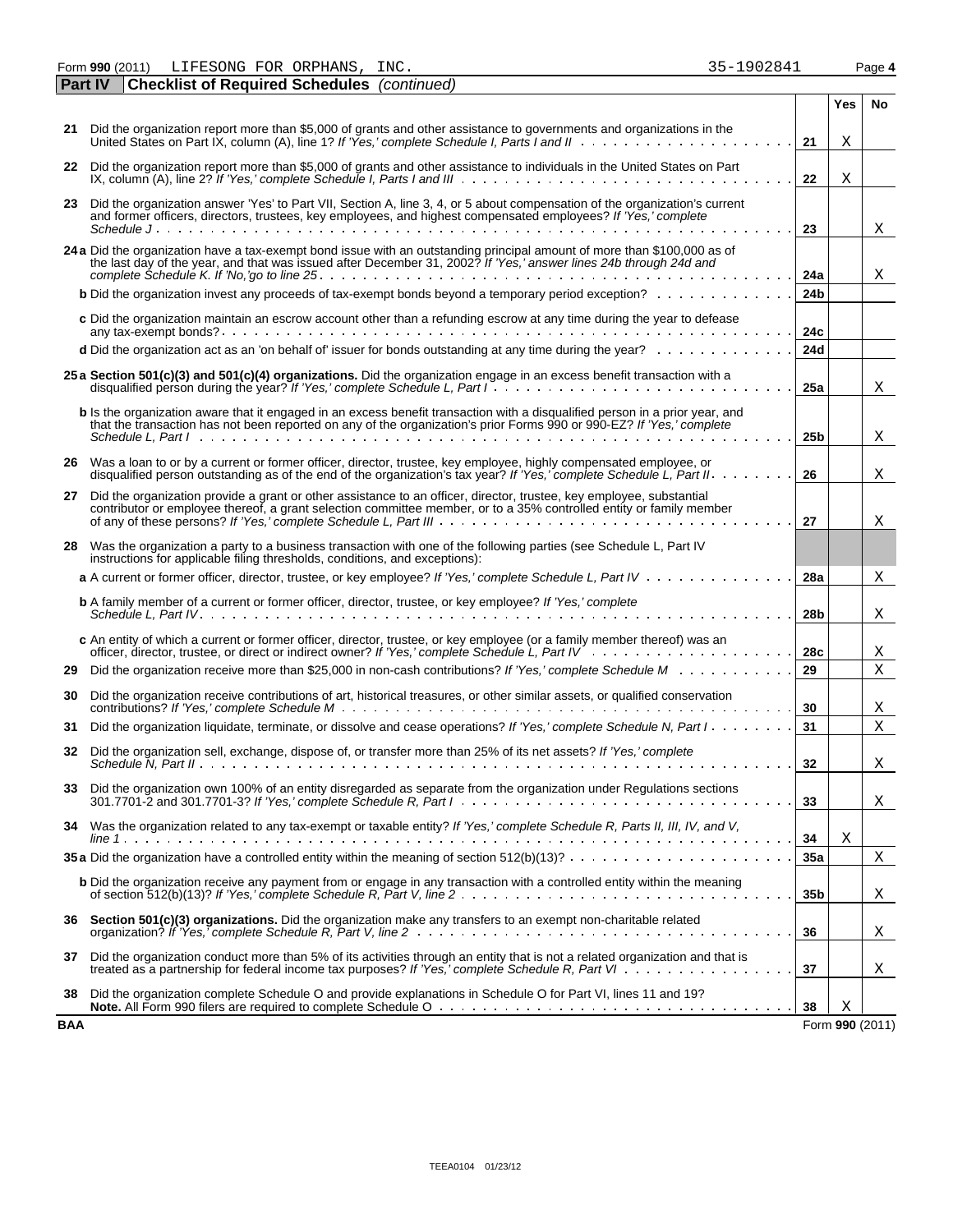|            | 35-1902841<br>Form 990 (2011)<br>LIFESONG FOR ORPHANS, INC.                                                                                                                                                                                                                                                                                               |                         |            | Page 5          |
|------------|-----------------------------------------------------------------------------------------------------------------------------------------------------------------------------------------------------------------------------------------------------------------------------------------------------------------------------------------------------------|-------------------------|------------|-----------------|
|            | Part V<br><b>Statements Regarding Other IRS Filings and Tax Compliance</b>                                                                                                                                                                                                                                                                                |                         |            |                 |
|            | Check if Schedule O contains a response to any question in this Part $V \cdot \cdot \cdot \cdot \cdot \cdot \cdot \cdot \cdot \cdot \cdot \cdot \cdot \cdot \cdot \cdot \cdot \cdot$                                                                                                                                                                      |                         |            |                 |
|            |                                                                                                                                                                                                                                                                                                                                                           |                         | <b>Yes</b> | No              |
|            | <b>1a</b> Enter the number reported in Box 3 of Form 1096. Enter -0- if not applicable<br>22<br>1 a                                                                                                                                                                                                                                                       |                         |            |                 |
|            | <b>b</b> Enter the number of Forms W-2G included in line 1a. Enter -0- if not applicable $\dots$<br>0<br>1 <sub>b</sub>                                                                                                                                                                                                                                   |                         |            |                 |
|            | c Did the organization comply with backup withholding rules for reportable payments to vendors and reportable gaming                                                                                                                                                                                                                                      | 1 c                     | Χ          |                 |
|            | 2 a Enter the number of employees reported on Form W-3, Transmittal of Wage and Tax State-                                                                                                                                                                                                                                                                |                         |            |                 |
|            | ments, filed for the calendar year ending with or within the year covered by this return<br>18<br>2 a                                                                                                                                                                                                                                                     |                         |            |                 |
|            | <b>b</b> If at least one is reported on line 2a, did the organization file all required federal employment tax returns?                                                                                                                                                                                                                                   | 2 <sub>b</sub>          | Χ          |                 |
|            | Note. If the sum of lines 1a and 2a is greater than 250, you may be required to e-file. (see instructions)<br>3 a Did the organization have unrelated business gross income of \$1,000 or more during the year?                                                                                                                                           |                         |            |                 |
|            |                                                                                                                                                                                                                                                                                                                                                           | 3а<br>3 <sub>b</sub>    |            | Χ               |
|            |                                                                                                                                                                                                                                                                                                                                                           |                         |            |                 |
|            | 4 a At any time during the calendar year, did the organization have an interest in, or a signature or other authority over, a<br>financial account in a foreign country (such as a bank account, securities account, or other financial account)? $\cdots \cdots$<br><b>b</b> If 'Yes,' enter the name of the foreign country:<br>► See Foreign Countries | 4al                     | Χ          |                 |
|            | See instructions for filing requirements for Form TD F 90-22.1, Report of Foreign Bank and Financial Accounts.                                                                                                                                                                                                                                            |                         |            |                 |
|            |                                                                                                                                                                                                                                                                                                                                                           | 5 a                     |            | Χ               |
|            | <b>b</b> Did any taxable party notify the organization that it was or is a party to a prohibited tax shelter transaction? $\ldots$                                                                                                                                                                                                                        | 5 <sub>b</sub>          |            | X               |
|            |                                                                                                                                                                                                                                                                                                                                                           | 5c                      |            |                 |
|            | 6 a Does the organization have annual gross receipts that are normally greater than \$100,000, and did the organization                                                                                                                                                                                                                                   |                         |            |                 |
|            |                                                                                                                                                                                                                                                                                                                                                           | 6а                      |            | Χ               |
|            | b If 'Yes,' did the organization include with every solicitation an express statement that such contributions or gifts were                                                                                                                                                                                                                               | 6b                      |            |                 |
|            | Organizations that may receive deductible contributions under section 170(c).                                                                                                                                                                                                                                                                             |                         |            |                 |
|            | a Did the organization receive a payment in excess of \$75 made partly as a contribution and partly for goods and                                                                                                                                                                                                                                         | 7а                      | X          |                 |
|            | <b>b</b> If 'Yes,' did the organization notify the donor of the value of the goods or services provided? $\ldots$ , $\ldots$ , $\ldots$ , $\ldots$                                                                                                                                                                                                        | 7 <sub>b</sub>          | Χ          |                 |
|            | c Did the organization sell, exchange, or otherwise dispose of tangible personal property for which it was required to file                                                                                                                                                                                                                               | 7с                      |            | Χ               |
|            | <b>d</b> If 'Yes,' indicate the number of Forms 8282 filed during the year $\dots \dots \dots \dots \dots \dots$<br>7 d                                                                                                                                                                                                                                   |                         |            |                 |
|            | <b>e</b> Did the organization receive any funds, directly or indirectly, to pay premiums on a personal benefit contract?                                                                                                                                                                                                                                  | <b>7e</b>               |            | Χ               |
|            | f Did the organization, during the year, pay premiums, directly or indirectly, on a personal benefit contract?                                                                                                                                                                                                                                            | 7f                      |            | Χ               |
|            | g If the organization received a contribution of qualified intellectual property, did the organization file Form 8899                                                                                                                                                                                                                                     | 7 g                     |            |                 |
|            | h If the organization received a contribution of cars, boats, airplanes, or other vehicles, did the organization file a                                                                                                                                                                                                                                   | 7 h                     |            |                 |
| 8          | Sponsoring organizations maintaining donor advised funds and section 509(a)(3) supporting organizations. Did the<br>supporting organization, or a donor advised fund maintained by a sponsoring organization, have excess business                                                                                                                        |                         |            |                 |
|            |                                                                                                                                                                                                                                                                                                                                                           | 8                       |            | х               |
|            | Sponsoring organizations maintaining donor advised funds.                                                                                                                                                                                                                                                                                                 |                         |            |                 |
|            |                                                                                                                                                                                                                                                                                                                                                           | 9а<br>9 b               |            | Χ<br>X          |
| 10         | Section 501(c)(7) organizations. Enter:                                                                                                                                                                                                                                                                                                                   |                         |            |                 |
|            | 10 a                                                                                                                                                                                                                                                                                                                                                      |                         |            |                 |
|            | <b>b</b> Gross receipts, included on Form 990, Part VIII, line 12, for public use of club facilities<br>10 <sub>b</sub>                                                                                                                                                                                                                                   |                         |            |                 |
| 11         | Section 501(c)(12) organizations. Enter:                                                                                                                                                                                                                                                                                                                  |                         |            |                 |
|            | 11 a                                                                                                                                                                                                                                                                                                                                                      |                         |            |                 |
|            | <b>b</b> Gross income from other sources (Do not net amounts due or paid to other sources<br>against amounts due or received from them.) $\ldots \ldots \ldots \ldots \ldots \ldots \ldots \ldots \ldots$<br>11 <sub>b</sub>                                                                                                                              |                         |            |                 |
|            | 12a Section 4947(a)(1) non-exempt charitable trusts. Is the organization filing Form 990 in lieu of Form 1041?                                                                                                                                                                                                                                            | 12a                     |            |                 |
|            | <b>b</b> If 'Yes,' enter the amount of tax-exempt interest received or accrued during the year $\dots \dots$<br>12 <sub>b</sub>                                                                                                                                                                                                                           |                         |            |                 |
| 13         | Section 501(c)(29) qualified nonprofit health insurance issuers.                                                                                                                                                                                                                                                                                          |                         |            |                 |
|            | Note. See the instructions for additional information the organization must report on Schedule O.                                                                                                                                                                                                                                                         | 13a                     |            |                 |
|            | <b>b</b> Enter the amount of reserves the organization is required to maintain by the states in                                                                                                                                                                                                                                                           |                         |            |                 |
|            | which the organization is licensed to issue qualified health plans $\ldots$ ,<br>13 <sub>b</sub>                                                                                                                                                                                                                                                          |                         |            |                 |
|            | 13c                                                                                                                                                                                                                                                                                                                                                       |                         |            |                 |
|            | <b>b</b> If 'Yes,' has it filed a Form 720 to report these payments? If 'No,' provide an explanation in Schedule O                                                                                                                                                                                                                                        | 14 a<br>14 <sub>b</sub> |            | Χ               |
| <b>BAA</b> | TEEA0105 07/05/11                                                                                                                                                                                                                                                                                                                                         |                         |            | Form 990 (2011) |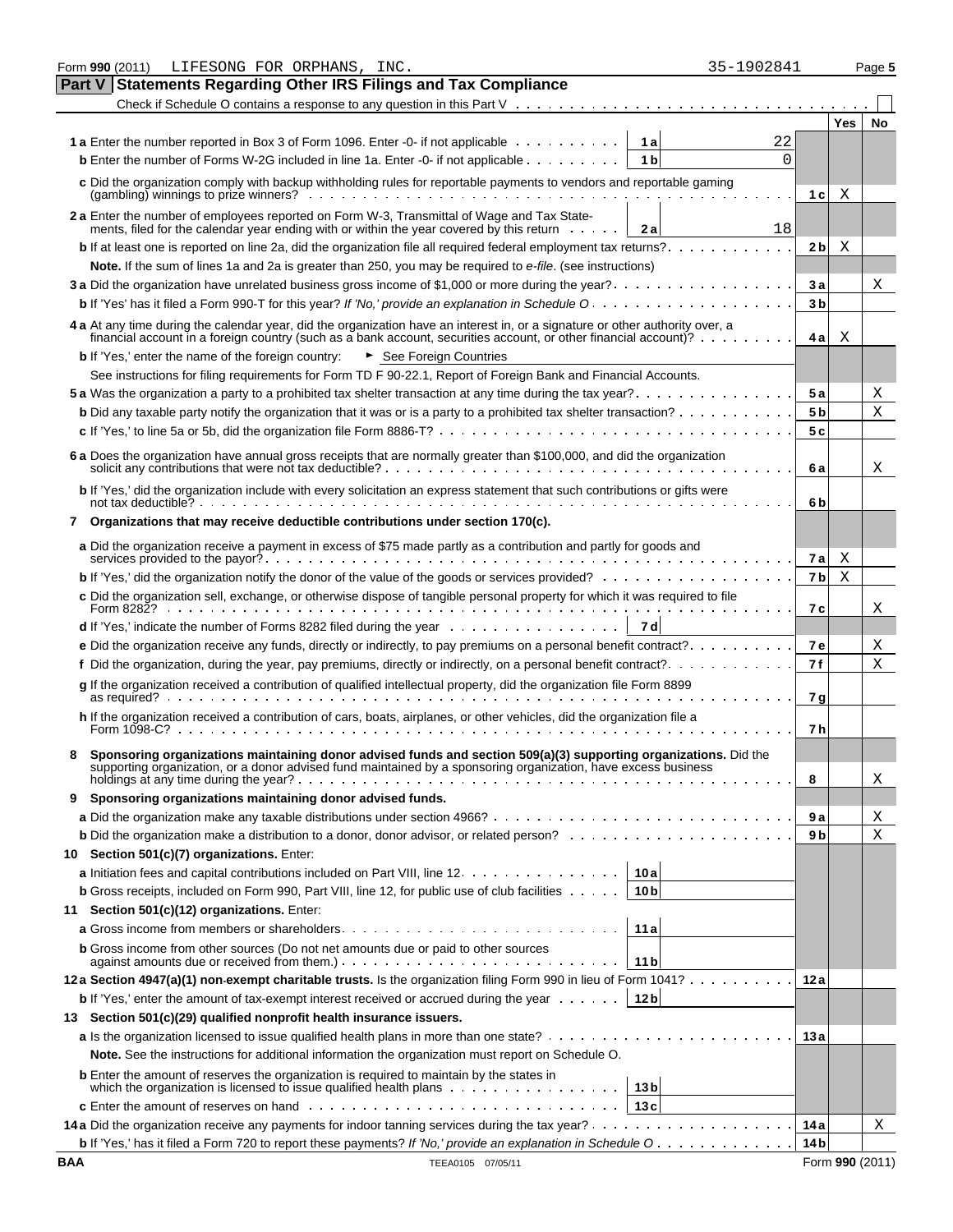**Section A. Governing Body and Management**

If there are material differences in voting rights among members of the governing body, or if the governing body delegated broad

stockholders, or other persons other than the governing body?

the following:

**Section** 

authority to an executive committee or similar committee, explain in Schedule O.

**4** Did the organization make any significant changes to its governing documents

|     |                                                                                                                                                                                                                                           | 8 a              | Χ   |                 |
|-----|-------------------------------------------------------------------------------------------------------------------------------------------------------------------------------------------------------------------------------------------|------------------|-----|-----------------|
|     |                                                                                                                                                                                                                                           | 8 b              | Χ   |                 |
|     | Is there any officer, director or trustee, or key employee listed in Part VII, Section A, who cannot be reached at the                                                                                                                    | 9                | Χ   |                 |
|     | <b>Section B. Policies</b> (This Section B requests information about policies not required by the Internal Revenue Code.)                                                                                                                |                  |     |                 |
|     |                                                                                                                                                                                                                                           |                  | Yes | No              |
|     |                                                                                                                                                                                                                                           | 10a              |     | X               |
|     | b If 'Yes,' did the organization have written policies and procedures governing the activities of such chapters, affiliates, and branches to ensure their                                                                                 | 10 <sub>b</sub>  |     |                 |
|     | 11 a Has the organization provided a complete copy of this Form 990 to all members of its governing body before filing the form?                                                                                                          | 11a              | Χ   |                 |
|     | <b>b</b> Describe in Schedule O the process, if any, used by the organization to review this Form 990.                                                                                                                                    |                  |     |                 |
|     |                                                                                                                                                                                                                                           | 12a              | Χ   |                 |
|     | <b>b</b> Were officers, directors or trustees, and key employees required to disclose annually interests that could give rise<br>to conflicts?                                                                                            | 12 b             | Χ   |                 |
|     | c Did the organization regularly and consistently monitor and enforce compliance with the policy? If 'Yes,' describe in                                                                                                                   | 12c              | Χ   |                 |
| 13  |                                                                                                                                                                                                                                           | 13               | X   |                 |
| 14  |                                                                                                                                                                                                                                           | 14               | X   |                 |
| 15  | Did the process for determining compensation of the following persons include a review and approval by independent persons, comparability data, and contemporaneous substantiation of the deliberation and decision?                      |                  |     |                 |
|     |                                                                                                                                                                                                                                           | 15a              | Χ   |                 |
|     |                                                                                                                                                                                                                                           | 15 <sub>b</sub>  | Χ   |                 |
|     | If 'Yes' to line 15a or 15b, describe the process in Schedule O. (See instructions.)                                                                                                                                                      |                  |     |                 |
|     | 16 a Did the organization invest in, contribute assets to, or participate in a joint venture or similar arrangement with a                                                                                                                | 16a              |     | X               |
|     | <b>b</b> If 'Yes,' did the organization follow a written policy or procedure requiring the organization to evaluate its<br>participation in joint venture arrangements under applicable federal tax law, and taken steps to safeguard the | 16 <sub>b</sub>  |     |                 |
|     | <b>Section C. Disclosure</b>                                                                                                                                                                                                              |                  |     |                 |
| 17  | List the states with which a copy of this Form 990 is required to be filed ▶<br>See Form 990, Page 6, Line 17 (continued)                                                                                                                 |                  |     |                 |
| 18  | Section 6104 requires an organization to make its Forms 1023 (or 1024 if applicable), 990, and 990-T (501(c)(3)s only) available for public                                                                                               |                  |     |                 |
|     | inspection. Indicate how you make these available. Check all that apply.<br>$\mathbf{X}$<br>Own website<br>Another's website<br>Upon request                                                                                              |                  |     |                 |
| 19  | Describe in Schedule O whether (and if so, how) the organization makes its governing documents, conflict of interest policy, and financial statements available to<br>the public during the tax year.                                     |                  |     |                 |
| 20  | State the name, physical address, and telephone number of the person who possesses the books and records of the organization:                                                                                                             |                  |     |                 |
|     | LIFESONG FOR ORPHANS<br>202 NORTH FORD STREET GRIDLEY<br>61744<br>IL.                                                                                                                                                                     | $(309)$ 747-3556 |     |                 |
| BAA | TEEA0106 01/23/12                                                                                                                                                                                                                         |                  |     | Form 990 (2011) |

| Part VI Governance, Management and Disclosure For each 'Yes' response to lines 2 through 7b below, and for |
|------------------------------------------------------------------------------------------------------------|
| a 'No' response to line 8a, 8b, or 10b below, describe the circumstances, processes, or changes in         |
| Schedule O. See instructions.                                                                              |
|                                                                                                            |

**Yes No**

X

**2**

X

X

X X X

X

X

6

6

**3**

**4 5 6**

**7 a**

**7 b**

**1 a** Enter the number of voting members of the governing body at the end of the tax year  $\cdot \cdot \cdot \cdot$ 

**b** Enter the number of voting members included in line 1a, above, who are independent  $\cdots$ 

5 Did the organization become aware during the year of a significant diversion of the organization's assets? . . **6** Did the organization have members or stockholders?

**b** Are any governance decisions of the organization reserved to (or subject to approval by) members,

**7 a** Did the organization have members, stockholders, or other persons who had the power to elect or appoint one or more members of the governing body?

**8** Did the organization contemporaneously document the meetings held or written actions undertaken during the year by

**2** Did any officer, director, trustee, or key employee have a family relationship or a business relationship with any other officer, director, trustee or key employee? **3** Did the organization delegate control over management duties customarily performed by or under the direct supervision of officers, directors or trustees, or key employees to a management company or other person?

since the prior Form 990 was filed?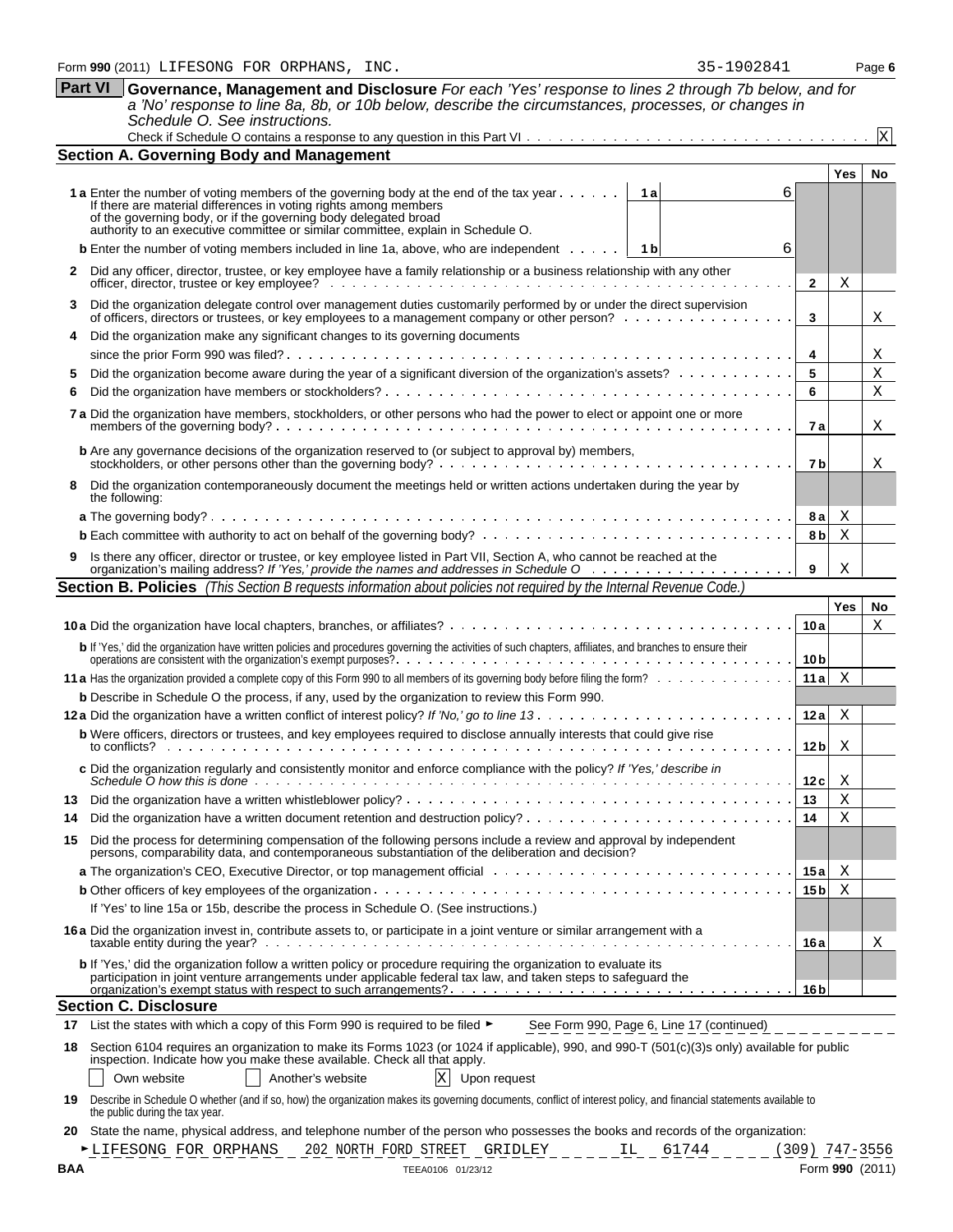**Compensation of Officers, Directors, Trustees, Key Employees, Highest Compensated Employees, and Part VII Independent Contractors**

Check if Schedule O contains a response to any question in this Part VII

| Section A.   Officers, Directors, Trustees, Key Employees, and Highest Compensated Employees |  |  |  |
|----------------------------------------------------------------------------------------------|--|--|--|
|                                                                                              |  |  |  |

**1 a** Complete this table for all persons required to be listed. Report compensation for the calendar year ending with or within the organization's tax year.

? List all of the organization's **current** officers, directors, trustees (whether individuals or organizations), regardless of amount of compensation. Enter -0- in columns (D), (E), and (F) if no compensation was paid.

? List all of the organization's **current** key employees, if any. See instructions for definition of 'key employee.'

 ? List the organization's five **current** highest compensated employees (other than an officer, director, trustee, or key employee) who received reportable compensation (Box 5 of Form W-2 and/or Box 7 of Form 1099-MISC) of more than \$100,000 from the organization and any related organizations.

 ? List all of the organization's **former** officers, key employees, and highest compensated employees who received more than \$100,000 of reportable compensation from the organization and any related organizations.

 ? List all of the organization's **former directors or trustees** that received, in the capacity as a former director or trustee of the organization, more than \$10,000 of reportable compensation from the organization and any related organizations.

List persons in the following order: individual trustees or directors; institutional trustees; officers; key employees; highest compensated employees; and former such persons.

Check this box if neither the organization nor any related organization compensated any current officer, director, or trustee.

| (A)                      | (B)<br>Average                                                               |                                    |                      | (C)<br>Position |              | (do not check more than one box,                            |        | (D)                                                 | (E)                                                      | (F)                                                      |
|--------------------------|------------------------------------------------------------------------------|------------------------------------|----------------------|-----------------|--------------|-------------------------------------------------------------|--------|-----------------------------------------------------|----------------------------------------------------------|----------------------------------------------------------|
| Name and title           | hours<br>per week                                                            |                                    |                      |                 |              | unless person is both an officer<br>and a director/trustee) |        | Reportable<br>compensation from<br>the organization | Reportable<br>compensation from<br>related organizations | Estimated<br>amount of other<br>compensation             |
|                          | (describe<br>hours for<br>related<br>organiza-<br>tions in<br>Schedule<br>O) | ardividual trastee.<br>or director | mstitutional taustee | Officer         | Key amployee | Highest compensated<br>employee                             | Former | (W-2/1099-MISC)                                     | (W-2/1099-MISC)                                          | from the<br>organization<br>and related<br>organizations |
| (1) GREG GRAMM           |                                                                              |                                    |                      |                 |              |                                                             |        |                                                     |                                                          |                                                          |
| DIRECTOR                 | 1.00                                                                         | X                                  |                      |                 |              |                                                             |        | 0.                                                  | $0$ .                                                    | $\mathbf 0$ .                                            |
| (2) ROBERT HOERR         |                                                                              |                                    |                      |                 |              |                                                             |        |                                                     |                                                          |                                                          |
| <b>DIRECTOR</b>          | 1.00                                                                         | Χ                                  |                      |                 |              |                                                             |        | $\mathbf{0}$ .                                      | 0.                                                       | $\mathbf 0$ .                                            |
| (3) JOEL CLOUSING        |                                                                              |                                    |                      |                 |              |                                                             |        |                                                     |                                                          |                                                          |
| <b>DIRECTOR</b>          | 1.00                                                                         | Χ                                  |                      |                 |              |                                                             |        | $^{\circ}$                                          | $0$ .                                                    | $0$ .                                                    |
| (4) TIMOTHY WALLEN       |                                                                              |                                    |                      |                 |              |                                                             |        |                                                     |                                                          |                                                          |
| <b>DIRECTOR</b>          | 1.00                                                                         | Χ                                  |                      |                 |              |                                                             |        | $0$ .                                               | $0$ .                                                    | $0$ .                                                    |
| (5) GARY RINGGER         |                                                                              |                                    |                      |                 |              |                                                             |        |                                                     |                                                          |                                                          |
| PRESIDENT                | 20.00                                                                        | Χ                                  |                      | Χ               |              |                                                             |        | 0.                                                  | $0$ .                                                    | $0$ .                                                    |
| (6) MARLA RINGGER        |                                                                              |                                    |                      |                 |              |                                                             |        |                                                     |                                                          |                                                          |
| SECRETARY/TREASURER      | 20.00                                                                        | X                                  |                      | Χ               |              |                                                             |        | 0.                                                  | 0.                                                       | 0.                                                       |
| (7) N. ANDREW LEHMAN     |                                                                              |                                    |                      |                 |              |                                                             |        |                                                     |                                                          |                                                          |
| V-P OF OPERATIONS        | 40.00                                                                        |                                    |                      | X               |              |                                                             |        | 106,485.                                            | 0.                                                       | 5,500.                                                   |
| (8) MARTHA BAHLER        |                                                                              |                                    |                      |                 |              |                                                             |        |                                                     |                                                          |                                                          |
| CFO                      | 40.00                                                                        |                                    |                      | X               |              |                                                             |        | 43,570.                                             | $0$ .                                                    | 2,000.                                                   |
| (9)<br>1000 L L L L L    |                                                                              |                                    |                      |                 |              |                                                             |        |                                                     |                                                          |                                                          |
| (10)<br><u> 22222222</u> |                                                                              |                                    |                      |                 |              |                                                             |        |                                                     |                                                          |                                                          |
| (11)                     |                                                                              |                                    |                      |                 |              |                                                             |        |                                                     |                                                          |                                                          |
| (12)                     |                                                                              |                                    |                      |                 |              |                                                             |        |                                                     |                                                          |                                                          |
| (13)                     |                                                                              |                                    |                      |                 |              |                                                             |        |                                                     |                                                          |                                                          |
| (14)                     |                                                                              |                                    |                      |                 |              |                                                             |        |                                                     |                                                          |                                                          |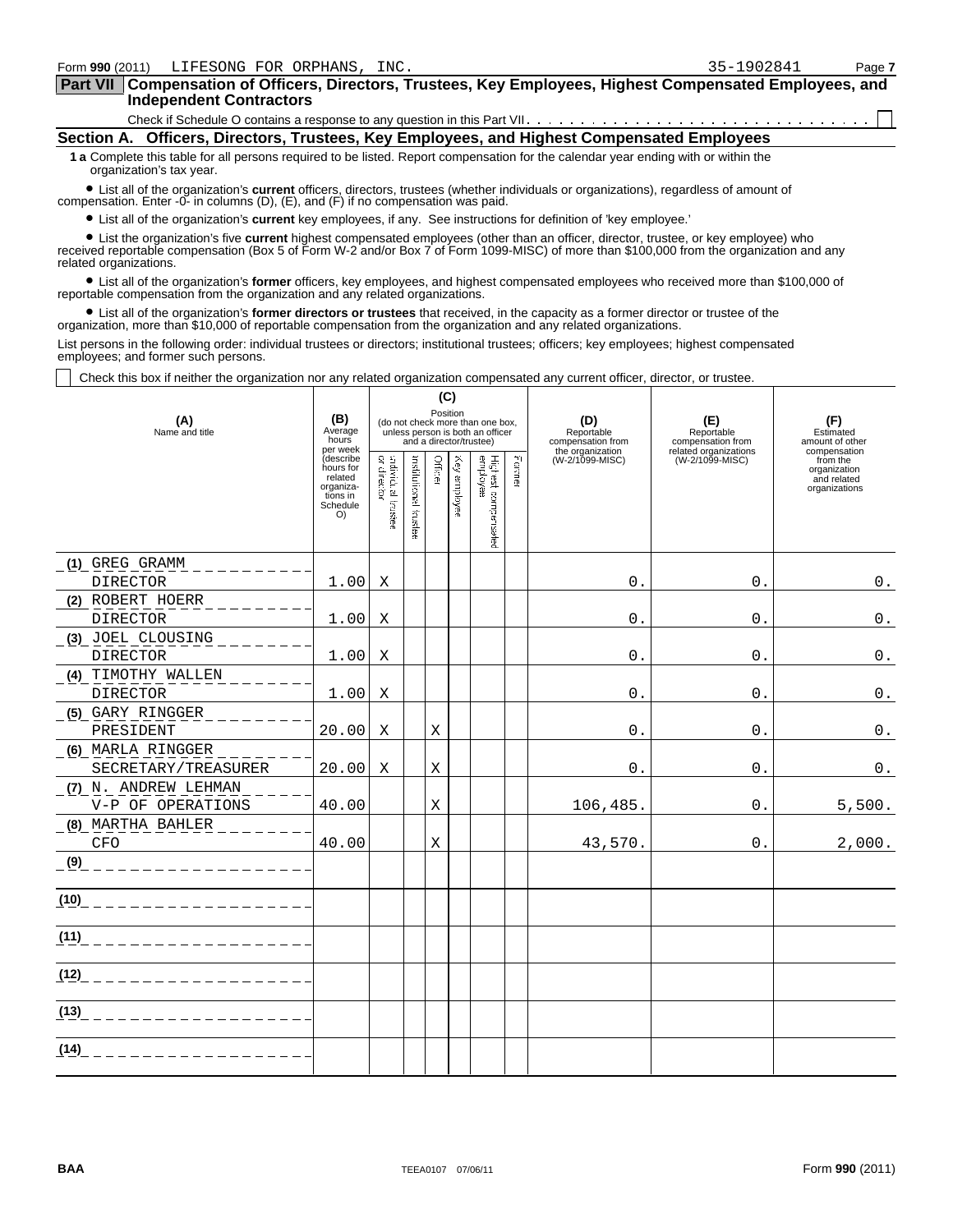|      | Form 990 (2011) LIFESONG FOR ORPHANS, INC.                                                                                                                                                                                           |                                                                                                                                                                                                                                                                                                   |         |                       |         |                 |                                                                                                 |        |                                                            | 35-1902841                                                      |                                                     |                                                          | Page 8   |
|------|--------------------------------------------------------------------------------------------------------------------------------------------------------------------------------------------------------------------------------------|---------------------------------------------------------------------------------------------------------------------------------------------------------------------------------------------------------------------------------------------------------------------------------------------------|---------|-----------------------|---------|-----------------|-------------------------------------------------------------------------------------------------|--------|------------------------------------------------------------|-----------------------------------------------------------------|-----------------------------------------------------|----------------------------------------------------------|----------|
|      | Part VII Section A. Officers, Directors, Trustees, Key Employees, and Highest Compensated Employees (cont)                                                                                                                           |                                                                                                                                                                                                                                                                                                   |         |                       |         |                 |                                                                                                 |        |                                                            |                                                                 |                                                     |                                                          |          |
|      | (A)<br>Name and title                                                                                                                                                                                                                | (B)<br>Average<br>hours<br>per                                                                                                                                                                                                                                                                    |         |                       |         | (C)<br>Position | (do not check more than one<br>box, unless person is both an<br>officer and a director/trustee) |        | (D)<br>Reportable<br>compensation from<br>the organization | (E)<br>Reportable<br>compensation from<br>related organizations | (F)<br>Estimated<br>amount of other<br>compensation |                                                          |          |
|      |                                                                                                                                                                                                                                      | Francisco<br>e discriptor de Monte de Maria<br>de Monte de Maria<br>for de Maria de Maria<br>for de Maria de Maria<br>de Maria de Maria de Maria de Maria de Maria de Maria de Maria de Maria de Maria de Maria de Maria de Maria d<br>de<br>for<br>related<br>organi-<br>zations<br>in<br>Sch O) | trustee | Institutional trustee | Officer | Key employee    | Highest compensated<br>employee                                                                 | Former | (W-2/1099-MISC)                                            | (W-2/1099-MISC)                                                 |                                                     | from the<br>organization<br>and related<br>organizations |          |
|      |                                                                                                                                                                                                                                      |                                                                                                                                                                                                                                                                                                   |         |                       |         |                 |                                                                                                 |        |                                                            |                                                                 |                                                     |                                                          |          |
|      |                                                                                                                                                                                                                                      |                                                                                                                                                                                                                                                                                                   |         |                       |         |                 |                                                                                                 |        |                                                            |                                                                 |                                                     |                                                          |          |
|      |                                                                                                                                                                                                                                      |                                                                                                                                                                                                                                                                                                   |         |                       |         |                 |                                                                                                 |        |                                                            |                                                                 |                                                     |                                                          |          |
|      |                                                                                                                                                                                                                                      |                                                                                                                                                                                                                                                                                                   |         |                       |         |                 |                                                                                                 |        |                                                            |                                                                 |                                                     |                                                          |          |
|      |                                                                                                                                                                                                                                      |                                                                                                                                                                                                                                                                                                   |         |                       |         |                 |                                                                                                 |        |                                                            |                                                                 |                                                     |                                                          |          |
|      |                                                                                                                                                                                                                                      |                                                                                                                                                                                                                                                                                                   |         |                       |         |                 |                                                                                                 |        |                                                            |                                                                 |                                                     |                                                          |          |
|      |                                                                                                                                                                                                                                      |                                                                                                                                                                                                                                                                                                   |         |                       |         |                 |                                                                                                 |        |                                                            |                                                                 |                                                     |                                                          |          |
|      |                                                                                                                                                                                                                                      |                                                                                                                                                                                                                                                                                                   |         |                       |         |                 |                                                                                                 |        |                                                            |                                                                 |                                                     |                                                          |          |
|      | (23)_____________________________                                                                                                                                                                                                    |                                                                                                                                                                                                                                                                                                   |         |                       |         |                 |                                                                                                 |        |                                                            |                                                                 |                                                     |                                                          |          |
|      | (24)_____________________________                                                                                                                                                                                                    |                                                                                                                                                                                                                                                                                                   |         |                       |         |                 |                                                                                                 |        |                                                            |                                                                 |                                                     |                                                          |          |
| (25) |                                                                                                                                                                                                                                      |                                                                                                                                                                                                                                                                                                   |         |                       |         |                 |                                                                                                 |        |                                                            |                                                                 |                                                     |                                                          |          |
|      | c Total from continuation sheets to Part VII, Section A                                                                                                                                                                              |                                                                                                                                                                                                                                                                                                   |         |                       |         |                 |                                                                                                 |        | 150,055.                                                   | 0.                                                              |                                                     |                                                          | 7,500.   |
|      | 2 Total number of individuals (including but not limited to those listed above) who received more than \$100,000 of reportable compensation                                                                                          |                                                                                                                                                                                                                                                                                                   |         |                       |         |                 |                                                                                                 |        | 150,055.                                                   | $0$ .                                                           |                                                     |                                                          | 7,500.   |
|      | $\mathbf{1}$<br>from the organization                                                                                                                                                                                                |                                                                                                                                                                                                                                                                                                   |         |                       |         |                 |                                                                                                 |        |                                                            |                                                                 |                                                     |                                                          |          |
| 3    | Did the organization list any former officer, director or trustee, key employee, or highest compensated employee<br>on line 1a? If 'Yes,' complete Schedule J for such individual enterprise in the contract of the set of the set o |                                                                                                                                                                                                                                                                                                   |         |                       |         |                 |                                                                                                 |        |                                                            |                                                                 | 3                                                   | Yes                                                      | No.<br>Χ |
| 4    | For any individual listed on line 1a, is the sum of reportable compensation and other compensation from<br>the organization and related organizations greater than \$150,000? If 'Yes' complete Schedule J for                       |                                                                                                                                                                                                                                                                                                   |         |                       |         |                 |                                                                                                 |        |                                                            |                                                                 | 4                                                   |                                                          | Χ        |
| 5    | Did any person listed on line 1a receive or accrue compensation from any unrelated organization or individual                                                                                                                        |                                                                                                                                                                                                                                                                                                   |         |                       |         |                 |                                                                                                 |        |                                                            |                                                                 | 5                                                   |                                                          | Χ        |
| 1.   | <b>Section B. Independent Contractors</b><br>Complete this table for your five highest compensated independent contractors that received more than \$100,000 of                                                                      |                                                                                                                                                                                                                                                                                                   |         |                       |         |                 |                                                                                                 |        |                                                            |                                                                 |                                                     |                                                          |          |
|      | compensation from the organization. Report compensation for the calendar year ending with or within the organization's tax year.                                                                                                     |                                                                                                                                                                                                                                                                                                   |         |                       |         |                 |                                                                                                 |        |                                                            |                                                                 |                                                     |                                                          |          |
|      | (A)<br>Name and business address                                                                                                                                                                                                     |                                                                                                                                                                                                                                                                                                   |         |                       |         |                 |                                                                                                 |        | (B)<br>Description of services                             |                                                                 |                                                     | (C)<br>Compensation                                      |          |
|      |                                                                                                                                                                                                                                      |                                                                                                                                                                                                                                                                                                   |         |                       |         |                 |                                                                                                 |        |                                                            |                                                                 |                                                     |                                                          |          |
|      |                                                                                                                                                                                                                                      |                                                                                                                                                                                                                                                                                                   |         |                       |         |                 |                                                                                                 |        |                                                            |                                                                 |                                                     |                                                          |          |
|      |                                                                                                                                                                                                                                      |                                                                                                                                                                                                                                                                                                   |         |                       |         |                 |                                                                                                 |        |                                                            |                                                                 |                                                     |                                                          |          |
|      |                                                                                                                                                                                                                                      |                                                                                                                                                                                                                                                                                                   |         |                       |         |                 |                                                                                                 |        |                                                            |                                                                 |                                                     |                                                          |          |
|      | 2 Total number of independent contractors (including but not limited to those listed above) who received more than                                                                                                                   |                                                                                                                                                                                                                                                                                                   |         |                       |         |                 |                                                                                                 |        |                                                            |                                                                 |                                                     |                                                          |          |

\$100,000 in compensation from the organization ► 0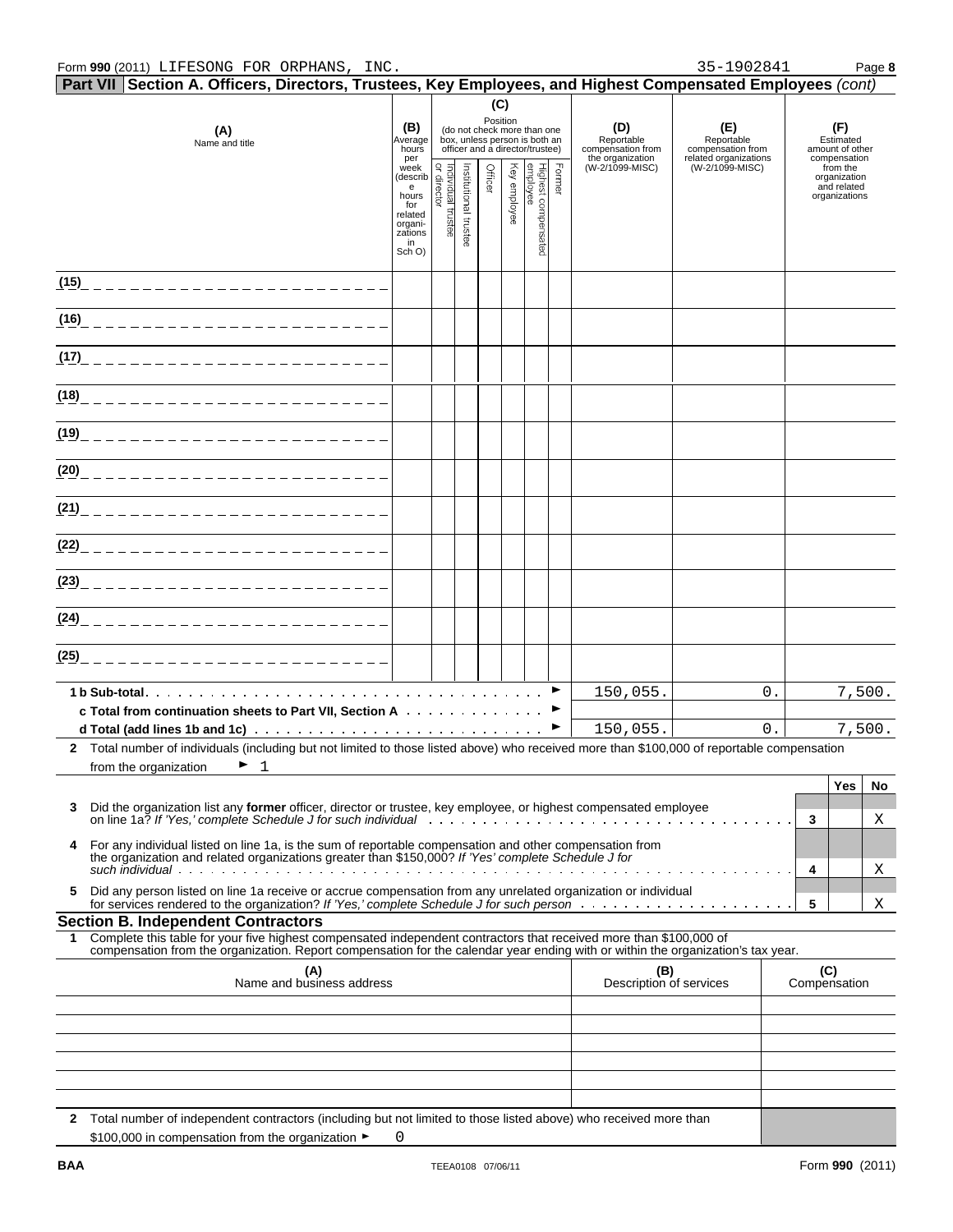### Form **990** (2011) Page **9** LIFESONG FOR ORPHANS, INC. 35-1902841

**Part VIII Statement of Revenue**

|                                                                   |                                                                                                                                           | (A)<br>Total revenue | (B)<br>Related or<br>exempt | (C)<br>Unrelated<br>business | (D)<br>Revenue<br>excluded from tax |
|-------------------------------------------------------------------|-------------------------------------------------------------------------------------------------------------------------------------------|----------------------|-----------------------------|------------------------------|-------------------------------------|
|                                                                   |                                                                                                                                           |                      | function<br>revenue         | revenue                      | under sections<br>512, 513, or 514  |
|                                                                   | 1a Federated campaigns 1a                                                                                                                 |                      |                             |                              |                                     |
|                                                                   | <b>b</b> Membership dues 1 <b>b</b>                                                                                                       |                      |                             |                              |                                     |
|                                                                   | c Fundraising events<br>1c                                                                                                                |                      |                             |                              |                                     |
|                                                                   | <b>d</b> Related organizations $\cdots$ 1 d<br>729,645.                                                                                   |                      |                             |                              |                                     |
|                                                                   | e Government grants (contributions)<br>1 e                                                                                                |                      |                             |                              |                                     |
| <b>CONTRIBUTIONS, GIFTS, GRANTS<br/>AND OTHER SIMILAR AMOUNTS</b> | f All other contributions, gifts, grants, and<br>similar amounts not included above.<br>$1f \mid 8,639,643.$                              |                      |                             |                              |                                     |
|                                                                   | \$<br>g Noncash contributions included in lns 1a-1f:                                                                                      |                      |                             |                              |                                     |
|                                                                   | <b>Business Code</b>                                                                                                                      | 9,369,288.           |                             |                              |                                     |
|                                                                   | 611600<br>2a SCHOOL FEES & OTHER ___                                                                                                      | 17,883.              | 17,883.                     | 0.                           | 0.                                  |
|                                                                   | <b>b</b> AGRICULTURE REVENUE _ _ 111000                                                                                                   | 34,862.              | 34,862.                     | $0$ .                        | $\boldsymbol{0}$ .                  |
| PROGRAM SERVICE REVENUE                                           |                                                                                                                                           |                      |                             |                              |                                     |
|                                                                   | d _ _ _ _ _ _ _ _ _ _ _ _ _ _ _ _ _ _                                                                                                     |                      |                             |                              |                                     |
|                                                                   | ___________________                                                                                                                       |                      |                             |                              |                                     |
|                                                                   | f All other program service revenue $\ldots$                                                                                              |                      |                             |                              |                                     |
|                                                                   |                                                                                                                                           | 52,745.              |                             |                              |                                     |
|                                                                   | Investment income (including dividends, interest and<br>3<br>other similar amounts) $\cdots$ $\cdots$ $\cdots$ $\cdots$ $\cdots$ $\cdots$ | 9,178.               | 0.                          | 0.                           | 9,178.                              |
|                                                                   | Income from investment of tax-exempt bond proceeds ►<br>4                                                                                 |                      |                             |                              |                                     |
|                                                                   | 5                                                                                                                                         |                      |                             |                              |                                     |
|                                                                   | $(i)$ Real<br>(ii) Personal                                                                                                               |                      |                             |                              |                                     |
|                                                                   | 6 a Gross rents $\ldots$ .<br>and the control of the control of                                                                           |                      |                             |                              |                                     |
|                                                                   | <b>b</b> Less: rental expenses .                                                                                                          |                      |                             |                              |                                     |
|                                                                   | <b>c</b> Rental income or (loss) $\ldots$<br><u> 1989 - John Stone, amerikansk politiker</u>                                              |                      |                             |                              |                                     |
|                                                                   | d Net rental income or (loss) ▶                                                                                                           |                      |                             |                              |                                     |
|                                                                   | (i) Securities<br>(ii) Other<br>7 a Gross amount from sales of<br>assets other than inventory .                                           |                      |                             |                              |                                     |
|                                                                   | <b>b</b> Less: cost or other basis<br>and sales expenses <u>  _ _ _ _ _ _ _ _ _ _</u>                                                     |                      |                             |                              |                                     |
|                                                                   | c Gain or (loss) <u>  _ _ _ _ _ _ _ _</u>                                                                                                 |                      |                             |                              |                                     |
|                                                                   |                                                                                                                                           |                      |                             |                              |                                     |
| <b>MNE</b>                                                        | 8 a Gross income from fundraising events<br>$(not including . $ \underline{\hspace{2cm} \text{S}}$                                        |                      |                             |                              |                                     |
| <b>OTHER REVE</b>                                                 | of contributions reported on line 1c).                                                                                                    |                      |                             |                              |                                     |
|                                                                   | See Part IV, line 18. a                                                                                                                   |                      |                             |                              |                                     |
|                                                                   | <b>b</b> Less: direct expenses $\cdot \cdot \cdot \cdot \cdot \cdot$ <b>b</b><br>c Net income or (loss) from fundraising events >         |                      |                             |                              |                                     |
|                                                                   |                                                                                                                                           |                      |                             |                              |                                     |
|                                                                   | 9 a Gross income from gaming activities.<br>See Part IV, line $19. \ldots 1. \ldots 1.$                                                   |                      |                             |                              |                                     |
|                                                                   | <b>b</b> Less: direct expenses <b>b</b>                                                                                                   |                      |                             |                              |                                     |
|                                                                   | c Net income or (loss) from gaming activities ▶                                                                                           |                      |                             |                              |                                     |
|                                                                   | 10a Gross sales of inventory, less returns<br>14,924.<br>and allowances $\cdots$ $\cdots$ $\cdots$ $\cdots$                               |                      |                             |                              |                                     |
|                                                                   | <b>b</b> Less: cost of goods sold $\ldots$ $\ldots$ <b>b</b><br>23,751.                                                                   |                      |                             |                              |                                     |
|                                                                   | <b>c</b> Net income or (loss) from sales of inventory $\cdots$                                                                            | $-8,827.$            | 0.                          | 0.                           | $-8,827.$                           |
|                                                                   | <b>Business Code</b><br>Miscellaneous Revenue                                                                                             |                      |                             |                              |                                     |
|                                                                   | 11a GAIN ON FIXED ASSET SALE 900099                                                                                                       | 14,000.              | 0.                          | 0.                           | 14,000.                             |
|                                                                   | b<br>________________                                                                                                                     |                      |                             |                              |                                     |
|                                                                   | _________________                                                                                                                         |                      |                             |                              |                                     |
|                                                                   | d All other revenue                                                                                                                       |                      |                             |                              |                                     |
|                                                                   |                                                                                                                                           | 14,000.              |                             |                              |                                     |
|                                                                   | Total revenue. See instructions ▶<br>12                                                                                                   | 9,436,384.           | 52,745.                     | 0.                           | 14,351.                             |
| <b>BAA</b>                                                        |                                                                                                                                           | TEEA0109 07/06/11    |                             |                              | Form 990 (2011)                     |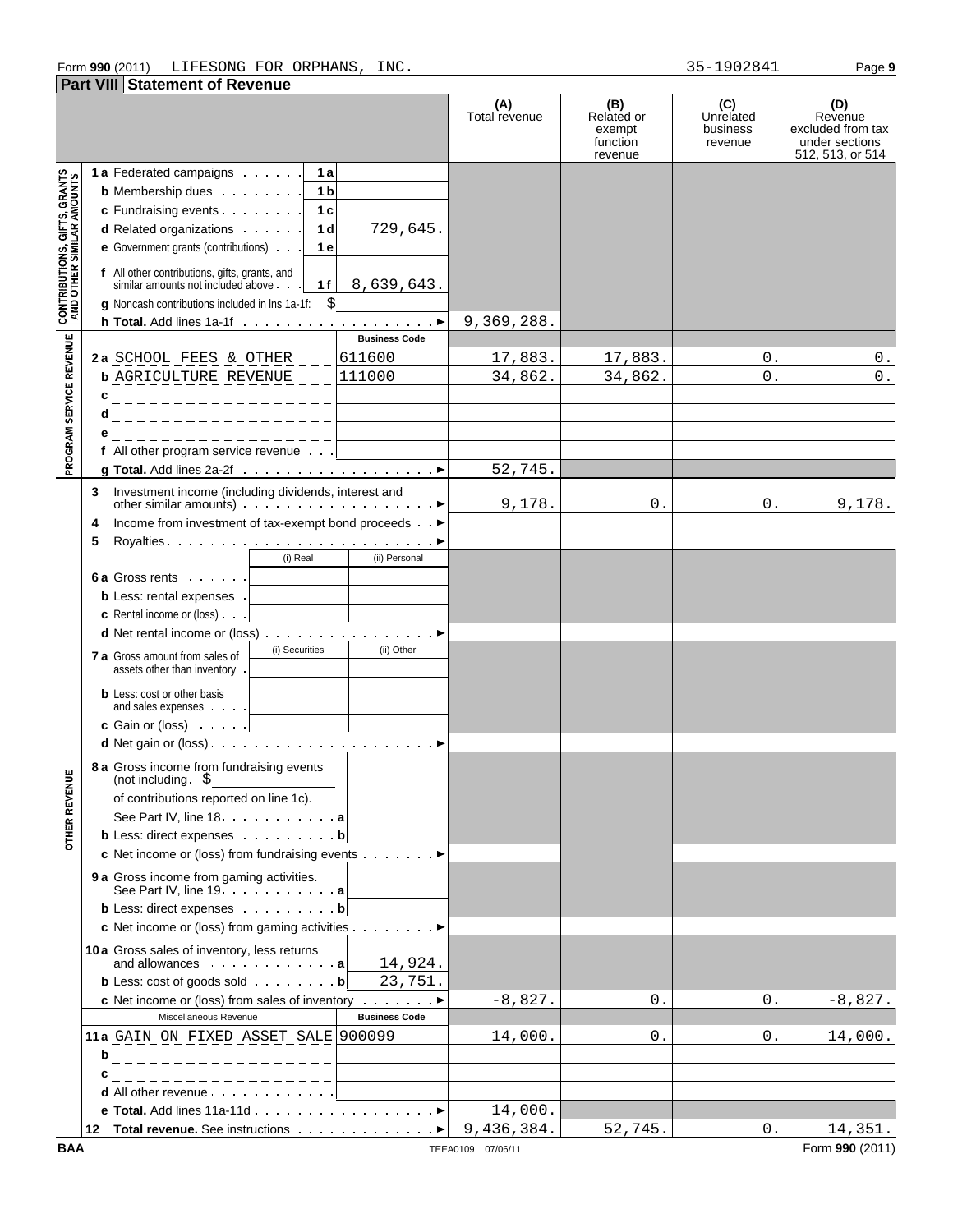*Section 501(c)(3) and 501(c)(4) organizations must complete all columns.*

*All other organizations must complete column (A) but are not required to complete columns (B), (C), and (D).*

|                | Do not include amounts reported on lines<br>6b, 7b, 8b, 9b, and 10b of Part VIII.                                                                                                                                                                                                                                       | (A)<br>Total expenses | (B)<br>Program service<br>expenses | (C)<br>Management and<br>general expenses | (D)<br>Fundraising<br>expenses |
|----------------|-------------------------------------------------------------------------------------------------------------------------------------------------------------------------------------------------------------------------------------------------------------------------------------------------------------------------|-----------------------|------------------------------------|-------------------------------------------|--------------------------------|
| 1              | Grants and other assistance to governments<br>and organizations in the United States. See<br>Part IV. line $21 \cdot \cdot \cdot \cdot \cdot \cdot \cdot \cdot \cdot \cdot \cdot \cdot \cdot$                                                                                                                           | 452,343.              | 452,343.                           |                                           |                                |
| $\overline{2}$ | Grants and other assistance to individuals in<br>the United States. See Part IV, line 22                                                                                                                                                                                                                                | 3,780,252.            | 3,780,252.                         |                                           |                                |
| 3              | Grants and other assistance to governments,<br>organizations, and individuals outside the<br>United States. See Part IV, lines 15 and 16                                                                                                                                                                                |                       |                                    |                                           |                                |
| 4              | Benefits paid to or for members                                                                                                                                                                                                                                                                                         |                       |                                    |                                           |                                |
| 5              | Compensation of current officers, directors,<br>trustees, and key employees                                                                                                                                                                                                                                             | 149,692.              | 45, 318.                           | 52,278.                                   | 52,096.                        |
| 6              | Compensation not included above, to<br>disqualified persons (as defined under<br>section $4958(f)(1)$ and persons described<br>in section $4958(c)(3)(B)$ . $\ldots$ $\ldots$ $\ldots$ .                                                                                                                                |                       |                                    |                                           |                                |
| 7              | Other salaries and wages                                                                                                                                                                                                                                                                                                | 747,502.              | 618,473.                           | 91,129.                                   | 37,900.                        |
| 8              | Pension plan accruals and contributions<br>(include section 401(k) and section 403(b)<br>employer contributions) enter a series and series and series and series and series are series and series are series and series and series are series and series are series and series are series and series are series and ser |                       |                                    |                                           |                                |
| 9              | Other employee benefits $\ldots$ ,                                                                                                                                                                                                                                                                                      | 62,316.               | 41,907.                            | 13,368.                                   | 7,041.                         |
| 10             |                                                                                                                                                                                                                                                                                                                         | 32,375.               | 20,747.                            | 5,568.                                    | 6,060.                         |
| 11             | Fees for services (non-employees):                                                                                                                                                                                                                                                                                      |                       |                                    |                                           |                                |
|                | a Management $\cdots$ $\cdots$ $\cdots$ $\cdots$ $\cdots$ $\cdots$                                                                                                                                                                                                                                                      |                       |                                    |                                           |                                |
|                | $b$ Legal                                                                                                                                                                                                                                                                                                               | 12,618.               | 11,981.                            | 378.                                      | 259.                           |
|                | c Accounting $\ldots \ldots \ldots \ldots \ldots$                                                                                                                                                                                                                                                                       | 18,728.               | 228.                               | 18,500.                                   | $0$ .                          |
|                | $d$ Lobbying $\ldots$ , $\ldots$ , $\ldots$ , $\ldots$ , $\ldots$ , $\ldots$                                                                                                                                                                                                                                            |                       |                                    |                                           |                                |
|                | e Professional fundraising services. See Part IV, line 17                                                                                                                                                                                                                                                               |                       |                                    |                                           |                                |
|                | f Investment management fees $\ldots$                                                                                                                                                                                                                                                                                   |                       |                                    |                                           |                                |
|                | $g$ Other $\cdots$ $\cdots$ $\cdots$ $\cdots$ $\cdots$ $\cdots$ $\cdots$ $\cdots$                                                                                                                                                                                                                                       | 57,651.               | 41,000.                            | 7,600.                                    | 9,051.                         |
| 12             | Advertising and promotion                                                                                                                                                                                                                                                                                               | 80,809.               | 2,440.                             | 183.                                      | 78,186.                        |
| 13             | Office expenses                                                                                                                                                                                                                                                                                                         | 100,207.<br>17,924.   | 42,091.<br>5,568.                  | 17,057.<br>8,984.                         | 41,059.                        |
| 14<br>15       | Information technology                                                                                                                                                                                                                                                                                                  |                       |                                    |                                           | 3,372.                         |
| 16             | Occupancy $\ldots$ $\ldots$ $\ldots$ $\ldots$ $\ldots$ $\ldots$ $\ldots$                                                                                                                                                                                                                                                | 113,223.              | 96,951.                            | 8,216.                                    | 8,056.                         |
| 17             |                                                                                                                                                                                                                                                                                                                         | 557,116.              | 515,673.                           | 3,675.                                    | 37,768.                        |
|                | 18 Payments of travel or entertainment<br>expenses for any federal, state, or local<br>public officials                                                                                                                                                                                                                 |                       |                                    |                                           |                                |
|                | 19 Conferences, conventions, and meetings                                                                                                                                                                                                                                                                               | 38,759.               | 23,338.                            | 7,803.                                    | 7,618.                         |
| 20             |                                                                                                                                                                                                                                                                                                                         |                       |                                    |                                           |                                |
| 21             | Payments to affiliates.                                                                                                                                                                                                                                                                                                 |                       |                                    |                                           |                                |
| 22             | Depreciation, depletion, and amortization                                                                                                                                                                                                                                                                               | 182,131.              | 160,712.                           | 21,419.                                   | $0$ .                          |
| 23             | $Insquare \,$<br>24 Other expenses. Itemize expenses not<br>covered above (List miscellaneous expenses<br>in line 24e. If line 24e amount exceeds 10%<br>of line 25, column (A) amount, list line 24e<br>expenses on Schedule O.)                                                                                       |                       |                                    |                                           |                                |
|                | a MINISTRY SUPPLIES                                                                                                                                                                                                                                                                                                     | 566,213.              | 566,213.                           | 0.                                        | 0.                             |
|                | <b>b</b> MISCELLANEOUS                                                                                                                                                                                                                                                                                                  | 53,561.               | 50,147.                            | 3,147.                                    | 267.                           |
| c              | __________________                                                                                                                                                                                                                                                                                                      |                       |                                    |                                           |                                |
|                | d<br><u> 2222222222</u>                                                                                                                                                                                                                                                                                                 |                       |                                    |                                           |                                |
|                | e All other expenses                                                                                                                                                                                                                                                                                                    |                       |                                    |                                           |                                |
| 25             | Total functional expenses. Add lines 1 through 24e                                                                                                                                                                                                                                                                      | 7,023,420.            | 6,475,382.                         | 259,305.                                  | 288,733.                       |
| 26             | <b>Joint costs.</b> Complete this line only if<br>the organization reported in column (B)<br>joint costs from a combined educational<br>campaign and fundraising solicitation.<br>Check here $\blacktriangleright$<br>if following                                                                                      |                       |                                    |                                           |                                |
|                | SOP 98-2 (ASC 958-720)                                                                                                                                                                                                                                                                                                  |                       |                                    |                                           |                                |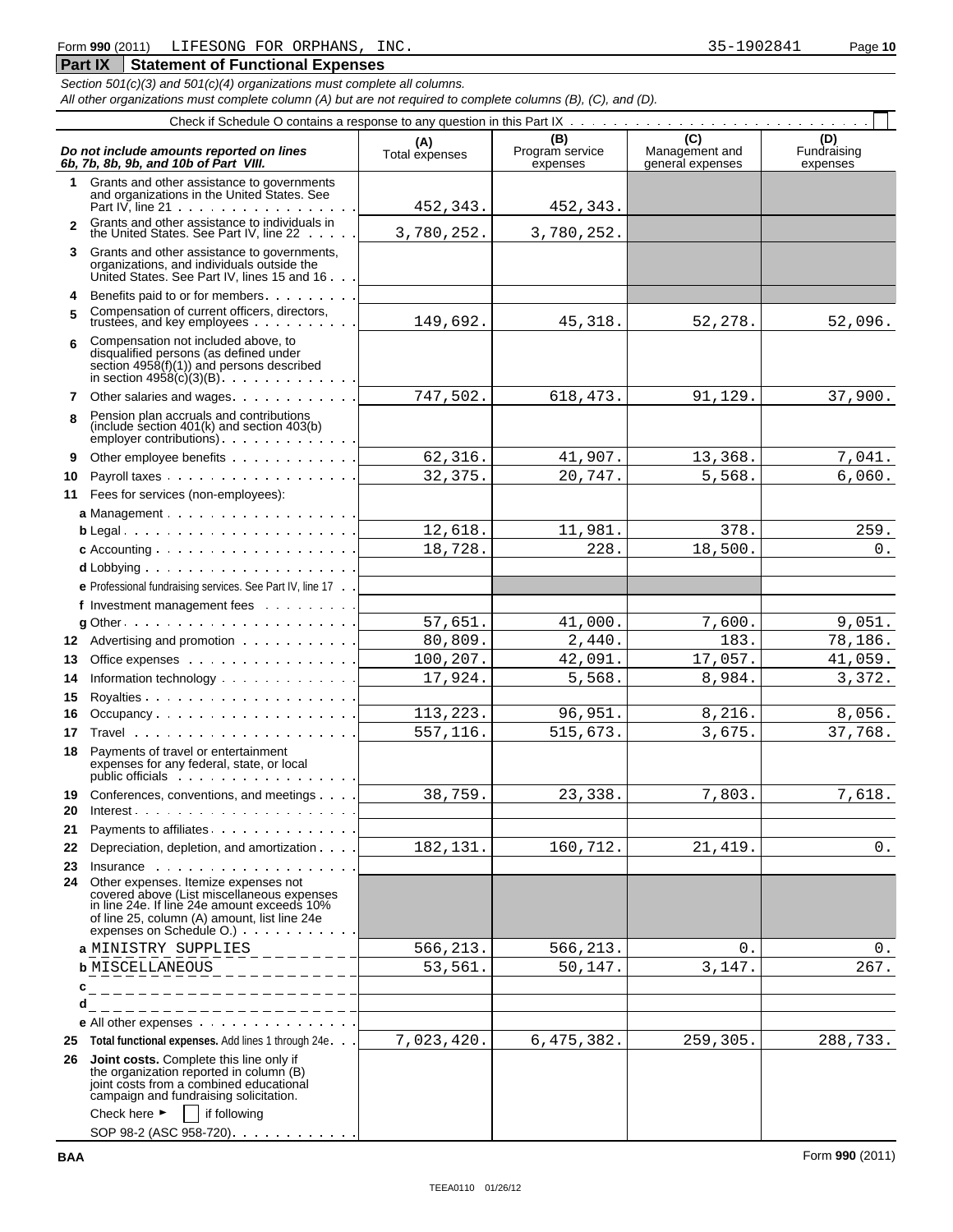## Form **990** (2011) Page **11** LIFESONG FOR ORPHANS, INC. 35-1902841

|                       | <b>Part X</b> | <b>Balance Sheet</b>                                                                                                                                                                                                                               |                          |                 |                    |
|-----------------------|---------------|----------------------------------------------------------------------------------------------------------------------------------------------------------------------------------------------------------------------------------------------------|--------------------------|-----------------|--------------------|
|                       |               |                                                                                                                                                                                                                                                    | (A)<br>Beginning of year |                 | (B)<br>End of year |
|                       | 1             | $Cash - non-interest-bearing             $                                                                                                                                                                                                         | 228,029.                 | 1               | 503, 289.          |
|                       | 2             |                                                                                                                                                                                                                                                    | 1,904,912.               | $\mathbf{2}$    | 3,519,100.         |
|                       | 3             |                                                                                                                                                                                                                                                    |                          | 3               |                    |
|                       | 4             |                                                                                                                                                                                                                                                    |                          | 4               |                    |
|                       | 5             | Receivables from current and former officers, directors, trustees, key employees,<br>and highest compensated employees. Complete Part II of Schedule L                                                                                             |                          | 5               |                    |
|                       | 6             | Receivables from other disqualified persons (as defined under section 4958(f)(1)),<br>records described in section 4958(c)(3)(B), and contributing employers and<br>sponsoring organizations of section 501(c)(9) voluntary employees' beneficiary |                          |                 |                    |
|                       |               | organizations (see instructions).                                                                                                                                                                                                                  |                          | 6               |                    |
| <b>ASSETS</b>         | 7             |                                                                                                                                                                                                                                                    |                          | 7               |                    |
|                       | 8             | Inventories for sale or use contact of the contact of the contact of the contact of the contact of the contact of the contact of the contact of the contact of the contact of the contact of the contact of the contact of the                     |                          | 8               |                    |
|                       | 9             |                                                                                                                                                                                                                                                    | 34,752.                  | 9               | 12,384.            |
|                       |               | 10 a Land, buildings, and equipment: cost or other basis.<br>Complete Part VI of Schedule D 10a<br>4,104,558.                                                                                                                                      |                          |                 |                    |
|                       |               | <b>b</b> Less: accumulated depreciation $\cdots \cdots \cdots \cdots$   10 b<br>601, 402.                                                                                                                                                          | 2,758,660.               | 10 <sub>c</sub> | 3,503,156.         |
|                       | 11            |                                                                                                                                                                                                                                                    |                          | 11              |                    |
|                       | 12            | Investments – other securities. See Part IV, line $11 \ldots \ldots \ldots \ldots \ldots \ldots$                                                                                                                                                   |                          | 12              |                    |
|                       | 13            | Investments – program-related. See Part IV, line $11 \cdot \cdot \cdot \cdot \cdot \cdot \cdot \cdot \cdot \cdot \cdot \cdot \cdot \cdot \cdot \cdot \cdot \cdot$                                                                                  | 474,354.                 | 13              | 443,075.           |
|                       | 14            |                                                                                                                                                                                                                                                    |                          | 14              |                    |
|                       | 15            |                                                                                                                                                                                                                                                    | 156,721                  | 15              | 95, 412.           |
|                       | 16            | Total assets. Add lines 1 through 15 (must equal line 34)                                                                                                                                                                                          | 5,557,428.               | 16              | 8,076,416.         |
|                       | 17            |                                                                                                                                                                                                                                                    | 79,616.                  | 17              | 185,640.           |
|                       | 18            |                                                                                                                                                                                                                                                    |                          | 18              |                    |
|                       | 19            | Deferred revenue www.communicationshipsers are all the contract to the contract to the contract to the contract to the contract to the contract to the contract of the contract of the contract of the contract of the contrac                     |                          | 19              |                    |
|                       | 20            |                                                                                                                                                                                                                                                    |                          | 20              |                    |
| A<br>B                | 21            | Escrow or custodial account liability. Complete Part IV of Schedule D                                                                                                                                                                              |                          | 21              |                    |
| п<br>г<br>J.          | 22            | Payables to current and former officers, directors, trustees, key employees, highest compensated employees, and disqualified persons. Complete Part II                                                                                             |                          | 22              |                    |
| т                     | 23            | Secured mortgages and notes payable to unrelated third parties                                                                                                                                                                                     |                          | 23              |                    |
| Е<br>s                | 24            | Unsecured notes and loans payable to unrelated third parties                                                                                                                                                                                       |                          | 24              |                    |
|                       | 25            | Other liabilities (including federal income tax, payables to related third parties,<br>and other liabilities not included on lines 17-24). Complete Part X of Schedule D                                                                           |                          | 25              |                    |
|                       | 26            |                                                                                                                                                                                                                                                    | 79,616.                  | 26              | 185,640.           |
|                       |               | Organizations that follow SFAS 117, check here $\blacktriangleright$ $\mathbb{X}$ and complete lines                                                                                                                                               |                          |                 |                    |
| n<br>F                |               | 27 through 29 and lines 33 and 34.                                                                                                                                                                                                                 |                          |                 |                    |
|                       | 27            |                                                                                                                                                                                                                                                    | 2,679,945.               | 27              | 3, 341, 751.       |
| A<br>S<br>S<br>T<br>S | 28            |                                                                                                                                                                                                                                                    | 2,797,867.               | 28              | 4,549,025.         |
|                       | 29            |                                                                                                                                                                                                                                                    |                          | 29              |                    |
| R                     |               | Organizations that do not follow SFAS 117, check here ►   and complete                                                                                                                                                                             |                          |                 |                    |
|                       |               | lines 30 through 34.                                                                                                                                                                                                                               |                          |                 |                    |
| <b>DZC7</b>           | 30            |                                                                                                                                                                                                                                                    |                          | 30              |                    |
|                       | 31            | Paid-in or capital surplus, or land, building, or equipment fund                                                                                                                                                                                   |                          | 31              |                    |
|                       | 32            | Retained earnings, endowment, accumulated income, or other funds                                                                                                                                                                                   |                          | 32              |                    |
| <b>BALANCES</b>       | 33            |                                                                                                                                                                                                                                                    | 5, 477, 812.             | 33              | 7,890,776.         |
|                       | 34            |                                                                                                                                                                                                                                                    | 5,557,428.               | 34              | 8,076,416.         |

**BAA** Form **990** (2011)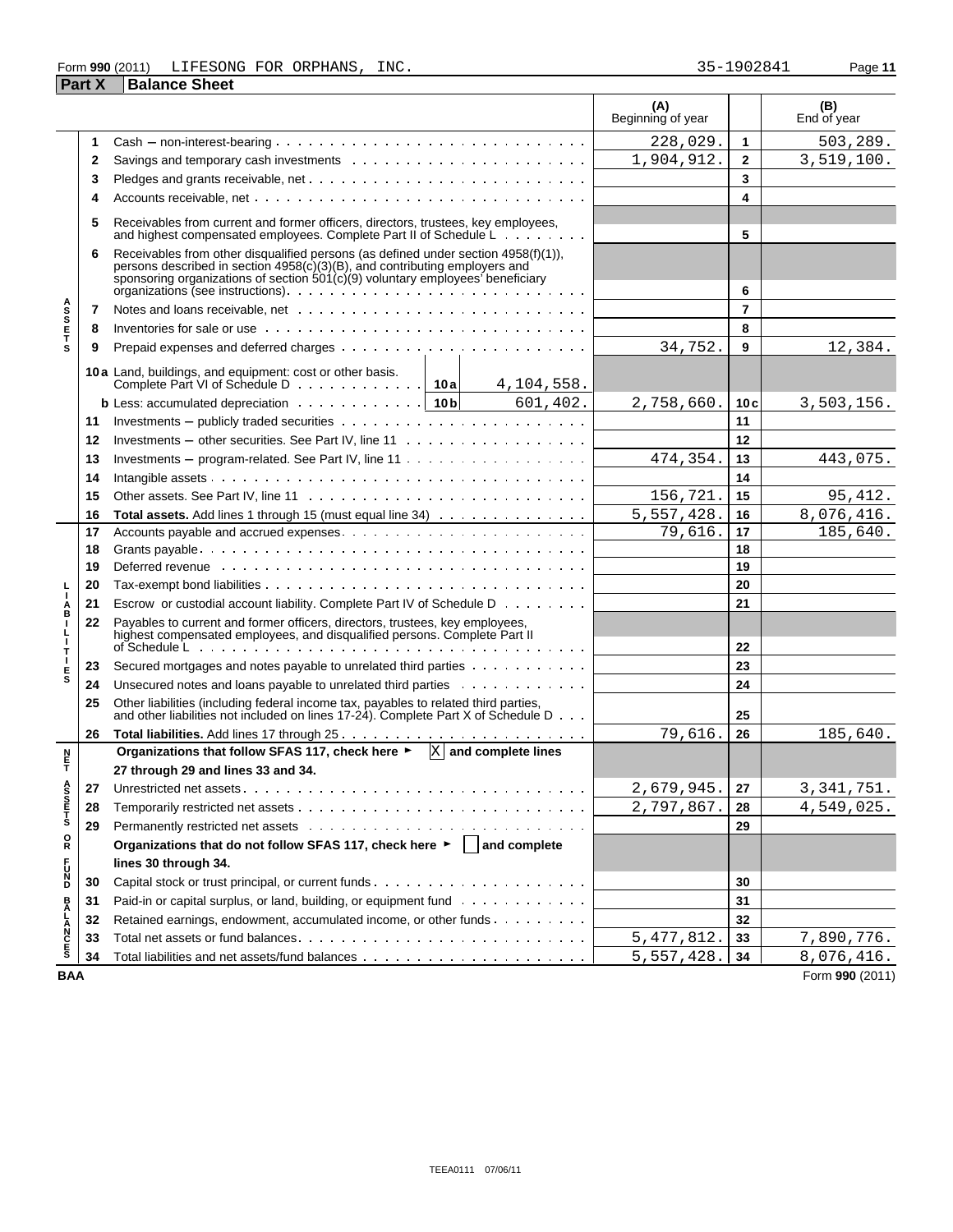|            | LIFESONG FOR ORPHANS, INC.<br>Form 990 (2011)                                                                                                                                                                                 | 35-1902841              |                | Page 12                 |
|------------|-------------------------------------------------------------------------------------------------------------------------------------------------------------------------------------------------------------------------------|-------------------------|----------------|-------------------------|
|            | Part XI<br><b>Reconciliation of Net Assets</b>                                                                                                                                                                                |                         |                |                         |
|            |                                                                                                                                                                                                                               |                         |                |                         |
|            |                                                                                                                                                                                                                               |                         |                |                         |
|            |                                                                                                                                                                                                                               |                         |                | 9,436,384.              |
| 2          | Total expenses (must equal Part IX, column (A), line 25) $\ldots \ldots \ldots \ldots \ldots \ldots \ldots \ldots \ldots \ldots \ldots \ldots$                                                                                | $\overline{2}$          |                | 7,023,420.              |
| 3          |                                                                                                                                                                                                                               | $\mathbf{3}$            |                | 2,412,964.              |
| 4          | Net assets or fund balances at beginning of year (must equal Part X, line 33, column (A)).                                                                                                                                    | $\overline{\mathbf{4}}$ |                | 5, 477, 812.            |
|            |                                                                                                                                                                                                                               | 5                       |                |                         |
| 6          | Net assets or fund balances at end of year. Combine lines 3, 4, and 5 (must equal Part X, line 33,                                                                                                                            |                         |                |                         |
|            |                                                                                                                                                                                                                               |                         |                | 7,890,776.              |
|            | <b>Part XII Financial Statements and Reporting</b>                                                                                                                                                                            |                         |                |                         |
|            |                                                                                                                                                                                                                               |                         |                |                         |
|            |                                                                                                                                                                                                                               |                         |                | <b>Yes</b><br><b>No</b> |
| 1          | X Accrual<br>Other<br>Accounting method used to prepare the Form 990:<br>Cash                                                                                                                                                 |                         |                |                         |
|            | If the organization changed its method of accounting from a prior year or checked 'Other,' explain<br>in Schedule O.                                                                                                          |                         |                |                         |
|            | 2a Were the organization's financial statements compiled or reviewed by an independent accountant?                                                                                                                            |                         | 2a             | X                       |
|            |                                                                                                                                                                                                                               |                         | 2 <sub>b</sub> | X                       |
|            |                                                                                                                                                                                                                               |                         |                |                         |
|            | c If 'Yes' to line 2a or 2b, does the organization have a committee that assumes responsibility for oversight of the audit,<br>review, or compilation of its financial statements and selection of an independent accountant? |                         | 2c             | X                       |
|            | If the organization changed either its oversight process or selection process during the tax year, explain<br>in Schedule O.                                                                                                  |                         |                |                         |
|            | d If 'Yes' to line 2a or 2b, check a box below to indicate whether the financial statements for the year were issued on a<br>separate basis, consolidated basis, or both:                                                     |                         |                |                         |
|            | X<br>Both consolidated and separate basis<br><b>Consolidated basis</b><br>Separate basis                                                                                                                                      |                         |                |                         |
|            | 3 a As a result of a federal award, was the organization required to undergo an audit or audits as set forth in the Single                                                                                                    |                         | 3a             | X                       |
|            | b If 'Yes,' did the organization undergo the required audit or audits? If the organization did not undergo the required audit                                                                                                 |                         | 3 <sub>b</sub> |                         |
| <b>BAA</b> |                                                                                                                                                                                                                               |                         |                | Form 990 (2011)         |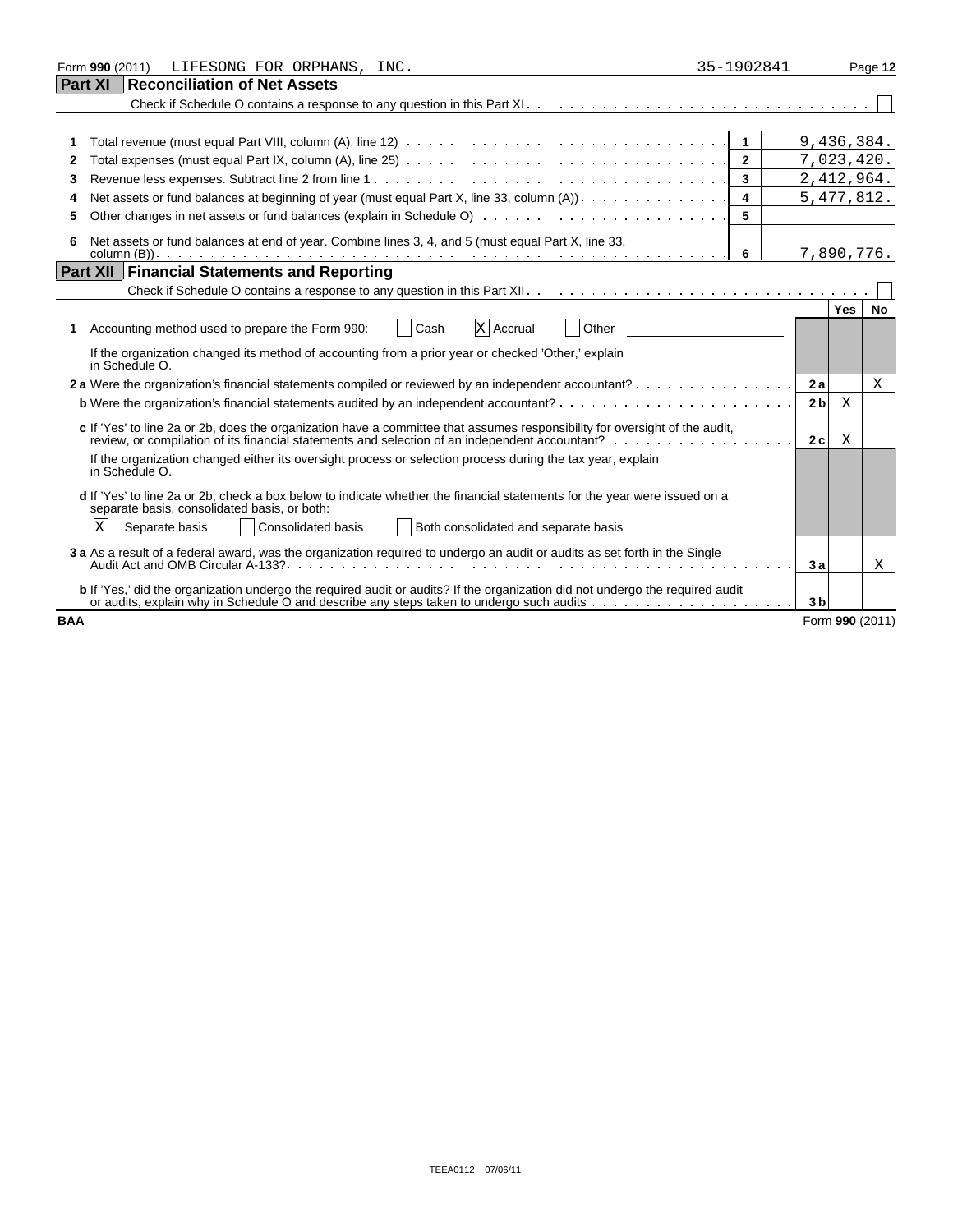| <b>SCHEDULE A</b>                        |  |  |
|------------------------------------------|--|--|
| $(F_0, F_1, G_0) \cap F_1, G_2 \cap F_2$ |  |  |

## **Public Charity Status and Public Support**

| OMB No. 1545-0047 |
|-------------------|
|                   |

| SCHEDULE A<br>(Form 990 or 990-EZ)                     |                          | <b>Public Charity Status and Public Support</b>                                                                                                                               |                                                                               | 2011                                       |
|--------------------------------------------------------|--------------------------|-------------------------------------------------------------------------------------------------------------------------------------------------------------------------------|-------------------------------------------------------------------------------|--------------------------------------------|
| Department of the Treasury<br>Internal Revenue Service |                          | 4947(a)(1) nonexempt charitable trust.                                                                                                                                        | Complete if the organization is a section 501(c)(3) organization or a section |                                            |
|                                                        |                          | ► Attach to Form 990 or Form 990-EZ. ► See separate instructions.                                                                                                             |                                                                               | <b>Open to Public</b><br><b>Inspection</b> |
|                                                        | Name of the organization |                                                                                                                                                                               | <b>Employer identification number</b>                                         |                                            |
|                                                        |                          | LIFESONG FOR ORPHANS, INC.                                                                                                                                                    | 35-1902841                                                                    |                                            |
| <b>Part I</b>                                          |                          | <b>Reason for Public Charity Status</b> (All organizations must complete this part.) See instructions.                                                                        |                                                                               |                                            |
|                                                        |                          | The organization is not a private foundation because it is: (For lines 1 through 11, check only one box.)                                                                     |                                                                               |                                            |
|                                                        |                          | A church, convention of churches or association of churches described in <b>section 170(b)(1)(A)(i).</b>                                                                      |                                                                               |                                            |
| $\mathbf{2}$                                           |                          | A school described in section 170(b)(1)(A)(ii). (Attach Schedule E.)                                                                                                          |                                                                               |                                            |
| 3                                                      |                          | A hospital or a cooperative hospital service organization described in section 170(b)(1)(A)(iii).                                                                             |                                                                               |                                            |
| 4                                                      |                          | A medical research organization operated in conjunction with a hospital described in section 170(b)(1)(A)(iii). Enter the hospital's                                          |                                                                               |                                            |
|                                                        | name, city, and state:   |                                                                                                                                                                               |                                                                               |                                            |
| 5.                                                     |                          | An organization operated for the benefit of a college or university owned or operated by a governmental unit described in section<br>$170(b)(1)(A)(iv)$ . (Complete Part II.) |                                                                               |                                            |
| 6                                                      |                          | A federal, state, or local government or governmental unit described in section 170(b)(1)(A)(v).                                                                              |                                                                               |                                            |
|                                                        |                          | An organization that normally receives a substantial part of its support from a governmental unit or from the general public described<br>in section $170/hV/1VAV$            |                                                                               |                                            |

|  | $\frac{1}{2}$ in section 170(b)(1)(A)(vi). (Complete Part II.)                        |
|--|---------------------------------------------------------------------------------------|
|  | 8 $\Box$ A community trust described in section 170(b)(1)(A)(vi). (Complete Part II.) |

|  | An organization that normally receives: (1) more than 33-1/3% of its support from contributions, membership fees, and gross receipts                                                            |
|--|-------------------------------------------------------------------------------------------------------------------------------------------------------------------------------------------------|
|  | from activities related to its exempt functions – subject to certain exceptions, and (2) no more than 33-1/3% of its support from gross                                                         |
|  | investment income and unrelated business taxable income (less section 511 tax) from businesses acquired by the organization after<br>June 30, 1975. See section 509(a)(2). (Complete Part III.) |

**10** An organization organized and operated exclusively to test for public safety. See **section 509(a)(4).** 

|  | An organization organized and operated exclusively for the benefit of, to perform the functions of, or carry out the purposes of one or<br>more publicly supported organizations described in section $509(a)(1)$ or section $509(a)(2)$ . See <b>section <math>509(a)(3)</math>.</b> Check the box that |
|--|----------------------------------------------------------------------------------------------------------------------------------------------------------------------------------------------------------------------------------------------------------------------------------------------------------|
|  | describes the type of supporting organization and complete lines 11e through 11h.                                                                                                                                                                                                                        |
|  | $\mathbf{c}$   Type III – Functionally integrated<br>Type $III -$ Other<br>$a$   Type  <br>Tvpe II                                                                                                                                                                                                       |

| $a \mid \text{hyper}$ | $\mathbf{u}$   $\mathbf{v}$   $\mathbf{v}$ | $\mathcal{C}$ report in $\mathcal{C}$ requirements integrated                                                                                                                                                                                                          | $u_{\text{1}}$ type $m - c$ |
|-----------------------|--------------------------------------------|------------------------------------------------------------------------------------------------------------------------------------------------------------------------------------------------------------------------------------------------------------------------|-----------------------------|
| section $509(a)(2)$ . |                                            | e   By checking this box, I certify that the organization is not controlled directly or indirectly by one or more disqualified persons<br>other than foundation managers and other than one or more publicly supported organizations described in section 509(a)(1) or |                             |

| If the organization received a written determination from the IRS that is a Type I, Type II or Type III supporting organization, |
|----------------------------------------------------------------------------------------------------------------------------------|
|                                                                                                                                  |

|  |  | Since August 17, 2006, has the organization accepted any gift or contribution from any of the following persons? |
|--|--|------------------------------------------------------------------------------------------------------------------|

|      |                                                                                                                 | Yes |  |
|------|-----------------------------------------------------------------------------------------------------------------|-----|--|
|      | A person who directly or indirectly controls, either alone or together with persons described in (ii) and (iii) |     |  |
|      | below, the governing body of the supported organization?                                                        |     |  |
| (ii) |                                                                                                                 |     |  |
|      |                                                                                                                 |     |  |

**h** Provide the following information about the supported organization(s).

|       | (i) Name of supported<br>organization | (ii) EIN | . .<br>$\sqrt{ }$<br>(iii) Type of organization<br>(described on lines 1-9<br>above or IRC section<br>(see instructions)) | (iv) Is the<br>organization in<br>column (i) listed in<br>your governing<br>document? |    |            |    | (v) Did you notify<br>the organization in<br>column (i) of<br>(vi) Is the<br>organization in<br>column (i)<br>organized in the<br>U.S.?<br>your support? |    | (vii) Amount of support |
|-------|---------------------------------------|----------|---------------------------------------------------------------------------------------------------------------------------|---------------------------------------------------------------------------------------|----|------------|----|----------------------------------------------------------------------------------------------------------------------------------------------------------|----|-------------------------|
|       |                                       |          |                                                                                                                           | <b>Yes</b>                                                                            | No | <b>Yes</b> | No | <b>Yes</b>                                                                                                                                               | No |                         |
| (A)   |                                       |          |                                                                                                                           |                                                                                       |    |            |    |                                                                                                                                                          |    |                         |
| (B)   |                                       |          |                                                                                                                           |                                                                                       |    |            |    |                                                                                                                                                          |    |                         |
| (C)   |                                       |          |                                                                                                                           |                                                                                       |    |            |    |                                                                                                                                                          |    |                         |
| (D)   |                                       |          |                                                                                                                           |                                                                                       |    |            |    |                                                                                                                                                          |    |                         |
| (E)   |                                       |          |                                                                                                                           |                                                                                       |    |            |    |                                                                                                                                                          |    |                         |
| Total |                                       |          |                                                                                                                           |                                                                                       |    |            |    |                                                                                                                                                          |    |                         |

**BAA For Paperwork Reduction Act Notice, see the Instructions for Form 990 or 990-EZ.** Schedule **A** (Form 990 or 990-EZ) 2011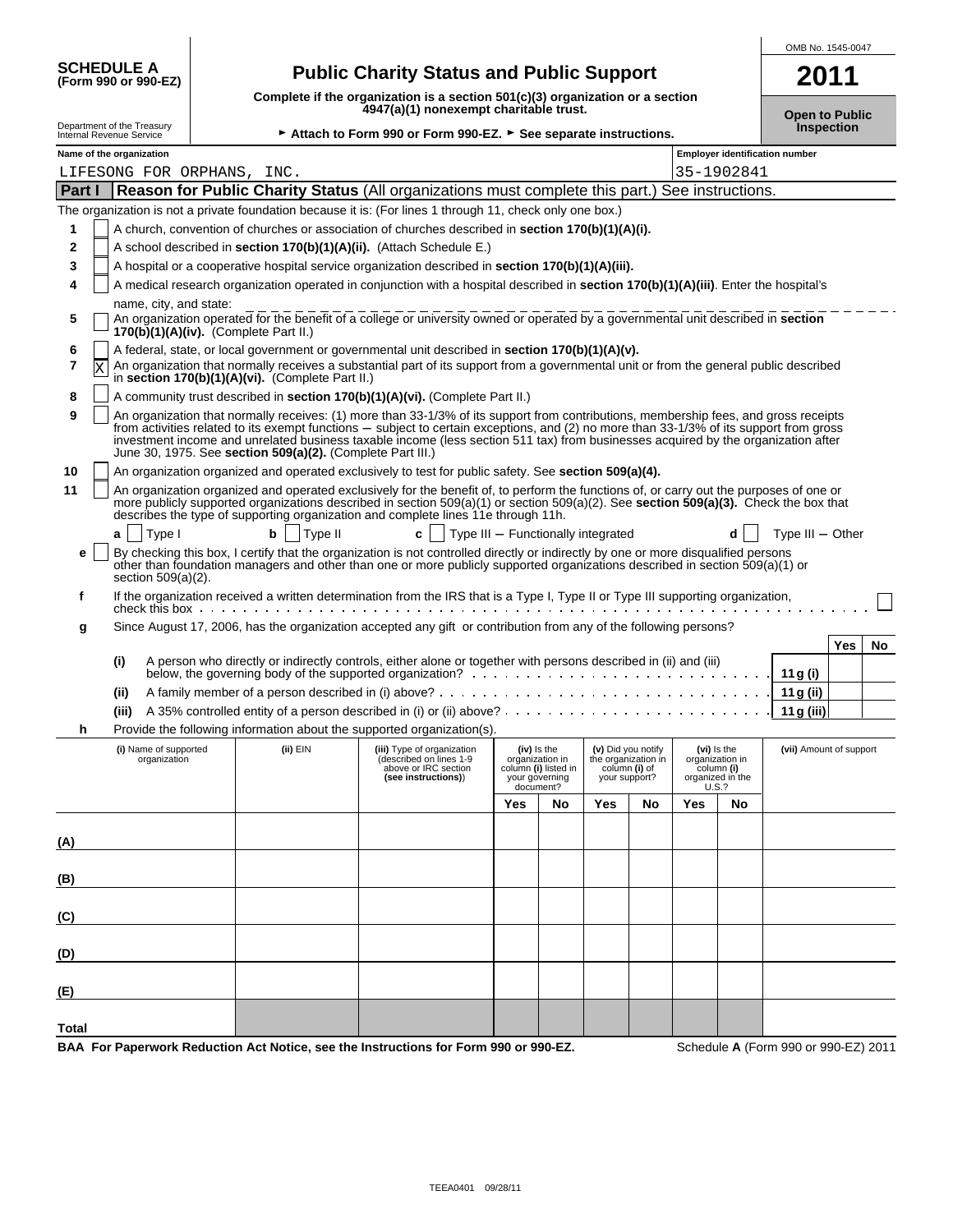## **Part II Support Schedule for Organizations Described in Sections 170(b)(1)(A)(iv) and 170(b)(1)(A)(vi)**

(Complete only if you checked the box on line 5, 7, or 8 of Part I or if the organization failed to qualify under Part III. If the organization fails to qualify under the tests listed below, please complete Part III.)

|     | <b>Section A. Public Support</b>                                                                                                                                                                                                                                                                                                                                                                   |            |            |                                                            |                           |            |                                      |  |
|-----|----------------------------------------------------------------------------------------------------------------------------------------------------------------------------------------------------------------------------------------------------------------------------------------------------------------------------------------------------------------------------------------------------|------------|------------|------------------------------------------------------------|---------------------------|------------|--------------------------------------|--|
|     | Calendar year (or fiscal year<br>beginning in) $\rightarrow$                                                                                                                                                                                                                                                                                                                                       | (a) 2007   | (b) 2008   | $(c)$ 2009                                                 | $(d)$ 2010                | $(e)$ 2011 | (f) Total                            |  |
|     | 1 Gifts, grants, contributions, and<br>membership fees received. (Do not<br>include any 'unusual grants.')                                                                                                                                                                                                                                                                                         | 2,652,366. | 4,568,962. | $\vert 5, 575, 214. \vert 7, 056, 126. \vert 9, 369, 288.$ |                           |            | 29, 221, 956.                        |  |
|     | 2 Tax revenues levied for the<br>organization's benefit and<br>either paid to or expended<br>on its behalf                                                                                                                                                                                                                                                                                         |            |            |                                                            |                           |            |                                      |  |
| 3   | The value of services or<br>facilities furnished by a<br>governmental unit to the<br>organization without charge                                                                                                                                                                                                                                                                                   |            |            |                                                            |                           |            |                                      |  |
| 4   | <b>Total.</b> Add lines 1 through 3                                                                                                                                                                                                                                                                                                                                                                | 2,652,366. | 4,568,962. | 5,575,214.                                                 | 7,056,126.                | 9,369,288. | 29, 221, 956.                        |  |
| 5   | The portion of total<br>contributions by each person<br>(other than a governmental<br>unit or publicly supported<br>organization) included on line 1<br>that exceeds 2% of the amount<br>shown on line 11, column (f) $\cdot$ .                                                                                                                                                                    |            |            |                                                            |                           |            | 916.                                 |  |
| 6   | Public support. Subtract line 5<br>from line $4 \cdot \cdot \cdot \cdot \cdot \cdot \cdot$                                                                                                                                                                                                                                                                                                         |            |            |                                                            |                           |            | 29, 221, 040.                        |  |
|     | <b>Section B. Total Support</b>                                                                                                                                                                                                                                                                                                                                                                    |            |            |                                                            |                           |            |                                      |  |
|     | Calendar year (or fiscal year<br>beginning in) $\rightarrow$                                                                                                                                                                                                                                                                                                                                       | (a) 2007   | (b) 2008   | $(c)$ 2009                                                 | $(d)$ 2010                | $(e)$ 2011 | (f) Total                            |  |
| 7   | Amounts from line 4                                                                                                                                                                                                                                                                                                                                                                                | 2,652,366. | 4,568,962. | 5, 575, 214.                                               | $7,056,126.$ 9, 369, 288. |            | 29, 221, 956.                        |  |
| 8   | Gross income from interest,<br>dividends, payments received<br>on securities loans, rents,<br>royalties and income from<br>similar sources                                                                                                                                                                                                                                                         | 1,895.     | 4,377.     | 7,507.                                                     | 9,284.                    | 9,178.     | 32, 241.                             |  |
| 9.  | Net income from unrelated<br>business activities, whether or<br>not the business is regularly<br>carried on carried on                                                                                                                                                                                                                                                                             |            |            |                                                            |                           |            |                                      |  |
| 10. | Other income. Do not include<br>gain or loss from the sale of<br>capital assets (Explain in<br>Part IV.) $\cdots$                                                                                                                                                                                                                                                                                  |            |            |                                                            |                           |            |                                      |  |
|     | 11 Total support. Add lines 7<br>through $10 \ldots \ldots$                                                                                                                                                                                                                                                                                                                                        |            |            |                                                            |                           |            | 29, 254, 197.                        |  |
| 12  |                                                                                                                                                                                                                                                                                                                                                                                                    |            |            |                                                            |                           | 12         | 56,668.                              |  |
| 13  | First five years. If the Form 990 is for the organization's first, second, third, fourth, or fifth tax year as a section 501(c)(3)                                                                                                                                                                                                                                                                 |            |            |                                                            |                           |            |                                      |  |
|     | <b>Section C. Computation of Public Support Percentage</b>                                                                                                                                                                                                                                                                                                                                         |            |            |                                                            |                           |            |                                      |  |
| 14  |                                                                                                                                                                                                                                                                                                                                                                                                    |            |            |                                                            |                           |            | 99.89%                               |  |
| 15  |                                                                                                                                                                                                                                                                                                                                                                                                    |            |            |                                                            |                           |            | 98.83%                               |  |
|     | 16 a 33-1/3% support test - 2011. If the organization did not check the box on line 13, and the line 14 is 33-1/3% or more, check this box<br>$\mathbf x$<br>$\cdot$ $\blacktriangleright$                                                                                                                                                                                                         |            |            |                                                            |                           |            |                                      |  |
|     | b 33-1/3% support test - 2010. If the organization did not check a box on line 13 or 16a, and line 15 is 33-1/3% or more, check this box                                                                                                                                                                                                                                                           |            |            |                                                            |                           |            |                                      |  |
|     | 17 a 10%-facts-and-circumstances test - 2011. If the organization did not check a box on line 13, 16a, or 16b, and line 14 is 10%<br>or more, and if the organization meets the 'facts-and-circumstances' test, check this box and stop here. Explain in Part IV how<br>the organization meets the 'facts-and-circumstances' test. The organization qualifies as a publicly supported organization |            |            |                                                            |                           |            |                                      |  |
|     | b 10%-facts-and-circumstances test - 2010. If the organization did not check a box on line 13, 16a, 16b, or 17a, and line 15 is 10%<br>or more, and if the organization meets the 'facts-and-circumstances' test, check this box and stop here. Explain in Part IV how the                                                                                                                         |            |            |                                                            |                           |            |                                      |  |
| 18  | <b>Private foundation.</b> If the organization did not check a box on line 13, 16a, 16b, 17a, or 17b, check this box and see instructions ▶                                                                                                                                                                                                                                                        |            |            |                                                            |                           |            |                                      |  |
| BAA |                                                                                                                                                                                                                                                                                                                                                                                                    |            |            |                                                            |                           |            | Schedule A (Form 990 or 990-EZ) 2011 |  |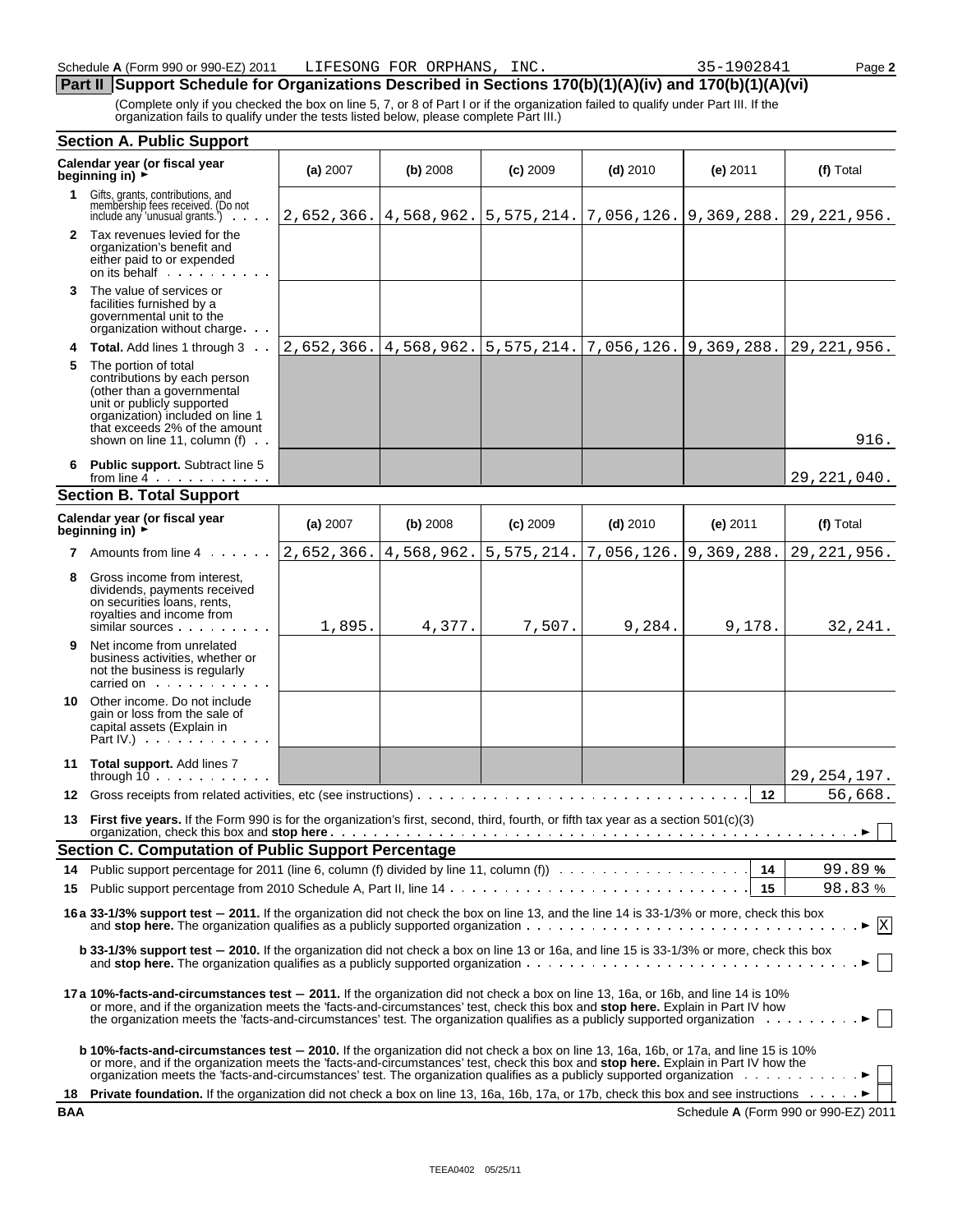## **Part III** Support Schedule for Organizations Described in Section 509(a)(2)

(Complete only if you checked the box on line 9 of Part I or if the organization failed to qualify under Part II. If the organization fails to qualify under the tests listed below, please complete Part II.)

|    | <b>Section A. Public Support</b>                                                                                                                                                                                                                                         |          |          |            |            |            |           |
|----|--------------------------------------------------------------------------------------------------------------------------------------------------------------------------------------------------------------------------------------------------------------------------|----------|----------|------------|------------|------------|-----------|
|    | Calendar year (or fiscal yr beginning in) ►                                                                                                                                                                                                                              | (a) 2007 | (b) 2008 | $(c)$ 2009 | $(d)$ 2010 | $(e)$ 2011 | (f) Total |
| 1. | Gifts, grants, contributions<br>and membership fees<br>received. (Do not include                                                                                                                                                                                         |          |          |            |            |            |           |
|    | any 'unusual grants.')<br><b>2</b> Gross receipts from admis-<br>sions, merchandise sold or<br>services performed, or facilities<br>furnished in any activity that is<br>related to the organization's                                                                   |          |          |            |            |            |           |
| 3  | $tax$ -exempt purpose $\cdots$<br>Gross receipts from activities<br>that are not an unrelated trade                                                                                                                                                                      |          |          |            |            |            |           |
| 4  | or business under section 513.<br>Tax revenues levied for the<br>organization's benefit and<br>either paid to or expended on                                                                                                                                             |          |          |            |            |            |           |
| 5  | its behalf<br>The value of services or<br>facilities furnished by a<br>governmental unit to the<br>organization without charge.                                                                                                                                          |          |          |            |            |            |           |
|    | 6 Total. Add lines 1 through 5.<br><b>7 a</b> Amounts included on lines 1.<br>2. and 3 received from<br>disqualified persons                                                                                                                                             |          |          |            |            |            |           |
|    | <b>b</b> Amounts included on lines 2<br>and 3 received from other than<br>disqualified persons that<br>exceed the greater of \$5,000 or<br>1% of the amount on line 13<br>for the year                                                                                   |          |          |            |            |            |           |
|    | <b>c</b> Add lines 7a and 7b $\ldots$                                                                                                                                                                                                                                    |          |          |            |            |            |           |
| 8  | <b>Public support (Subtract line</b><br>$7c$ from line $6.$ )                                                                                                                                                                                                            |          |          |            |            |            |           |
|    | <b>Section B. Total Support</b>                                                                                                                                                                                                                                          |          |          |            |            |            |           |
|    | Calendar year (or fiscal yr beginning in) ►                                                                                                                                                                                                                              | (a) 2007 | (b) 2008 | $(c)$ 2009 | $(d)$ 2010 | $(e)$ 2011 | (f) Total |
| 9  | Amounts from line 6<br>10 a Gross income from interest,<br>dividends, payments received<br>on securities loans, rents,<br>royalties and income from<br>similar sources<br><b>b</b> Unrelated business taxable<br>income (less section 511<br>taxes) from businesses      |          |          |            |            |            |           |
| 11 | acquired after June 30, 1975.<br><b>c</b> Add lines 10a and 10b $\cdots$<br>Net income from unrelated business<br>activities not included in line 10b,<br>whether or not the business is                                                                                 |          |          |            |            |            |           |
|    | requiarly carried on<br>12 Other income. Do not include<br>gain or loss from the sale of<br>capital assets (Explain in<br>Part IV.) $\cdots$                                                                                                                             |          |          |            |            |            |           |
|    | <b>13 Total support.</b> (Add Ins 9, 10c, 11, and 12.)                                                                                                                                                                                                                   |          |          |            |            |            |           |
| 14 | First five years. If the Form 990 is for the organization's first, second, third, fourth, or fifth tax year as a section 501(c)(3)<br>organization, check this box and stop here                                                                                         |          |          |            |            |            |           |
|    | <b>Section C. Computation of Public Support Percentage</b>                                                                                                                                                                                                               |          |          |            |            |            |           |
| 15 |                                                                                                                                                                                                                                                                          |          |          |            |            | 15         | %         |
| 16 |                                                                                                                                                                                                                                                                          |          |          |            |            | 16         | ిం        |
|    | Section D. Computation of Investment Income Percentage                                                                                                                                                                                                                   |          |          |            |            |            |           |
| 17 |                                                                                                                                                                                                                                                                          |          |          |            |            | 17         | ್ಠಿ       |
| 18 |                                                                                                                                                                                                                                                                          |          |          |            |            | 18         | ి         |
|    | 19 a 33-1/3% support tests - 2011. If the organization did not check the box on line 14, and line 15 is more than 33-1/3%, and line 17<br>is not more than 33-1/3%, check this box and stop here. The organization qualifies as a publicly supported organization        |          |          |            |            |            |           |
|    | b 33-1/3% support tests - 2010. If the organization did not check a box on line 14 or line 19a, and line 16 is more than 33-1/3%, and<br>line 18 is not more than 33-1/3%, check this box and stop here. The organization qualifies as a publicly supported organization |          |          |            |            |            |           |
| 20 |                                                                                                                                                                                                                                                                          |          |          |            |            |            |           |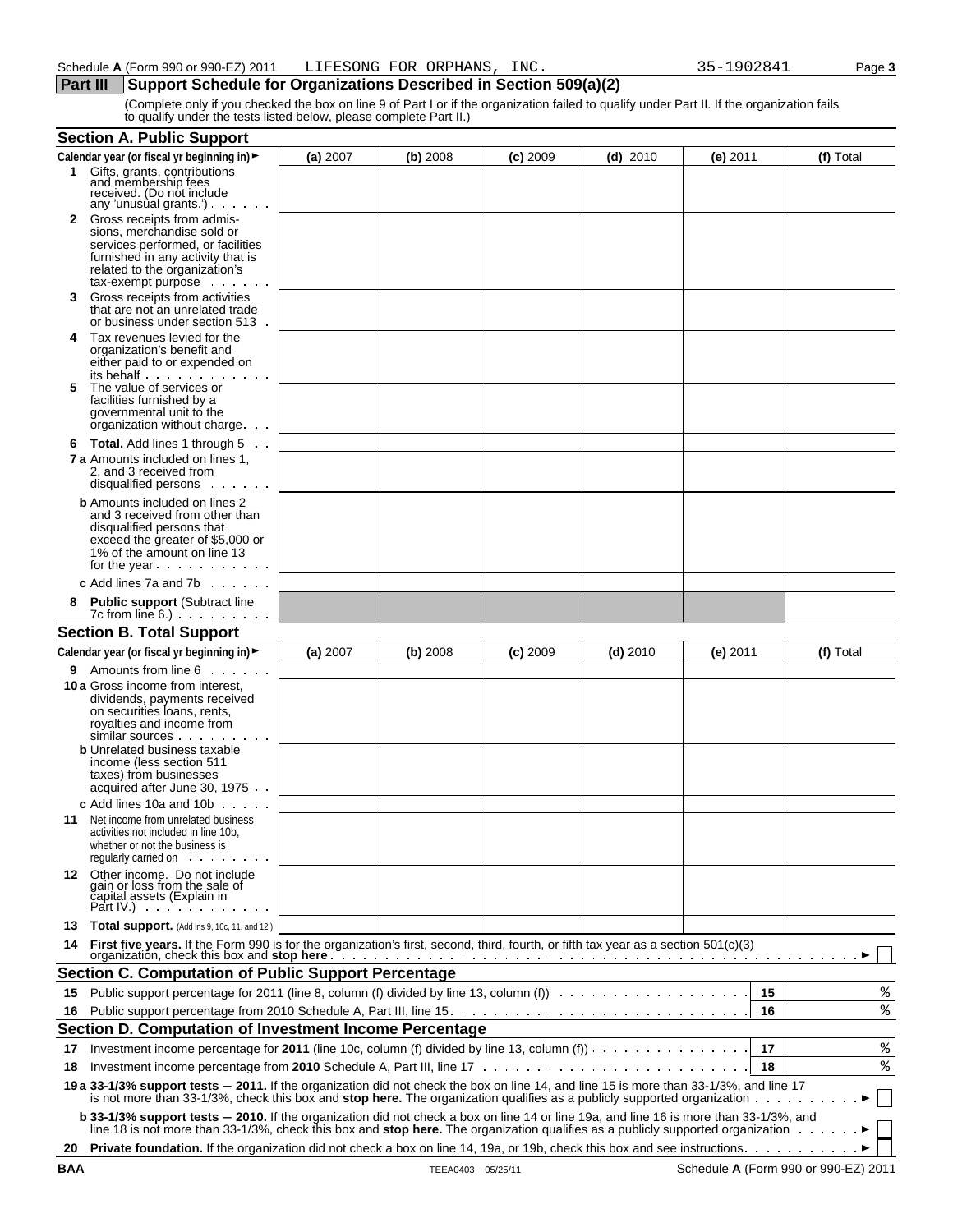| (See instructions). |
|---------------------|
|                     |
|                     |
|                     |
|                     |
|                     |
|                     |
|                     |
|                     |
|                     |
|                     |
|                     |
|                     |
|                     |
|                     |
|                     |
|                     |
|                     |
|                     |
|                     |
|                     |
|                     |
|                     |
|                     |
|                     |
|                     |

Schedule **A** (Form 990 or 990-EZ) 2011 LIFESONG FOR ORPHANS, INC. 35-1902841 Page 4

**Supplemental Information.** Complete this part to provide the explanations required by Part II, line 10; Part II, line 17a or 17b; and Part III, line 12. Also complete this part for any additional information.

**Part IV**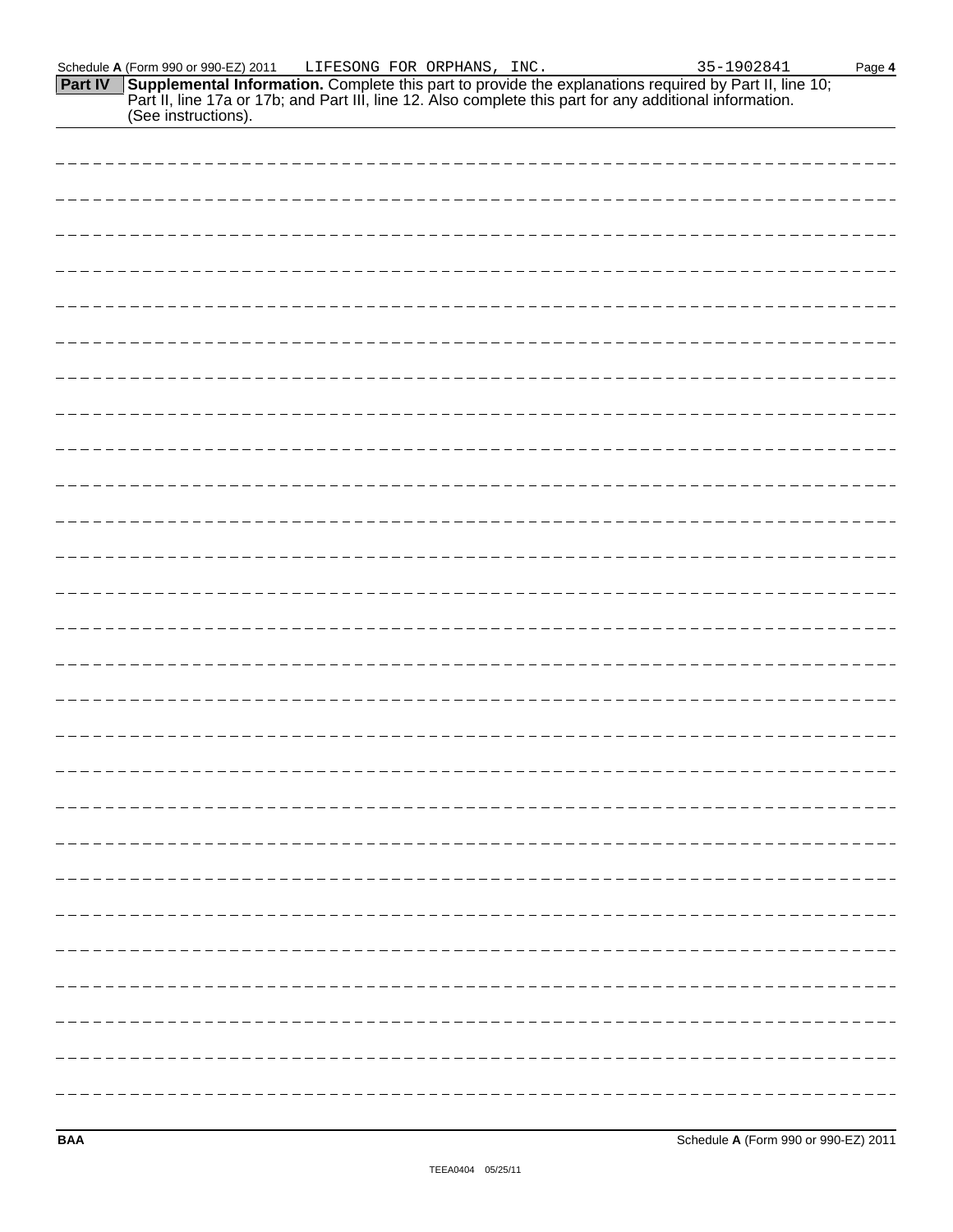| <b>SCHEDULE D</b> |                                          | OMB No. 1545-0047 |
|-------------------|------------------------------------------|-------------------|
| (Form 990)        | <b>Supplemental Financial Statements</b> | 2011              |

| (Form 990)                                             | <b>Supplemental Financial Statements</b>                                                                                        | 2011                             |
|--------------------------------------------------------|---------------------------------------------------------------------------------------------------------------------------------|----------------------------------|
|                                                        | ► Complete if the organization answered 'Yes.' to Form 990.                                                                     |                                  |
| Department of the Treasury<br>Internal Revenue Service | Part IV, lines 6, 7, 8, 9, 10, 11a, 11b, 11c, 11d, 11e, 11f, 12a, or 12b.<br>► Attach to Form 990. ► See separate instructions. | Open to Pub<br><b>Inspection</b> |

**Open to Public Inspection**

| Name of the organization |                        |
|--------------------------|------------------------|
|                          | Emplove <sup>.</sup>   |
|                          | * identification numb⊾ |
|                          |                        |

|              | LIFESONG FOR ORPHANS, INC.                                                                                                                                                                                                                                                                                                                                                                                                                               |                                                                                                                                                                           | 35-1902841                                          |
|--------------|----------------------------------------------------------------------------------------------------------------------------------------------------------------------------------------------------------------------------------------------------------------------------------------------------------------------------------------------------------------------------------------------------------------------------------------------------------|---------------------------------------------------------------------------------------------------------------------------------------------------------------------------|-----------------------------------------------------|
| Part I       |                                                                                                                                                                                                                                                                                                                                                                                                                                                          | Organizations Maintaining Donor Advised Funds or Other Similar Funds or Accounts. Complete if                                                                             |                                                     |
|              | the organization answered 'Yes' to Form 990, Part IV, line 6.                                                                                                                                                                                                                                                                                                                                                                                            |                                                                                                                                                                           |                                                     |
|              |                                                                                                                                                                                                                                                                                                                                                                                                                                                          | (a) Donor advised funds                                                                                                                                                   | (b) Funds and other accounts                        |
| 1            | Total number at end of year                                                                                                                                                                                                                                                                                                                                                                                                                              | 171.                                                                                                                                                                      |                                                     |
| 2            | Aggregate contributions to (during year)                                                                                                                                                                                                                                                                                                                                                                                                                 | 3,650,950.                                                                                                                                                                |                                                     |
| 3            | Aggregate grants from (during year)                                                                                                                                                                                                                                                                                                                                                                                                                      | 2,659,393.                                                                                                                                                                |                                                     |
| 4            | Aggregate value at end of year                                                                                                                                                                                                                                                                                                                                                                                                                           | 2,806,518.                                                                                                                                                                |                                                     |
| 5            | Did the organization inform all donors and donor advisors in writing that the assets held in donor advised<br>funds are the organization's property, subject to the organization's exclusive legal control?                                                                                                                                                                                                                                              |                                                                                                                                                                           | $X$ Yes<br>No                                       |
| 6            | Did the organization inform all grantees, donors, and donor advisors in writing that grant funds can be<br>used only for charitable purposes and not for the benefit of the donor or donor advisor, or for any other<br>purpose conferring impermissible private benefit?<br>experience in the context of the context of the context of the context of the context of the context of the context of the context of the context of the context of the con |                                                                                                                                                                           | $X$ Yes<br>No                                       |
|              | <b>Part II Conservation Easements.</b> Complete if the organization answered 'Yes' to Form 990, Part IV, line 7.                                                                                                                                                                                                                                                                                                                                         |                                                                                                                                                                           |                                                     |
| 1            | Purpose(s) of conservation easements held by the organization (check all that apply).                                                                                                                                                                                                                                                                                                                                                                    |                                                                                                                                                                           |                                                     |
|              | Preservation of land for public use (e.g., recreation or education)                                                                                                                                                                                                                                                                                                                                                                                      |                                                                                                                                                                           | Preservation of an historically important land area |
|              | Protection of natural habitat                                                                                                                                                                                                                                                                                                                                                                                                                            |                                                                                                                                                                           | Preservation of a certified historic structure      |
|              | Preservation of open space                                                                                                                                                                                                                                                                                                                                                                                                                               |                                                                                                                                                                           |                                                     |
| 2            | Complete lines 2a through 2d if the organization held a qualified conservation contribution in the form of a conservation easement on the<br>last day of the tax year.                                                                                                                                                                                                                                                                                   |                                                                                                                                                                           |                                                     |
|              |                                                                                                                                                                                                                                                                                                                                                                                                                                                          |                                                                                                                                                                           | Held at the End of the Tax Year                     |
|              |                                                                                                                                                                                                                                                                                                                                                                                                                                                          |                                                                                                                                                                           | 2a                                                  |
|              |                                                                                                                                                                                                                                                                                                                                                                                                                                                          |                                                                                                                                                                           | 2 <sub>b</sub>                                      |
|              | <b>c</b> Number of conservation easements on a certified historic structure included in (a) $\ldots \ldots \ldots$                                                                                                                                                                                                                                                                                                                                       |                                                                                                                                                                           | 2c                                                  |
|              |                                                                                                                                                                                                                                                                                                                                                                                                                                                          |                                                                                                                                                                           |                                                     |
|              | d Number of conservation easements included in (c) acquired after 8/17/06, and not on a historic                                                                                                                                                                                                                                                                                                                                                         |                                                                                                                                                                           | 2d                                                  |
| 3            | Number of conservation easements modified, transferred, released, extinguished, or terminated by the organization during the<br>tax year $\blacktriangleright$                                                                                                                                                                                                                                                                                           |                                                                                                                                                                           |                                                     |
|              | Number of states where property subject to conservation easement is located ▶                                                                                                                                                                                                                                                                                                                                                                            |                                                                                                                                                                           |                                                     |
| 5            | Does the organization have a written policy regarding the periodic monitoring, inspection, handling of violations,                                                                                                                                                                                                                                                                                                                                       |                                                                                                                                                                           | Yes<br>No                                           |
| 6            | Staff and volunteer hours devoted to monitoring, inspecting, and enforcing conservation easements during the year                                                                                                                                                                                                                                                                                                                                        |                                                                                                                                                                           |                                                     |
| 7            | Amount of expenses incurred in monitoring, inspecting, and enforcing conservation easements during the year<br>S                                                                                                                                                                                                                                                                                                                                         |                                                                                                                                                                           |                                                     |
|              | Does each conservation easement reported on line 2(d) above satisfy the requirements of section                                                                                                                                                                                                                                                                                                                                                          |                                                                                                                                                                           | Yes<br>No                                           |
|              | In Part XIV, describe how the organization reports conservation easements in its revenue and expense statement, and balance sheet, and<br>include, if applicable, the text of the footnote to the organization's financial statements that describes the organization's accounting for<br>conservation easements.                                                                                                                                        |                                                                                                                                                                           |                                                     |
|              | Part III                                                                                                                                                                                                                                                                                                                                                                                                                                                 | Organizations Maintaining Collections of Art, Historical Treasures, or Other Similar Assets.<br>Complete if the organization answered 'Yes' to Form 990, Part IV, line 8. |                                                     |
|              | 1 a If the organization elected, as permitted under SFAS 116 (ASC 958), not to report in its revenue statement and balance sheet works of<br>art, historical treasures, or other similar assets held for public exhibition, education, or research in furtherance of public service, provide,<br>in Part XIV, the text of the footnote to its financial statements that describes these items.                                                           |                                                                                                                                                                           |                                                     |
|              | b If the organization elected, as permitted under SFAS 116 (ASC 958), to report in its revenue statement and balance sheet works of art,<br>historical treasures, or other similar assets held for public exhibition, education, or research in furtherance of public service, provide the<br>following amounts relating to these items:                                                                                                                 |                                                                                                                                                                           |                                                     |
|              | (i)                                                                                                                                                                                                                                                                                                                                                                                                                                                      | Revenues included in Form 990, Part VIII, line 1 $\dots \dots \dots \dots \dots \dots \dots \dots \dots \dots \dots \dots \dots \dots \dots \dots \dots \dots$            |                                                     |
|              |                                                                                                                                                                                                                                                                                                                                                                                                                                                          |                                                                                                                                                                           |                                                     |
| $\mathbf{2}$ | If the organization received or held works of art, historical treasures, or other similar assets for financial gain, provide the following<br>amounts required to be reported under SFAS 116 (ASC 958) relating to these items:                                                                                                                                                                                                                          |                                                                                                                                                                           |                                                     |
|              |                                                                                                                                                                                                                                                                                                                                                                                                                                                          |                                                                                                                                                                           |                                                     |
|              |                                                                                                                                                                                                                                                                                                                                                                                                                                                          |                                                                                                                                                                           |                                                     |

**BAA For Paperwork Reduction Act Notice, see the Instructions for Form 990.** TEEA3301 05/25/11 Schedule D (Form 990) 2011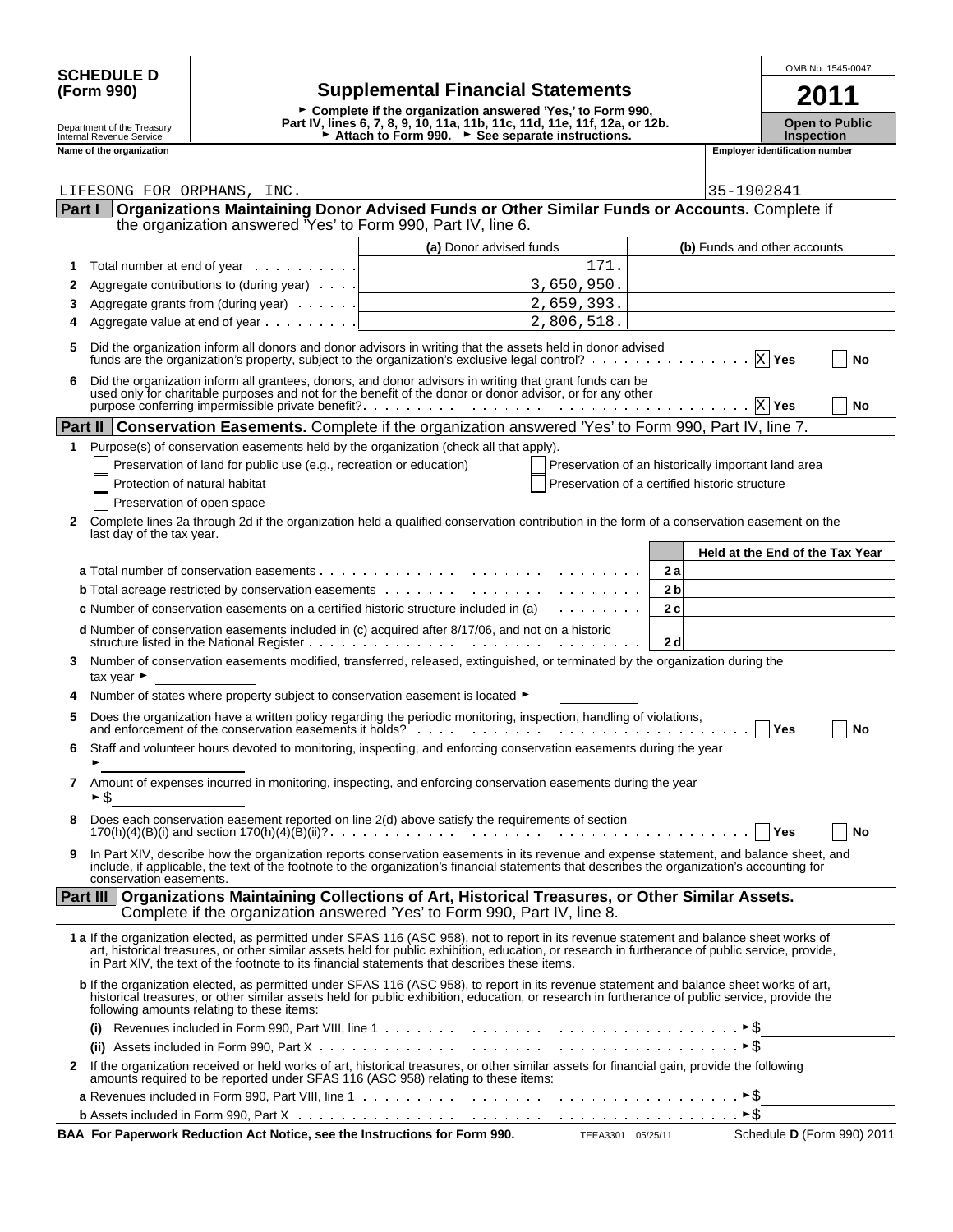| Schedule D (Form 990) 2011 LIFESONG FOR ORPHANS, INC.                                                                                                                                                                           |                  |                                         |                |                                    | 35-1902841                      |        |                     | Page 2                     |
|---------------------------------------------------------------------------------------------------------------------------------------------------------------------------------------------------------------------------------|------------------|-----------------------------------------|----------------|------------------------------------|---------------------------------|--------|---------------------|----------------------------|
| Part III   Organizations Maintaining Collections of Art, Historical Treasures, or Other Similar Assets (continued)                                                                                                              |                  |                                         |                |                                    |                                 |        |                     |                            |
| Using the organization's acquisition, accession, and other records, check any of the following that are a significant use of its collection<br>3<br>items (check all that apply):                                               |                  |                                         |                |                                    |                                 |        |                     |                            |
| Public exhibition<br>a                                                                                                                                                                                                          |                  | d                                       |                | Loan or exchange programs          |                                 |        |                     |                            |
| Scholarly research<br>b                                                                                                                                                                                                         |                  | е                                       | Other          |                                    |                                 |        |                     |                            |
| Preservation for future generations<br>c                                                                                                                                                                                        |                  |                                         |                |                                    |                                 |        |                     |                            |
| Provide a description of the organization's collections and explain how they further the organization's exempt purpose in<br>4<br>Part XIV.                                                                                     |                  |                                         |                |                                    |                                 |        |                     |                            |
| During the year, did the organization solicit or receive donations of art, historical treasures, or other similar assets to be sold to raise funds rather than to be maintained as part of the organization's collection?<br>5. |                  |                                         |                |                                    |                                 | l Yes  |                     | No                         |
| Escrow and Custodial Arrangements. Complete if the organization answered 'Yes' to Form 990, Part IV,<br><b>Part IV</b><br>line 9, or reported an amount on Form 990, Part X, line 21.                                           |                  |                                         |                |                                    |                                 |        |                     |                            |
| 1 a Is the organization an agent, trustee, custodian, or other intermediary for contributions or other assets not                                                                                                               |                  |                                         |                |                                    |                                 | Yes    |                     | No                         |
| b If 'Yes,' explain the arrangement in Part XIV and complete the following table:                                                                                                                                               |                  |                                         |                |                                    |                                 |        |                     |                            |
|                                                                                                                                                                                                                                 |                  |                                         |                |                                    |                                 | Amount |                     |                            |
|                                                                                                                                                                                                                                 |                  |                                         |                |                                    | 1 <sub>c</sub>                  |        |                     |                            |
|                                                                                                                                                                                                                                 |                  |                                         |                |                                    | 1 <sub>d</sub>                  |        |                     |                            |
|                                                                                                                                                                                                                                 |                  |                                         |                |                                    | 1 e                             |        |                     |                            |
|                                                                                                                                                                                                                                 |                  |                                         |                |                                    | 1f                              |        |                     |                            |
|                                                                                                                                                                                                                                 |                  |                                         |                |                                    |                                 | Yes    |                     | <b>No</b>                  |
| <b>b</b> If 'Yes,' explain the arrangement in Part XIV.                                                                                                                                                                         |                  |                                         |                |                                    |                                 |        |                     |                            |
| <b>Part V</b> Endowment Funds. Complete if the organization answered 'Yes' to Form 990, Part IV, line 10.                                                                                                                       |                  |                                         |                |                                    |                                 |        |                     |                            |
| 1 a Beginning of year balance                                                                                                                                                                                                   | (a) Current year |                                         | (b) Prior year | (c) Two years back                 | (d) Three years back            |        | (e) Four years back |                            |
| <b>b</b> Contributions                                                                                                                                                                                                          |                  |                                         |                |                                    |                                 |        |                     |                            |
|                                                                                                                                                                                                                                 |                  |                                         |                |                                    |                                 |        |                     |                            |
| c Net investment earnings, gains,<br>and losses                                                                                                                                                                                 |                  |                                         |                |                                    |                                 |        |                     |                            |
| <b>d</b> Grants or scholarships                                                                                                                                                                                                 |                  |                                         |                |                                    |                                 |        |                     |                            |
| e Other expenditures for facilities<br>and programs                                                                                                                                                                             |                  |                                         |                |                                    |                                 |        |                     |                            |
| f Administrative expenses                                                                                                                                                                                                       |                  |                                         |                |                                    |                                 |        |                     |                            |
| $g$ End of year balance $\cdots$                                                                                                                                                                                                |                  |                                         |                |                                    |                                 |        |                     |                            |
| 2 Provide the estimated percentage of the current year end balance (line 1g, column (a)) held as:                                                                                                                               |                  |                                         |                |                                    |                                 |        |                     |                            |
| a Board designated or quasi-endowment ►                                                                                                                                                                                         |                  |                                         |                |                                    |                                 |        |                     |                            |
| <b>b</b> Permanent endowment ►                                                                                                                                                                                                  |                  |                                         |                |                                    |                                 |        |                     |                            |
| c Temporarily restricted endowment ►<br>The percentages in lines 2a, 2b, and 2c should equal 100%.                                                                                                                              |                  |                                         |                |                                    |                                 |        |                     |                            |
|                                                                                                                                                                                                                                 |                  |                                         |                |                                    |                                 |        |                     |                            |
| 3 a Are there endowment funds not in the possession of the organization that are held and administered for the<br>organization by:                                                                                              |                  |                                         |                |                                    |                                 |        | Yes                 | No                         |
| (i) unrelated organizations with the contract of the contract of the contract of the contract of the contract of the contract of the contract of the contract of the contract of the contract of the contract of the contract   |                  |                                         |                |                                    |                                 | 3a(i)  |                     |                            |
|                                                                                                                                                                                                                                 |                  |                                         |                |                                    |                                 |        |                     |                            |
|                                                                                                                                                                                                                                 |                  |                                         |                |                                    |                                 | 3b     |                     |                            |
| Describe in Part XIV the intended uses of the organization's endowment funds.<br>4                                                                                                                                              |                  |                                         |                |                                    |                                 |        |                     |                            |
| <b>Part VI Land, Buildings, and Equipment.</b> See Form 990, Part X, line 10.                                                                                                                                                   |                  |                                         |                |                                    |                                 |        |                     |                            |
| Description of property                                                                                                                                                                                                         |                  | (a) Cost or other basis<br>(investment) |                | (b) Cost or other<br>basis (other) | (c) Accumulated<br>depreciation |        | (d) Book value      |                            |
|                                                                                                                                                                                                                                 |                  |                                         |                | 637,573.                           |                                 |        |                     | 637,573.                   |
| <b>b</b> Buildings $\ldots$ $\ldots$ $\ldots$ $\ldots$ $\ldots$ $\ldots$ $\ldots$ $\ldots$                                                                                                                                      |                  |                                         |                | 2,422,661.                         | 200,226.                        |        | 2, 222, 435.        |                            |
| c Leasehold improvements                                                                                                                                                                                                        |                  |                                         |                | 271,979.                           | 0.                              |        |                     | 271,979.                   |
| <b>d</b> Equipment $\cdots$ $\cdots$ $\cdots$ $\cdots$ $\cdots$ $\cdots$                                                                                                                                                        |                  |                                         |                | 642,687.                           | 384,958.                        |        |                     | 257,729.                   |
| $e$ Other $\cdots$ $\cdots$ $\cdots$ $\cdots$ $\cdots$ $\cdots$ $\cdots$ $\cdots$                                                                                                                                               |                  |                                         |                | 129,658.                           | 16,218.                         |        |                     | 113,440.                   |
| Total. Add lines 1a through 1e. (Column (d) must equal Form 990, Part X, column (B), line 10(c).)                                                                                                                               |                  |                                         |                |                                    |                                 |        | 3,503,156.          |                            |
| BAA                                                                                                                                                                                                                             |                  |                                         |                |                                    |                                 |        |                     | Schedule D (Form 990) 2011 |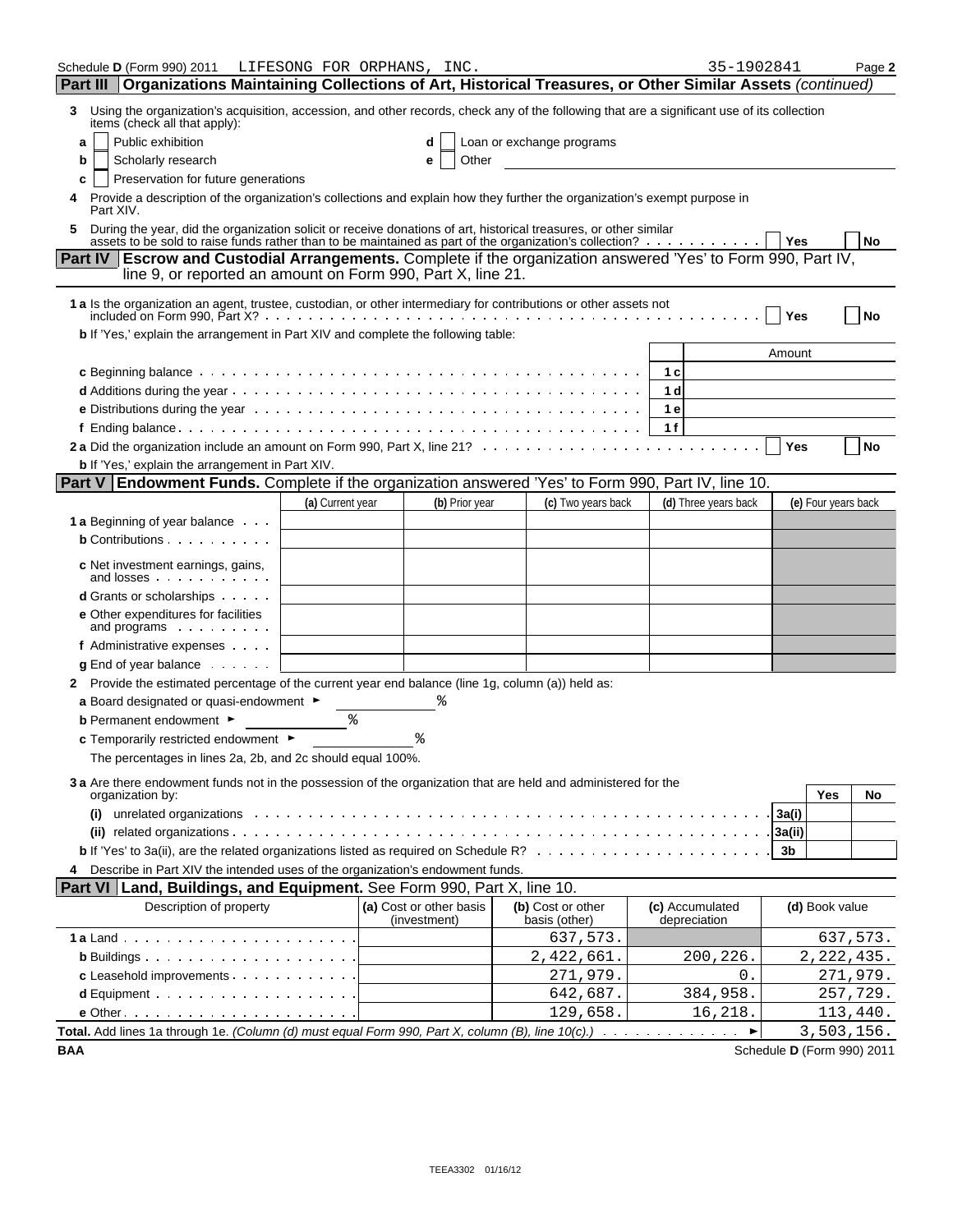|                | <b>Fail VII</b> Interstinents $-$ Other Securities. See Form 990, Fail A, line 12.          |                 |                                                              |                |
|----------------|---------------------------------------------------------------------------------------------|-----------------|--------------------------------------------------------------|----------------|
|                | (a) Description of security or category<br>(including name of security)                     | (b) Book value  | (c) Method of valuation:<br>Cost or end-of-year market value |                |
|                | (1) Financial derivatives                                                                   |                 |                                                              |                |
|                | (2) Closely-held equity interests                                                           |                 |                                                              |                |
|                |                                                                                             |                 |                                                              |                |
| (A)            | ____________________________                                                                |                 |                                                              |                |
| (B)            | ____________________________                                                                |                 |                                                              |                |
|                | <u>(C) ________________________</u>                                                         |                 |                                                              |                |
|                | <u>(D) _____________________</u>                                                            |                 |                                                              |                |
|                | <u>(E) ______________________</u>                                                           |                 |                                                              |                |
| (F)            | __________________________                                                                  |                 |                                                              |                |
| (G)            | _______________________                                                                     |                 |                                                              |                |
| (H)            |                                                                                             |                 |                                                              |                |
| (1)            |                                                                                             |                 |                                                              |                |
|                | Total. (Column (b) must equal Form 990 Part X, column (B) line 12.) $\rightarrow$           |                 |                                                              |                |
|                | Part VIII   Investments - Program Related. See Form 990, Part X, line 13.                   |                 |                                                              |                |
|                | (a) Description of investment type                                                          | (b) Book value  | (c) Method of valuation:<br>Cost or end-of-year market value |                |
|                | (1) ADOPTION COVENANT AGREEMENTS                                                            | 443,075. Cost   |                                                              |                |
| (2)            |                                                                                             |                 |                                                              |                |
| (3)            |                                                                                             |                 |                                                              |                |
| (4)            |                                                                                             |                 |                                                              |                |
| (5)            |                                                                                             |                 |                                                              |                |
| (6)            |                                                                                             |                 |                                                              |                |
| (7)            |                                                                                             |                 |                                                              |                |
| (8)            |                                                                                             |                 |                                                              |                |
| (9)            |                                                                                             |                 |                                                              |                |
| (10)           |                                                                                             |                 |                                                              |                |
|                | Total. (Column (b) must equal Form 990, Part X, column (B) line 13.). $\blacktriangleright$ | 443,075.        |                                                              |                |
| <b>Part IX</b> | Other Assets. See Form 990, Part X, line 15.                                                |                 |                                                              |                |
|                |                                                                                             | (a) Description |                                                              | (b) Book value |
| (1)            |                                                                                             |                 |                                                              |                |
| (2)            |                                                                                             |                 |                                                              |                |
| (3)<br>(4)     |                                                                                             |                 |                                                              |                |
| (5)            |                                                                                             |                 |                                                              |                |
| (6)            |                                                                                             |                 |                                                              |                |
| (7)            |                                                                                             |                 |                                                              |                |
| (8)            |                                                                                             |                 |                                                              |                |
| (9)            |                                                                                             |                 |                                                              |                |
| (10)           |                                                                                             |                 |                                                              |                |
|                | Total. (Column (b) must equal Form 990, Part X, column (B), line $15.$ ) $\ldots$           |                 |                                                              | ▶              |
| <b>Part X</b>  | Other Liabilities. See Form 990, Part X, line 25.                                           |                 |                                                              |                |
|                | (a) Description of liability                                                                | (b) Book value  |                                                              |                |
|                | (1) Federal income taxes                                                                    |                 |                                                              |                |
| (2)            |                                                                                             |                 |                                                              |                |
| (3)            |                                                                                             |                 |                                                              |                |
| (4)            |                                                                                             |                 |                                                              |                |
| (5)            |                                                                                             |                 |                                                              |                |
| (6)            |                                                                                             |                 |                                                              |                |
| (7)            |                                                                                             |                 |                                                              |                |
| (8)            |                                                                                             |                 |                                                              |                |
| (9)            |                                                                                             |                 |                                                              |                |
| (10)           |                                                                                             |                 |                                                              |                |
| (11)           |                                                                                             |                 |                                                              |                |

**Total.** *(Column (b) must equal Form 990, Part X, column (B) line 25.)*

**2** FIN 48 (ASC 740) Footnote. In Part XIV, provide the text of the footnote to the organization's financial statements that reports the organization's liability for uncertain tax positions under FIN 48 (ASC 740).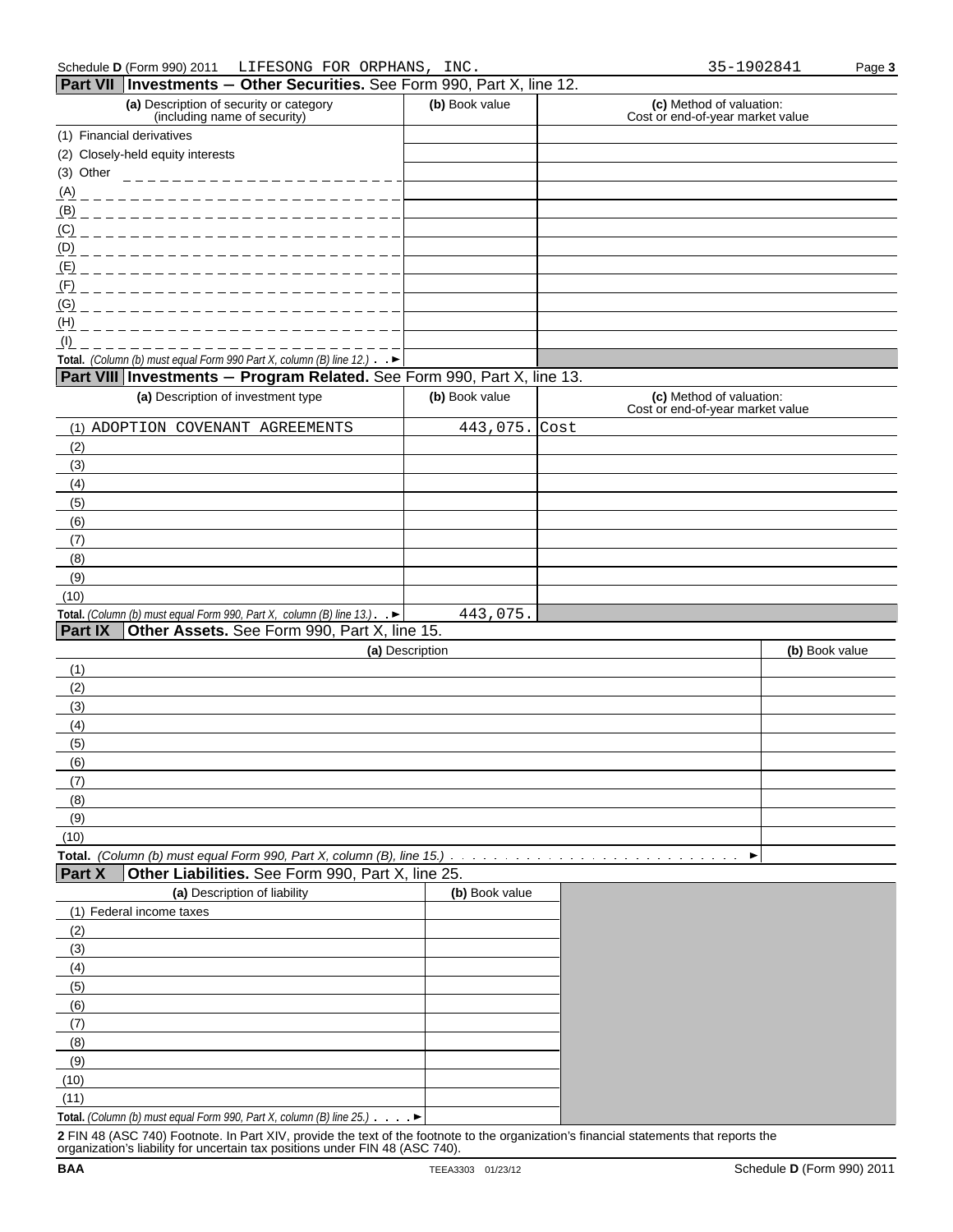|              | Schedule D (Form 990) 2011 LIFESONG FOR ORPHANS, INC.                                                                                                                                                                          | 35-1902841 | Page 4     |
|--------------|--------------------------------------------------------------------------------------------------------------------------------------------------------------------------------------------------------------------------------|------------|------------|
|              | <b>Part XI</b><br>Reconciliation of Change in Net Assets from Form 990 to Audited Financial Statements                                                                                                                         |            |            |
| 1            |                                                                                                                                                                                                                                |            | 9,436,384. |
| $\mathbf{2}$ |                                                                                                                                                                                                                                |            | 7,023,420. |
| 3            |                                                                                                                                                                                                                                |            | 2,412,964. |
| 4            |                                                                                                                                                                                                                                |            |            |
| 5            |                                                                                                                                                                                                                                |            |            |
| 6            |                                                                                                                                                                                                                                |            |            |
| 7            |                                                                                                                                                                                                                                |            |            |
| 8            |                                                                                                                                                                                                                                |            |            |
| 9            |                                                                                                                                                                                                                                |            |            |
| 10           |                                                                                                                                                                                                                                |            | 2,412,964. |
|              | Part XII   Reconciliation of Revenue per Audited Financial Statements With Revenue per Return                                                                                                                                  |            |            |
| 1            |                                                                                                                                                                                                                                |            | 9,436,384. |
| $\mathbf{2}$ | Amounts included on line 1 but not on Form 990, Part VIII, line 12:                                                                                                                                                            |            |            |
|              | 2a                                                                                                                                                                                                                             |            |            |
|              | 2 <sub>b</sub>                                                                                                                                                                                                                 |            |            |
|              | 2c                                                                                                                                                                                                                             |            |            |
|              | 2 <sub>d</sub>                                                                                                                                                                                                                 |            |            |
|              |                                                                                                                                                                                                                                | 2e         |            |
| 3            |                                                                                                                                                                                                                                | 3          | 9,436,384. |
| 4            | Amounts included on Form 990, Part VIII, line 12, but not on line 1:                                                                                                                                                           |            |            |
|              | <b>a</b> Investment expenses not included on Form 990, Part VIII, line $7b$<br>4al                                                                                                                                             |            |            |
|              | <b>b</b> Other (Describe in Part XIV.) $\ldots \ldots \ldots \ldots \ldots \ldots \ldots \ldots \ldots \ldots \ldots \ldots$                                                                                                   |            |            |
|              |                                                                                                                                                                                                                                | 4 c        |            |
| 5.           |                                                                                                                                                                                                                                | 5          | 9,436,384. |
|              | Part XIII Reconciliation of Expenses per Audited Financial Statements With Expenses per Return                                                                                                                                 |            |            |
| 1            |                                                                                                                                                                                                                                | 1          | 7,023,420. |
| 2            | Amounts included on line 1 but not on Form 990, Part IX, line 25:                                                                                                                                                              |            |            |
|              | 2a                                                                                                                                                                                                                             |            |            |
|              | 2 <sub>b</sub>                                                                                                                                                                                                                 |            |            |
|              | c Other losses $\ldots \ldots \ldots \ldots \ldots \ldots \ldots \ldots \ldots \ldots \ldots \ldots \ldots$<br>2c                                                                                                              |            |            |
|              | 2d<br><b>d</b> Other (Describe in Part XIV.) $\ldots$ $\ldots$ $\ldots$ $\ldots$ $\ldots$ $\ldots$ $\ldots$ $\ldots$ $\ldots$ $\ldots$                                                                                         |            |            |
|              | e Add lines 2a through 2d (a) and a contract of the contract of the contract of the contract of the contract of the contract of the contract of the contract of the contract of the contract of the contract of the contract o | 2e         |            |
| 3            |                                                                                                                                                                                                                                | 3          | 7,023,420. |
| 4            | Amounts included on Form 990, Part IX, line 25, but not on line 1:                                                                                                                                                             |            |            |
|              | <b>a</b> Investment expenses not included on Form 990, Part VIII, line 7b. $\dots$ 4 <b>a</b>                                                                                                                                  |            |            |
|              | 4 <sub>b</sub>                                                                                                                                                                                                                 |            |            |
|              |                                                                                                                                                                                                                                | 4 c        |            |
|              |                                                                                                                                                                                                                                | 5          | 7,023,420. |
|              | <b>Part XIV   Supplemental Information</b>                                                                                                                                                                                     |            |            |

Complete this part to provide the descriptions required for Part II, lines 3, 5, and 9; Part III, lines 1a and 4; Part IV, lines 1b and 2b; Part V, line 4; Part X, line 2; Part XI, line 8; Part XII, lines 2d and 4b; and Part XIII, lines 2d and 4b. Also complete this part to provide any additional information.

| <b>BAA</b> | TEEA3304 05/25/11                                                                                    | Schedule D (Form 990) 2011 |
|------------|------------------------------------------------------------------------------------------------------|----------------------------|
| Pt X       | AFFECT ON LIFESONG'S FINANCIAL POSITION, ACTIVITIES OR CASH FLOWS.                                   |                            |
|            | Pt X 6 DOES NOT ANTICIPATE ANY ADJUSTMENTS THAT WOULD RESULT IN A MATERIAL ADVERSE                   |                            |
|            | Pt X THAT INCOME TAX FILING POSITIONS WILL BE SUSTAINED UPON EXAMINATION AND                         |                            |
| Pt X       | TAX POSITIONS.  MANAGEMENT HAS ANALYZED TAX POSITIONS TAKEN AND BELIEVES                             |                            |
|            | Pt X Government Construction ALIFESONG HAS ADOPTED THE RECOGNITION REQUIREMENTS FOR UNCERTAIN INCOME |                            |
|            | Pt X TAXES. LIFESONG IS SUBJECT TO A TAX ON INCOME FROM ANY UNRELATED BUSINESS.                      |                            |
| Pt X       | CODE SECTION 501C3 AND IS THEREFORE EXEMPT FROM THE PAYMENT OF INCOME                                |                            |
|            | Pt X                       LIFESONG IS A CHARITABLE ORGANIZATION AS DEFINED IN INTERNAL REVENUE      |                            |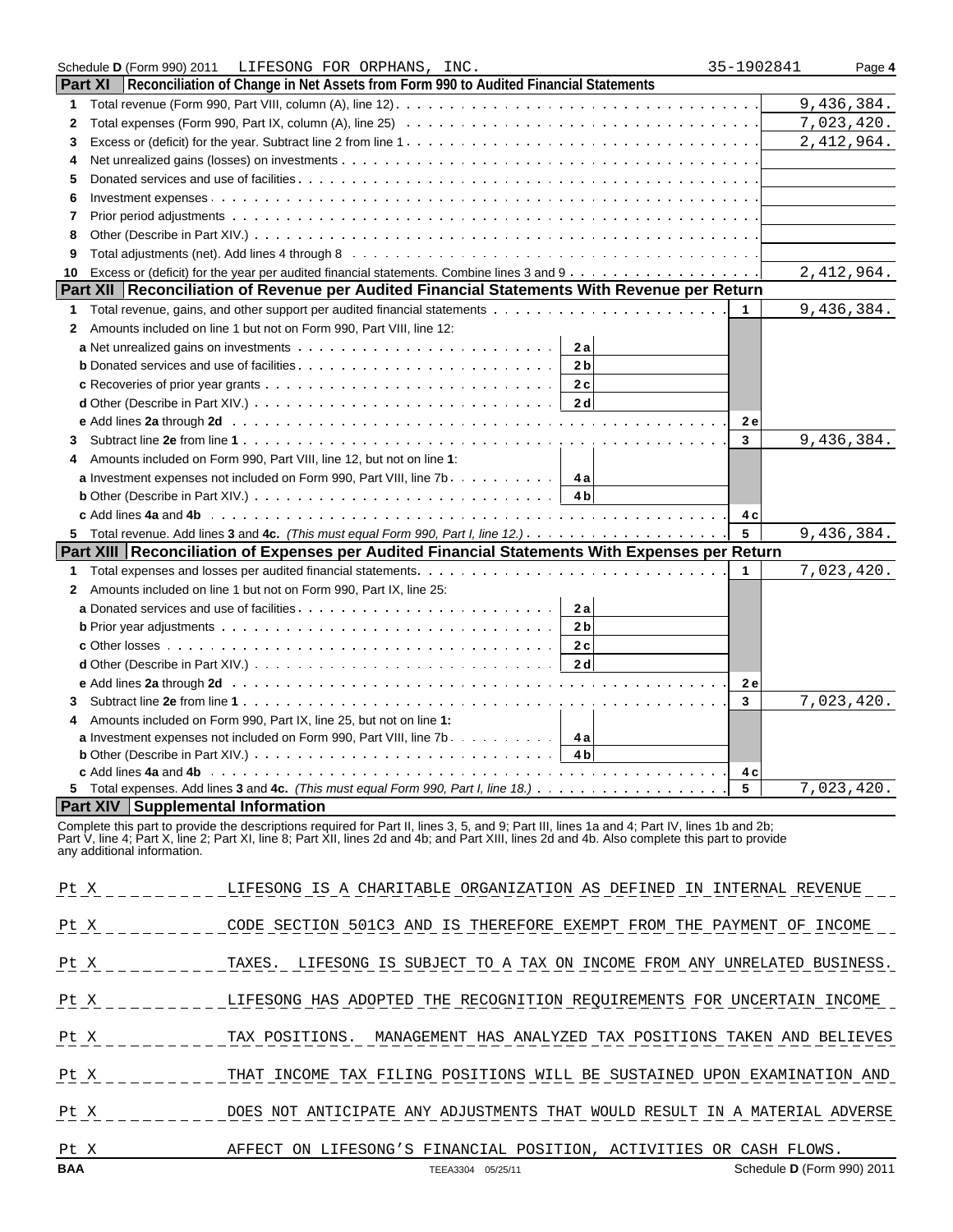| $Pt_ X$ | ACCORDINGLY, LIFESONG HAS NOT RECORDED ANY RESERVES, OR RELATED ACCRUALS                |
|---------|-----------------------------------------------------------------------------------------|
|         | Pt X _________ FOR INTEREST AND PENALTIES FOR UNCERTAIN INCOME TAX POSITION AS OF       |
|         |                                                                                         |
|         | Pt X ________ JURISDICTIONS; HOWEVER, THERE ARE CURRENTLY NO AUDITS FOR ANY TAX PERIODS |
| $Pt_ X$ | IN PROGRESS. LIFESONG BELIEVES IT IS NO LONGER SUBJECT TO INCOME TAX                    |
| $Pt_ X$ | ___EXAMINATIONS_FOR_YEARS_PRIOR_TO_2008._________________________                       |
|         |                                                                                         |
|         |                                                                                         |
|         |                                                                                         |
|         |                                                                                         |
|         |                                                                                         |
|         |                                                                                         |
|         |                                                                                         |
|         |                                                                                         |
|         |                                                                                         |
|         |                                                                                         |
|         |                                                                                         |
|         |                                                                                         |
|         |                                                                                         |
|         |                                                                                         |
|         |                                                                                         |
|         |                                                                                         |
|         |                                                                                         |
|         |                                                                                         |
|         |                                                                                         |
|         |                                                                                         |
|         |                                                                                         |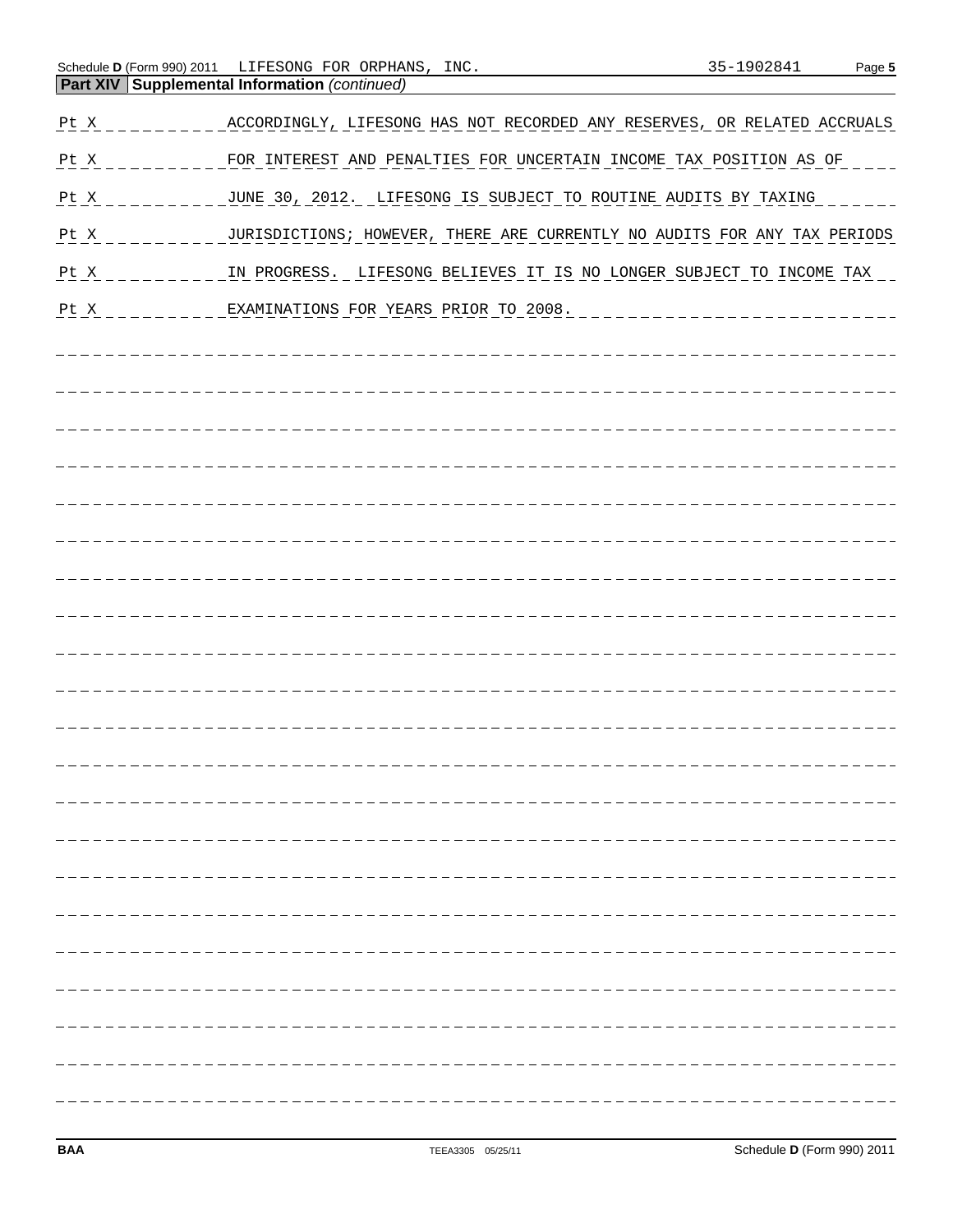| Department of the Treasury<br>Internal Revenue Service                                                                   |                                           |                                                                                       | Attach to Form 990. See separate instructions.                                                                                                             |                                                                                                                | <b>Open to Public</b><br><b>Inspection</b>                    |
|--------------------------------------------------------------------------------------------------------------------------|-------------------------------------------|---------------------------------------------------------------------------------------|------------------------------------------------------------------------------------------------------------------------------------------------------------|----------------------------------------------------------------------------------------------------------------|---------------------------------------------------------------|
| Name of the organization                                                                                                 |                                           |                                                                                       |                                                                                                                                                            |                                                                                                                | <b>Employer identification number</b>                         |
| LIFESONG FOR ORPHANS, INC.                                                                                               |                                           |                                                                                       |                                                                                                                                                            | 35-1902841                                                                                                     |                                                               |
| Part I                                                                                                                   |                                           |                                                                                       | General Information on Activities Outside the United States. Complete if the organization answered 'Yes'                                                   |                                                                                                                |                                                               |
| to Form 990, Part IV, line 14b.                                                                                          |                                           |                                                                                       |                                                                                                                                                            |                                                                                                                |                                                               |
| 1 For grantmakers. Does the organization maintain records to substantiate the amount of its grants and other assistance, |                                           |                                                                                       | the grantees' eligibility for the grants or assistance, and the selection criteria used to award the grants or assistance? $\boxed{\text{X}}$ Yes          |                                                                                                                | <b>No</b>                                                     |
| $\mathbf{2}$<br>United States.                                                                                           |                                           |                                                                                       | For grantmakers. Describe in Part V the organization's procedures for monitoring the use of its grants and other assistance outside the                    |                                                                                                                |                                                               |
| 3 Activities per Region. (The following Part I, line 3 table can be duplicated if additional space is needed.)           |                                           |                                                                                       |                                                                                                                                                            |                                                                                                                |                                                               |
| (a) Region                                                                                                               | (b) Number of<br>offices in the<br>region | (c) Number<br>of employees,<br>agents, and<br>independent<br>contractors<br>in region | (d) Activities conducted in<br>region (by type) (e.g.,<br>fundraising, program<br>services, investments,<br>grants to recipients<br>located in the region) | (e) If activity listed in<br>(d) is a program<br>service, describe<br>specific type of<br>service(s) in region | (f) Total<br>expenditures for<br>and investments<br>in region |
| (1) Russia                                                                                                               | 1                                         |                                                                                       | 50 PROGRAM SERVICES                                                                                                                                        | CARE OF ORPHANS                                                                                                | 646,696.                                                      |
| (2) Sub-Saharan Africa                                                                                                   | 3                                         |                                                                                       | 150 PROGRAM SERVICES                                                                                                                                       | CARE OF ORPHANS                                                                                                | 596,385.                                                      |
| (3) South Asia                                                                                                           | 1                                         |                                                                                       | 60 PROGRAM SERVICES                                                                                                                                        | CARE OF ORPHANS                                                                                                | 195,462.                                                      |
| (4) South America                                                                                                        | 1                                         |                                                                                       | 2 PROGRAM SERVICES                                                                                                                                         | CARE OF ORPHANS                                                                                                | 22,536.                                                       |
| (5) Central America                                                                                                      | 1                                         |                                                                                       | 5 PROGRAM SERVICES                                                                                                                                         | CARE OF ORPHANS                                                                                                | 8,058.                                                        |
| (6)                                                                                                                      |                                           |                                                                                       |                                                                                                                                                            |                                                                                                                |                                                               |
| (7)                                                                                                                      |                                           |                                                                                       |                                                                                                                                                            |                                                                                                                |                                                               |
| (8)                                                                                                                      |                                           |                                                                                       |                                                                                                                                                            |                                                                                                                |                                                               |
| (9)                                                                                                                      |                                           |                                                                                       |                                                                                                                                                            |                                                                                                                |                                                               |
| (10)                                                                                                                     |                                           |                                                                                       |                                                                                                                                                            |                                                                                                                |                                                               |
| (11)                                                                                                                     |                                           |                                                                                       |                                                                                                                                                            |                                                                                                                |                                                               |
| (12)                                                                                                                     |                                           |                                                                                       |                                                                                                                                                            |                                                                                                                |                                                               |
| (13)                                                                                                                     |                                           |                                                                                       |                                                                                                                                                            |                                                                                                                |                                                               |
| (14)                                                                                                                     |                                           |                                                                                       |                                                                                                                                                            |                                                                                                                |                                                               |
| (15)                                                                                                                     |                                           |                                                                                       |                                                                                                                                                            |                                                                                                                |                                                               |
| (16)                                                                                                                     |                                           |                                                                                       |                                                                                                                                                            |                                                                                                                |                                                               |
| (17)                                                                                                                     |                                           |                                                                                       |                                                                                                                                                            |                                                                                                                |                                                               |
| <b>3 a</b> Sub-total                                                                                                     | 7                                         | 267                                                                                   |                                                                                                                                                            |                                                                                                                | 1,469,137.                                                    |
| <b>b</b> Total from continuation<br>sheets to Part I                                                                     |                                           |                                                                                       |                                                                                                                                                            |                                                                                                                |                                                               |
| c Totals (add lines 3a and 3b)                                                                                           | 7                                         | 267                                                                                   |                                                                                                                                                            |                                                                                                                | 1,469,137.                                                    |

**BAA For Paperwork Reduction Act Notice, see the Instructions for Form 990.** Schedule **F** (Form 990) 2011

| oongaalo l<br>(Form 990) |  |  |
|--------------------------|--|--|
|                          |  |  |

## Schedule F Statement of Activities Outside the United States  $\frac{\text{OMB No. 1545-0047}}{0.044}$ Schedule F **Statement of Activities Outside the United States**<br>
Form 990) Form 990, Part IV, line 14b, 15, or 16.

| 201                   |
|-----------------------|
| <b>Open to Public</b> |
| <b>Inspection</b>     |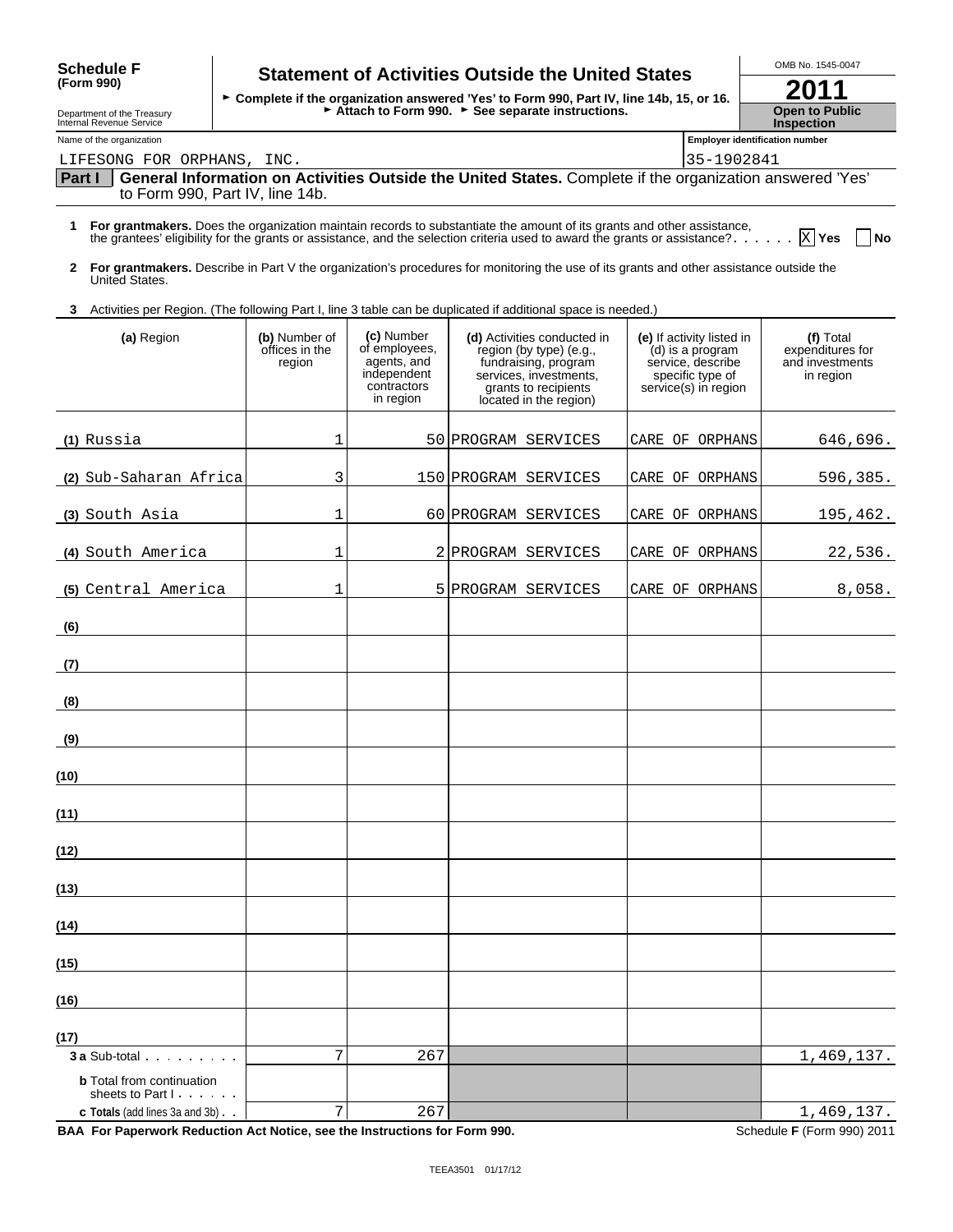**Part II Grants and Other Assistance to Organizations or Entities Outside the United States.** Complete if the organization answered 'Yes' to Form 990, Part IV, line 15, for any recipient who received more than \$5,000. Check this box if no one recipient received more than \$5,000 Part II can be duplicated if additional space is needed.

| $\overline{1}$ | (a) Name of organization                                                                                                                                                                                                             | (b) IRS code<br>section and EIN<br>(if applicable) | (c) Region | (d) Purpose<br>of grant | (e) Amount of<br>cash grant | (f) Manner<br>of cash<br>disbursement | (g) Amount of<br>non-cash<br>assistance | (h) Description of<br>non-cash<br>assistance | (i) Method<br>of valuation<br>(book, FMV,<br>appraisal, other) |
|----------------|--------------------------------------------------------------------------------------------------------------------------------------------------------------------------------------------------------------------------------------|----------------------------------------------------|------------|-------------------------|-----------------------------|---------------------------------------|-----------------------------------------|----------------------------------------------|----------------------------------------------------------------|
| (1)            |                                                                                                                                                                                                                                      |                                                    |            |                         |                             |                                       |                                         |                                              |                                                                |
| (2)            |                                                                                                                                                                                                                                      |                                                    |            |                         |                             |                                       |                                         |                                              |                                                                |
| (3)            | <u> 1990 - Jan Jawa Barat, pre</u>                                                                                                                                                                                                   |                                                    |            |                         |                             |                                       |                                         |                                              |                                                                |
| (4)            |                                                                                                                                                                                                                                      |                                                    |            |                         |                             |                                       |                                         |                                              |                                                                |
| (5)            | <u> 1999 - Jan Barbara III, maskin</u>                                                                                                                                                                                               |                                                    |            |                         |                             |                                       |                                         |                                              |                                                                |
| (6)            |                                                                                                                                                                                                                                      |                                                    |            |                         |                             |                                       |                                         |                                              |                                                                |
| (7)            | <u> 1999 - Johann Barnett, fransk politiker (</u>                                                                                                                                                                                    |                                                    |            |                         |                             |                                       |                                         |                                              |                                                                |
| (8)            | <u> 1990 - Johann Barnett, fransk politik (</u>                                                                                                                                                                                      |                                                    |            |                         |                             |                                       |                                         |                                              |                                                                |
| (9)            | <u> Antonio de la contenentación de la contenentación de la contenentación de la contenentación de la contenentación de la contenentación de la contenentación de la contenentación de la contenentación de la contenentación de</u> |                                                    |            |                         |                             |                                       |                                         |                                              |                                                                |
| (10)           | <u> Tanzania (h. 1878).</u>                                                                                                                                                                                                          |                                                    |            |                         |                             |                                       |                                         |                                              |                                                                |
| (11)           | <u> 1989 - Johann Barnett, fransk politiker (</u>                                                                                                                                                                                    |                                                    |            |                         |                             |                                       |                                         |                                              |                                                                |
| (12)           |                                                                                                                                                                                                                                      |                                                    |            |                         |                             |                                       |                                         |                                              |                                                                |
| (13)           | <u> 1989 - Johann Barnett, fransk politik (</u>                                                                                                                                                                                      |                                                    |            |                         |                             |                                       |                                         |                                              |                                                                |
| (14)           | <u> 1990 - Johann Barnett, fransk politiker (</u>                                                                                                                                                                                    |                                                    |            |                         |                             |                                       |                                         |                                              |                                                                |
| (15)           | <u> 1990 - Johann Barbara, martxa a</u>                                                                                                                                                                                              |                                                    |            |                         |                             |                                       |                                         |                                              |                                                                |
| (16)           |                                                                                                                                                                                                                                      |                                                    |            |                         |                             |                                       |                                         |                                              |                                                                |
|                | 2 Enter total number of recipient organizations listed above that are recognized as charities by the foreign country, recognized as tax-exempt by the IRS, or for which<br>the grantee or counsel has provided a section 501(c)(3    |                                                    |            |                         |                             |                                       |                                         |                                              |                                                                |
| <b>BAA</b>     |                                                                                                                                                                                                                                      |                                                    |            |                         |                             |                                       |                                         |                                              | Schedule F (Form 990) 2011                                     |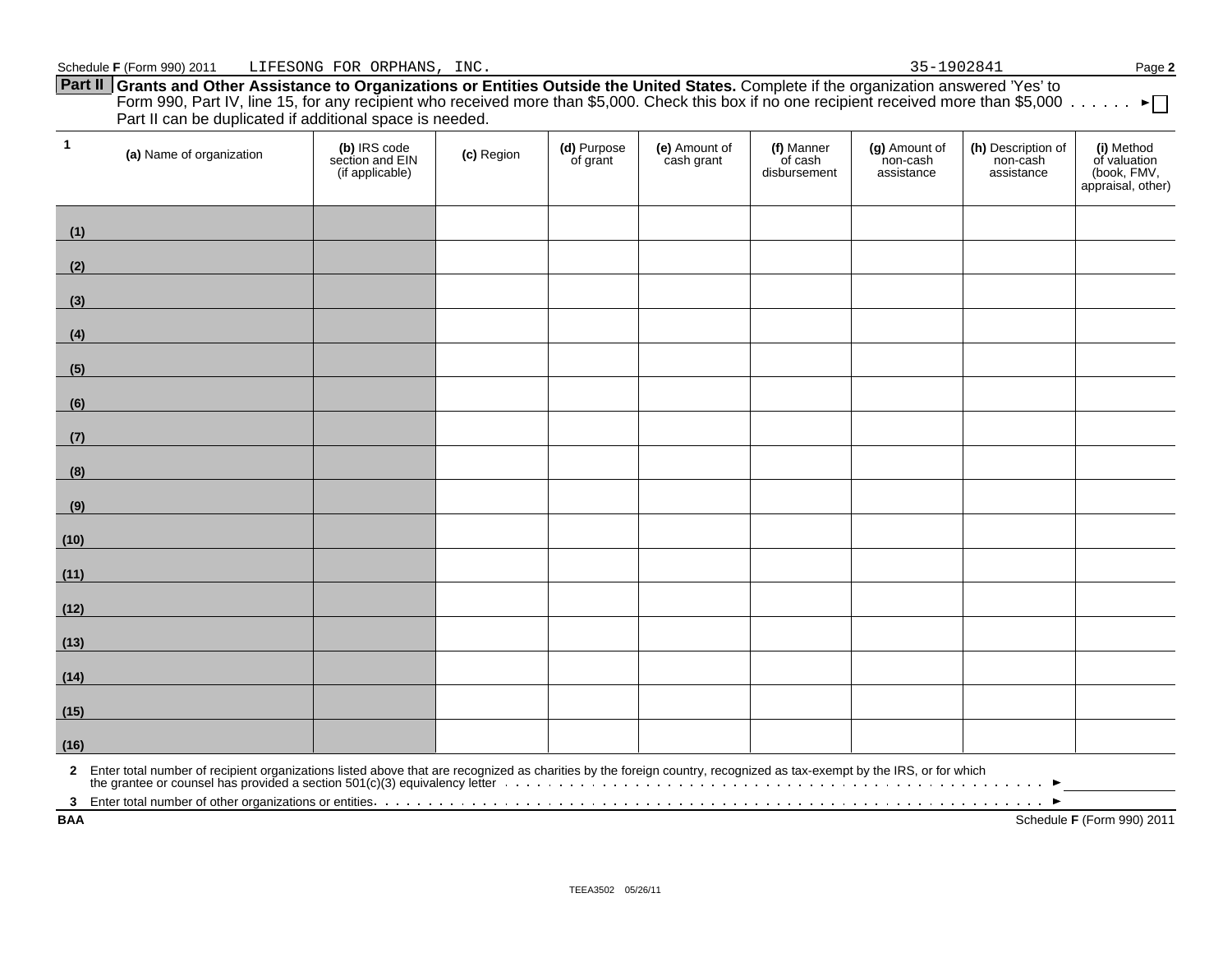### **Part III Grants and Other Assistance to Individuals Outside the United States.** Complete if the organization answered 'Yes' to Form 990, Part IV, line 16. Part III can be duplicated if additional space is needed.

| (a) Type of grant or assistance                                                                                             | (b) Region | (c) Number<br>of recipients | (d) Amount of<br>cash grant | (e) Manner<br>of cash<br>disbursement | (f) Amount of<br>non-cash assistance | (g) Description of<br>non-cash assistance | (h) Method<br>of valuation<br>(book, FMV,<br>appraisal, other) |
|-----------------------------------------------------------------------------------------------------------------------------|------------|-----------------------------|-----------------------------|---------------------------------------|--------------------------------------|-------------------------------------------|----------------------------------------------------------------|
| (1)                                                                                                                         |            |                             |                             |                                       |                                      |                                           |                                                                |
| (2)                                                                                                                         |            |                             |                             |                                       |                                      |                                           |                                                                |
| (3)<br>$\overline{\phantom{a}}$                                                                                             |            |                             |                             |                                       |                                      |                                           |                                                                |
| (4)                                                                                                                         |            |                             |                             |                                       |                                      |                                           |                                                                |
| (5)                                                                                                                         |            |                             |                             |                                       |                                      |                                           |                                                                |
| (6)                                                                                                                         |            |                             |                             |                                       |                                      |                                           |                                                                |
| (7)                                                                                                                         |            |                             |                             |                                       |                                      |                                           |                                                                |
| (8)                                                                                                                         |            |                             |                             |                                       |                                      |                                           |                                                                |
| (9)                                                                                                                         |            |                             |                             |                                       |                                      |                                           |                                                                |
| (10)<br><u> 1980 - Johann Barn, mars eta bainar eta baina eta baina eta baina eta baina eta baina eta baina eta baina e</u> |            |                             |                             |                                       |                                      |                                           |                                                                |
| (11)                                                                                                                        |            |                             |                             |                                       |                                      |                                           |                                                                |
| (12)                                                                                                                        |            |                             |                             |                                       |                                      |                                           |                                                                |
| (13)                                                                                                                        |            |                             |                             |                                       |                                      |                                           |                                                                |
| (14)                                                                                                                        |            |                             |                             |                                       |                                      |                                           |                                                                |
| (15)<br><u> 1989 - Andrea Station Barbara (b. 1989)</u>                                                                     |            |                             |                             |                                       |                                      |                                           |                                                                |
| (16)                                                                                                                        |            |                             |                             |                                       |                                      |                                           |                                                                |
| (17)<br><u> 1990 - Jan Barat, politik politik (</u>                                                                         |            |                             |                             |                                       |                                      |                                           |                                                                |
| (18)<br><b>BAA</b>                                                                                                          |            |                             |                             |                                       |                                      |                                           | Schedule F (Form 990) 2011                                     |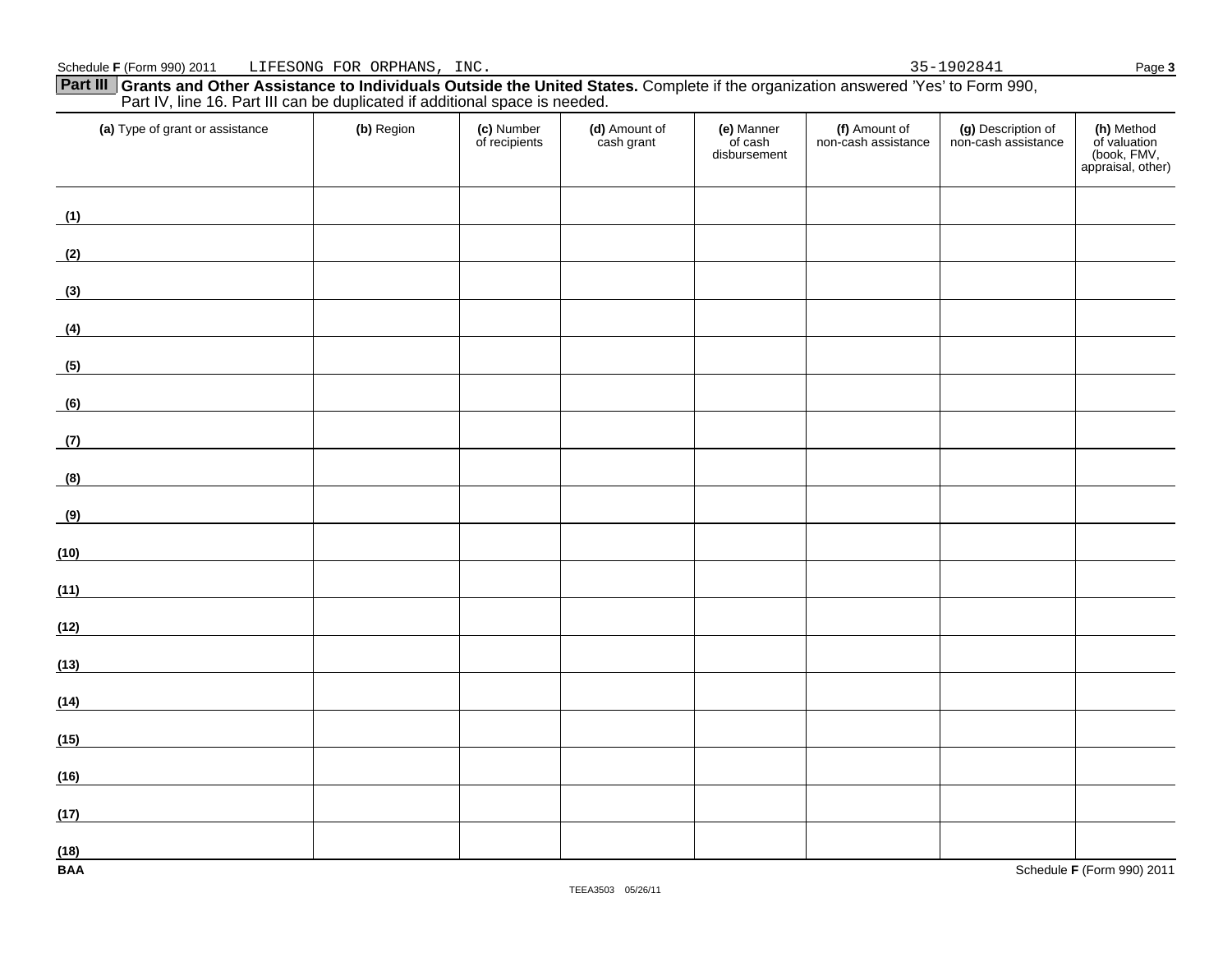**Part IV Foreign Forms**

|    | Was the organization a U.S. transferor of property to a foreign corporation during the tax year? If 'Yes,' the<br>organization may be required to file Form 926, Return by a U.S. Transferor of Property to a Foreign                                                                                                                                                                                                                                                                  | X No |
|----|----------------------------------------------------------------------------------------------------------------------------------------------------------------------------------------------------------------------------------------------------------------------------------------------------------------------------------------------------------------------------------------------------------------------------------------------------------------------------------------|------|
| 2  | Did the organization have an interest in a foreign trust during the tax year? If 'Yes,' the organization may be<br>required to file Form 3520, Annual Return To Report Transactions with Foreign Trusts and Receipt of Certain<br>Foreign Gifts, and/or Form 3520-A Annual Information Return of Foreign Trust With a U.S. Owner (see                                                                                                                                                  | X No |
| 3. | Did the organization have an ownership interest in a foreign corporation during the tax year? If 'Yes,' the<br>organization may be required to file Form 5471, Information Return of U.S. Persons With Respect To Certain                                                                                                                                                                                                                                                              | X No |
|    | 4 Was the organization a direct or indirect shareholder of a passive foreign investment company or a qualified<br>electing fund during the tax year? If 'Yes,' the organization may be required to file Form 8621, Information<br>Return by a Shareholder of a Passive Foreign Investment Company or Qualified Electing Fund. (see<br>Instructions for Form 8621) $\ldots$ $\ldots$ $\ldots$ $\ldots$ $\ldots$ $\ldots$ $\ldots$ $\ldots$ $\ldots$ $\ldots$ $\ldots$ $\ldots$ $\ldots$ | X No |
| 5. | Did the organization have an ownership interest in a foreign partnership during the tax year? If 'Yes,' the<br>organization may be required to file Form 8865, Return of U.S. Persons With Respect To Certain Foreign                                                                                                                                                                                                                                                                  | X No |
|    | 6 Did the organization have any operations in or related to any boycotting countries during the tax year?<br>If 'Yes,' the organization may be required to file Form 5713, International Boycott Report (see Instructions                                                                                                                                                                                                                                                              |      |

*for Form 5713)* Yes No

**BAA** TEEA3505 01/17/12 Schedule **F** (Form 990) 2011

X No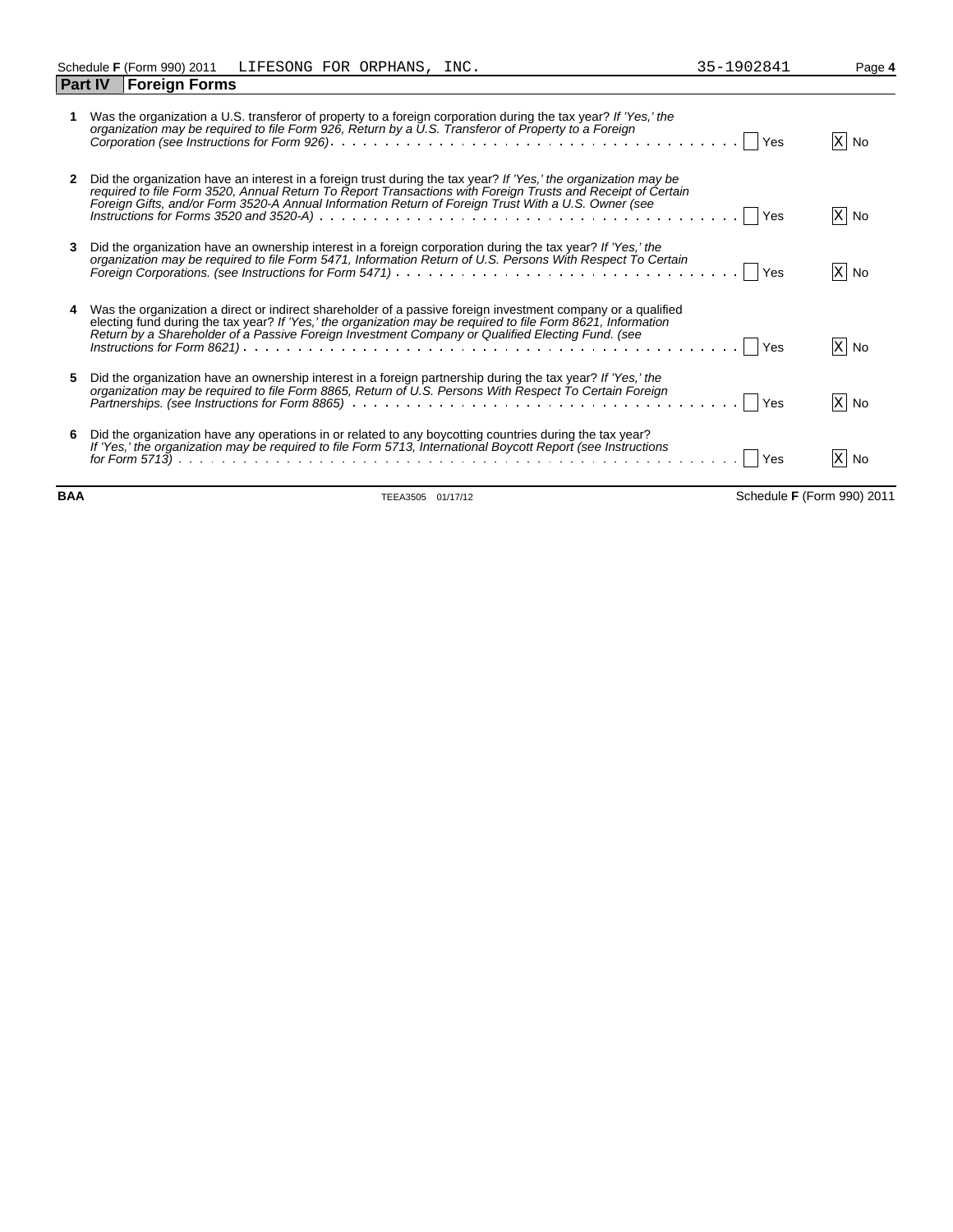**Part V Supplemental Information**

|             | recipients), as applicable. Also complete this part to provide any additional information (see instructions). |
|-------------|---------------------------------------------------------------------------------------------------------------|
| Pt I Line 2 | AN INDIVIDUAL AT EACH FOREIGN LOCATION PROVIDES A MONTHLY ACCOUNTING OF ALL FINANCIAL                         |
| Pt I Line 2 | ACTIVITY TO THE LIFESONG USA ACCOUNTING DEPARTMENT. THIS ACTIVITY IS RECONCILED WITH                          |
| Pt I Line 2 | CASH ADVANCES MADE DURING THE MONTH. SUPPORTING DOCUMENTATION OVER A CERTAIN AMOUNT                           |
| Pt I Line 2 | IS REQUIRED TO BE FORWARDED TO THE USA OFFICE - SUPPORTING THE ACTIVITIES REPORTED.                           |
| Pt I Line 2 | TRANSLATIONS (AS NEEDED) OF SUPPORTING DOCUMENTATION ARE OBTAINED                                             |
| Pt I Line 2 | BY THE USA OFFICE. ANNUAL BUDGETS FOR EACH FOREIGN LOCATION ARE SET BY USA                                    |
| Pt I Line 2 | MANAGEMENT AND APPROVED BY THE BOARD OF DIRECTORS OF LIFESONG FOR ORPHANS. ALL                                |
| Pt I Line 2 | FOREIGN ACTIVITY REPORTS (AND SUPPORTING DOCUMENTS) ARE MADE AVAILABLE                                        |
| Pt I Line 2 | TO AN INDEPENDENT AUDITOR DURING LIFESONG'S ANNUAL FINANCIAL STATEMENT AUDIT.                                 |
| Pt I Line 2 | AT LEAST ANNUALLY, A VISION TEAM COMPRISED OF BOARD MEMBERS, MANAGEMENT AND                                   |
| Pt I Line 2 | OTHER VOLUNTEERS VISITS EACH FOREIGN SITE. PROJECTS ARE INSPECTED AND PLANNING                                |
| Pt I Line 2 | FOR FUTURE EXPENDITURES IS DONE. THE VISION TEAMS REPORT THEIR FINDINGS                                       |
| Pt I Line 2 | BACK TO THE BOARD OF DIRECTORS.                                                                               |
|             | Pt I Line 3 Col (F) RUSSIA REGION - PROJECT LOCATION IS UKRAINE - ACCRUAL BASIS OF ACCOUNTING                 |
|             | Pt I Line 3 Col (F) IS USED TO REPORT EXPENDITURES; IN ADDITION, \$190,390 OF CAPITAL                         |
|             | Pt I Line 3 Col (F) EXPENDITURES WERE MADE DURING THE FISCAL YEAR.                                            |
|             | Pt I Line 3 Col (F) SUB-SAHARAN AFRICA REGION - PROJECT LOCATIONS ARE IN COTE D'IVOIRE,                       |
|             | Pt I Line 3 Col (F) LIBERIA AND ZAMBIA - ACCRUAL BASIS OF ACCOUNTING IS USED TO REPORT                        |
|             | Pt I Line 3 Col (F) EXPENDITURES; IN ADDITION, \$197,546 OF CAPITAL EXPENDITURES WERE                         |
|             | Pt I_Line 3 Col (F) MADE DURING THE FISCAL YEAR. _______________________________                              |
|             | Pt I Line 3 Col (F) SOUTH ASIAN REGION - PROJECT LOCATION IS INDIA - ACCRUAL BASIS OF ____                    |
|             | Pt I Line 3 Col (F) ACCOUNTING IS USED TO REPORT EXPENDITURES.                                                |
|             | Pt I Line 3 Col (F) SOUTH AMERICAN REGION - PROJECT LOCATION IS PERU - ACCRUAL BASIS OF                       |
|             | Pt I Line 3 Col (F) ACCOUNTING IS USED TO REPORT EXPENDITURES.                                                |
|             | Pt I Line 3 Col (F) CENTRAL AMERICAN REGION - PROJECT LOCATION IS GUATEMALA - ACCRUAL BASIS OF                |
|             | Pt I Line 3 Col (F) ACCOUNTING IS USED TO REPORT EXPENDITURES; IN ADDITION, \$16,187                          |
|             | Pt I Line 3 Col (F) IN CAPITAL EXPENDITURES WERE MADE DURING THE FISCAL YEAR.                                 |

Complete this part to provide the information required by Part I, line 2 (monitoring of funds); Part I, line 3, column (f) (accounting method; amounts of investments vs expenditures per region); Part II, line 1 (accounting method); Part III (accounting method); and Part III, column (c) (estimated number of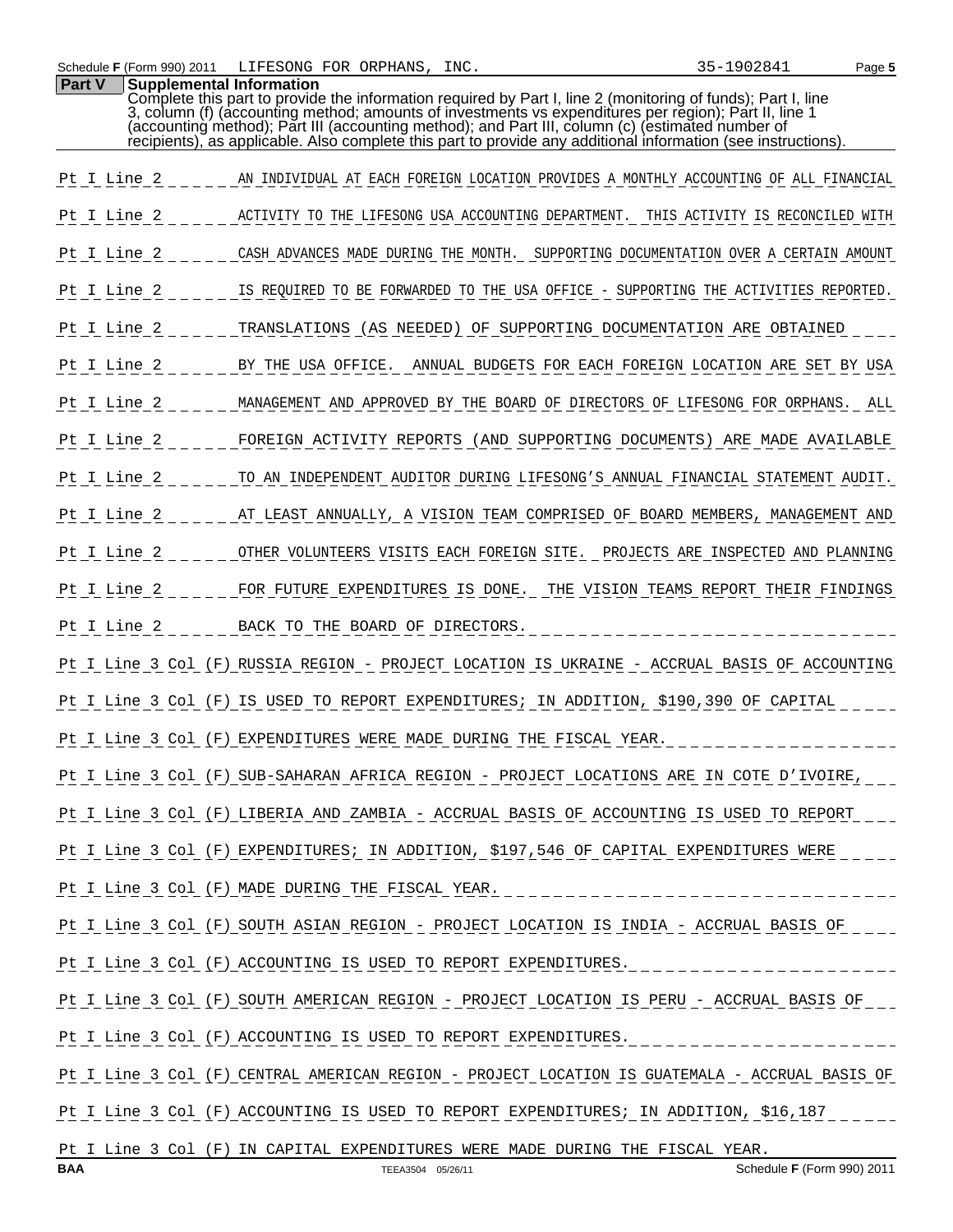| <b>SCHEDULE I</b>                                                                                                                                                                                                                                                                         |                                                                                                           |                                  | <b>Grants and Other Assistance to Organizations,</b> |                                      |                                                             |                                           | OMB No. 1545-0047                     |  |
|-------------------------------------------------------------------------------------------------------------------------------------------------------------------------------------------------------------------------------------------------------------------------------------------|-----------------------------------------------------------------------------------------------------------|----------------------------------|------------------------------------------------------|--------------------------------------|-------------------------------------------------------------|-------------------------------------------|---------------------------------------|--|
| (Form 990)                                                                                                                                                                                                                                                                                |                                                                                                           |                                  | Governments, and Individuals in the United States    |                                      |                                                             |                                           | 2011                                  |  |
| Department of the Treasury<br>Internal Revenue Service                                                                                                                                                                                                                                    | Complete if the organization answered 'Yes' to Form 990, Part IV, lines 21 or 22.<br>Attatch to Form 990. |                                  |                                                      |                                      |                                                             |                                           |                                       |  |
| <b>Employer identification number</b><br>Name of the organization                                                                                                                                                                                                                         |                                                                                                           |                                  |                                                      |                                      |                                                             |                                           |                                       |  |
| LIFESONG FOR ORPHANS, INC                                                                                                                                                                                                                                                                 |                                                                                                           |                                  |                                                      |                                      |                                                             | 35-1902841                                |                                       |  |
| Part I<br><b>General Information on Grants and Assistance</b>                                                                                                                                                                                                                             |                                                                                                           |                                  |                                                      |                                      |                                                             |                                           |                                       |  |
| 1 Does the organization maintain records to substantiate the amount of the grants or assistance, the grantees' eligibility for the grants or assistance, and                                                                                                                              |                                                                                                           |                                  |                                                      |                                      |                                                             |                                           | $X$ Yes<br>l No                       |  |
| Describe in Part IV the organization's procedures for monitoring the use of grant funds in the United States.<br>$\mathbf{2}$                                                                                                                                                             |                                                                                                           |                                  |                                                      |                                      |                                                             |                                           |                                       |  |
| Part II Grants and Other Assistance to Governments and Organizations in the United States. Complete if the organization answered 'Yes' to<br>Form 990, Part IV, line 21 for any recipient that received more than \$5,000. Check this box if no one recipient received more than \$5,000. |                                                                                                           |                                  |                                                      |                                      |                                                             |                                           |                                       |  |
| 1 (a) Name and address of organization<br>or government                                                                                                                                                                                                                                   | $(b)$ EIN                                                                                                 | (c) IRC section<br>if applicable | (d) Amount of cash grant                             | (e) Amount of non-cash<br>assistance | (f) Method of valuation<br>(book, FMV, appraisal,<br>other) | (g) Description of<br>non-cash assistance | (h) Purpose of grant<br>or assistance |  |
| (1) TREE OF LIFE MISSIONS<br>2084 THOMPSON ROAD<br>FENTON MI 48430                                                                                                                                                                                                                        | 59-2547246                                                                                                | 501C3                            | 336,140.                                             |                                      |                                                             |                                           | ORPHAN CARE                           |  |
| (2) NCF                                                                                                                                                                                                                                                                                   |                                                                                                           |                                  |                                                      |                                      |                                                             |                                           |                                       |  |
| 11625 RAINWATER DR                                                                                                                                                                                                                                                                        |                                                                                                           |                                  |                                                      |                                      |                                                             |                                           |                                       |  |
| ALPHARETTA GA 30009                                                                                                                                                                                                                                                                       | 58-1493949                                                                                                | 501C3                            | 10, 250.                                             |                                      |                                                             |                                           | ORPHAN CARE                           |  |
| (3) PONTIAC ROTARY<br>15715 BILLET ROAD                                                                                                                                                                                                                                                   |                                                                                                           |                                  |                                                      |                                      |                                                             |                                           |                                       |  |
| PONTIAC IL 61764                                                                                                                                                                                                                                                                          | 37-6079451                                                                                                | SEE PART IV                      | 10,000.                                              |                                      |                                                             |                                           | ORPHAN CARE                           |  |
| (4) MISGANA MINISTRIES, NFP<br>711 THISTLEWOOD CC CT                                                                                                                                                                                                                                      |                                                                                                           |                                  |                                                      |                                      |                                                             |                                           |                                       |  |
| NORMAL IL 61761                                                                                                                                                                                                                                                                           | 27-0932749                                                                                                | 501C3                            | 105, 453.                                            |                                      |                                                             |                                           | ORPHAN CARE                           |  |
| (5)                                                                                                                                                                                                                                                                                       |                                                                                                           |                                  |                                                      |                                      |                                                             |                                           |                                       |  |
| (6)                                                                                                                                                                                                                                                                                       |                                                                                                           |                                  |                                                      |                                      |                                                             |                                           |                                       |  |
| (7)                                                                                                                                                                                                                                                                                       |                                                                                                           |                                  |                                                      |                                      |                                                             |                                           |                                       |  |
|                                                                                                                                                                                                                                                                                           |                                                                                                           |                                  |                                                      |                                      |                                                             |                                           |                                       |  |
| (8)                                                                                                                                                                                                                                                                                       |                                                                                                           |                                  |                                                      |                                      |                                                             |                                           |                                       |  |
| $\mathbf{2}$                                                                                                                                                                                                                                                                              |                                                                                                           |                                  |                                                      |                                      |                                                             |                                           | 10                                    |  |
| 3<br>BAA For Paperwork Reduction Act Notice, see the Instructions for Form 990.                                                                                                                                                                                                           |                                                                                                           |                                  |                                                      | TEEA3901 06/01/11                    |                                                             |                                           | 2<br>Schedule I (Form 990) (2011)     |  |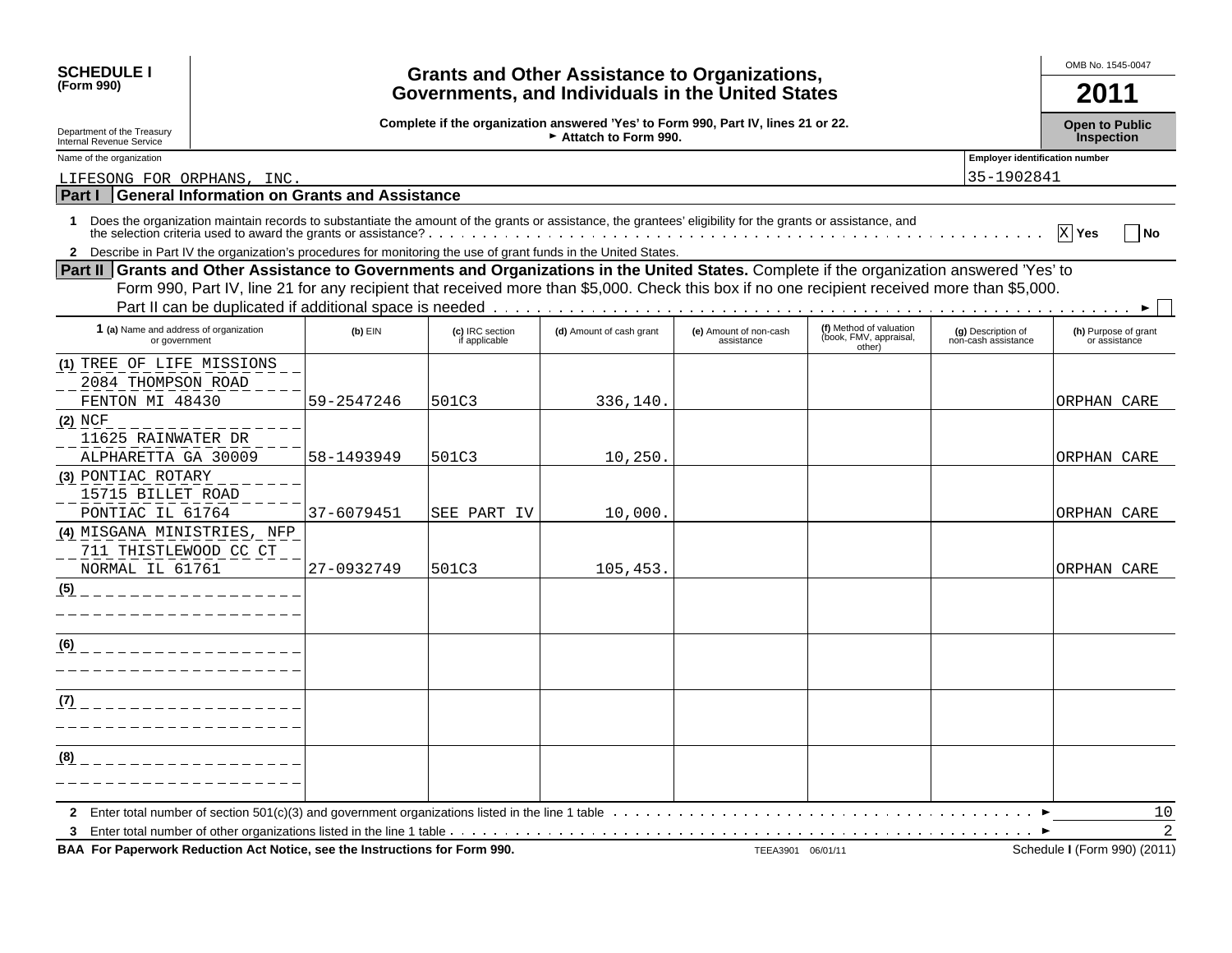**Part III** Grants and Other Assistance to Individuals in the United States. Complete if the organization answered 'Yes' to Form 990, Part IV, line 22. Part III can be duplicated if additional space is needed.

| (a) Type of grant or assistance                                                     |                                                                                        | (b) Number of<br>recipients | (c) Amount of<br>cash grant                                         | (d) Amount of<br>non-cash assistance | (e) Method of valuation (book,<br>FMV, appraisal, other)                                                                                  | (f) Description of non-cash assistance |
|-------------------------------------------------------------------------------------|----------------------------------------------------------------------------------------|-----------------------------|---------------------------------------------------------------------|--------------------------------------|-------------------------------------------------------------------------------------------------------------------------------------------|----------------------------------------|
| ADOPTION ASSISTANCE GRANTS                                                          |                                                                                        | 611                         | 3,780,252.                                                          |                                      |                                                                                                                                           |                                        |
| $\overline{2}$                                                                      |                                                                                        |                             |                                                                     |                                      |                                                                                                                                           |                                        |
| 3                                                                                   |                                                                                        |                             |                                                                     |                                      |                                                                                                                                           |                                        |
|                                                                                     |                                                                                        |                             |                                                                     |                                      |                                                                                                                                           |                                        |
| 5                                                                                   |                                                                                        |                             |                                                                     |                                      |                                                                                                                                           |                                        |
| 6                                                                                   |                                                                                        |                             |                                                                     |                                      |                                                                                                                                           |                                        |
| 7                                                                                   |                                                                                        |                             |                                                                     |                                      |                                                                                                                                           |                                        |
| <b>Part IV</b>                                                                      |                                                                                        |                             |                                                                     |                                      | Supplemental Information. Complete this part to provide the information required in Part I, line 2, and any other additional information. |                                        |
|                                                                                     |                                                                                        |                             |                                                                     |                                      |                                                                                                                                           |                                        |
| Pt I Line 2                                                                         |                                                                                        |                             |                                                                     |                                      | LIFESONG MANAGEMENT RESEARCHES ORGANIZATIONS BEFORE PROVIDING RESOURCES TO THEM                                                           |                                        |
| Pt I Line 2                                                                         |                                                                                        |                             |                                                                     |                                      | TO ASSIST WITH THEIR CHARITABLE WORK. LIFESONG MANAGEMENT BELEIVES SUPPORTING                                                             |                                        |
| Pt I Line 2                                                                         |                                                                                        |                             |                                                                     |                                      | THESE ORGANIZATIONS IS IN FURTHERANCE OF LIFESONG'S CHARITABLE MISSION AND DOES                                                           |                                        |
| Pt I Line 2                                                                         |                                                                                        |                             | NOT BELIEVE FURTHER MONITORING OF THESE ORGANIZATIONS IS WARRANTED. |                                      |                                                                                                                                           |                                        |
| Pt I Line 2                                                                         | LIFESONG MANAGEMENT GRANTED MONEY DURING THE YEAR TO A ROTARY CLUB.                    |                             |                                                                     |                                      |                                                                                                                                           |                                        |
| Pt I Line 2                                                                         |                                                                                        |                             | MANAGEMENT BELIEVES THIS CLUB IS A TAX-EXEMPT 501C4 ORGANIZATION.   |                                      |                                                                                                                                           |                                        |
| Pt I Line 2                                                                         |                                                                                        |                             |                                                                     |                                      | THE ROTARY PROJECTS LIFESONG SUPPORTED DURING THE YEAR WERE FOR THE BENEFIT                                                               |                                        |
| Pt I Line 2                                                                         | OF THE GENERAL PUBLIC (CHARITABLE) - SPECIFICALLY TO BENEFIT ORPHANS.                  |                             |                                                                     |                                      |                                                                                                                                           |                                        |
| Pt I Line 2                                                                         | MANAGEMENT BELIEVES THIS IS IN FURTHERANCE OF LIFESONG'S CHARITABLE MISSION.           |                             |                                                                     |                                      |                                                                                                                                           |                                        |
| PART III                                                                            | ADOPTION ASSISTANCE GRANTS - LIFESONG MANAGEMENT AND VOLUNTEERS DO EXTENSIVE SCREENING |                             |                                                                     |                                      |                                                                                                                                           |                                        |
|                                                                                     |                                                                                        |                             |                                                                     |                                      |                                                                                                                                           |                                        |
| See Schedule I (Form 990) - Part IV - Supplemental Information (Continuation Sheet) |                                                                                        |                             |                                                                     |                                      |                                                                                                                                           |                                        |
| <b>BAA</b>                                                                          |                                                                                        |                             |                                                                     |                                      |                                                                                                                                           | Schedule I (Form 990) (2011)           |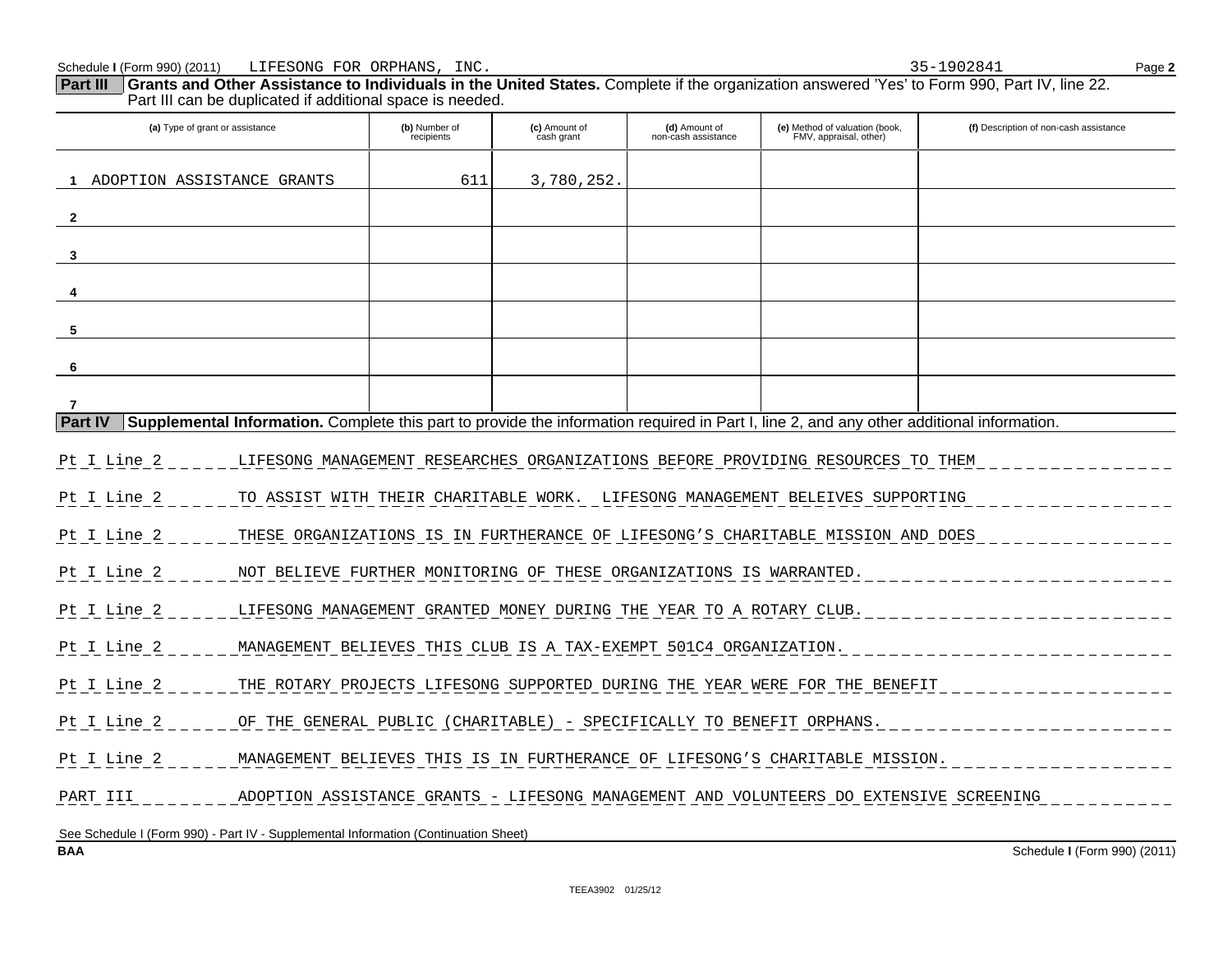**(Form 990 or 990-EZ)**

Department of the Treasury Internal Revenue Service

## SCHEDULE O Supplemental Information to Form 990 or 990-EZ MB No. 1545-0047

**Complete to provide information for responses to specific questions on Form 990 or 990-EZ or to provide any additional information.** G **Attach to Form 990 or 990-EZ.**

**2011**

**Open to Public Inspection**

| Name of the organization        | <b>Employer identification number</b> |
|---------------------------------|---------------------------------------|
| INC.<br>LIFESONG FOR<br>ORPHANS | 902841<br>$h -$                       |
|                                 |                                       |

| Pt VI, Line 11a     | BOARD MEMBERS ARE PROVIDED A COPY OF FORM 990 PRIOR TO FILING.                        |
|---------------------|---------------------------------------------------------------------------------------|
| Pt VI, Line 11a     | BOARD PRESIDENT AND CFO REVIEW DETAILS OF 990 (PREPARED BY                            |
| Pt VI, Line 11a     | THIRD-PARTY ACCOUNTANT) AND APPROVE FOR FILING.                                       |
| $Pt_VI$ , Line $2$  | GARY RINGGER, MARLA RINGGER - FAMILY RELATIONSHIP                                     |
| Pt VI, Line 12c     | GOVERNANCE POLICY REQUIRES AN ANNUAL CONFLICT STATEMENT TO                            |
| Pt VI, Line 12c     | BE FILED BY ALL BOARD MEMBERS AND EMPLOYEES.                                          |
| Pt VI, Line 15      | BOARD MEMBERS ARE FAMILIAR WITH COMPENSATION RANGES IN                                |
| Pt VI, Line 15      | THE GEOGRAPHIC AREA OF CENTRAL IL. BOARD MEMBERS REVIEW                               |
| Pt VI, Line 15      | SUCH INFORMATION AND MAKE OFFERS TO EMPLOYEES THEY                                    |
| Pt VI, Line 15      | BELIEVE ARE COMPETITIVE AND REASONABLE.                                               |
| Pt VI, Line 19      | DOCUMENTS ARE MADE AVAILABLE TO THE PUBLIC UPON REQUEST.                              |
| Pt III, Line 2      | LIFESONG HAS BEGUN TO CONDUCT THE FOLLOWING NEW ACTIVITIES -                          |
| Pt $III$ , Line $2$ | 1) AS PART OF THE ADOPTION GRANT PROGRAM, POST-ADOPTION ASSISTANCE                    |
| Pt $III, Line 2$    | IS PROVIDED, INCLUDING INFORMATION, COUNSELING, COUNSELOR                             |
| Pt III, Line 2      | TRAINING, AND OTHER ASSISTANCE TO HELP ADOPTIVE CHILDREN AND FAMILIES                 |
| $Pt$ III, Line $2$  | ADJUST TO EACH OTHER IN THE YEARS IMMEDIATELY AFTER A CHILD IS ADOPTED.               |
| Pt III, Line 2      | NO FEES ARE CHARGED FOR THIS ASSISTANCE.                                              |
|                     | Pt III, Line 2 _ _ 2) ORPHAN CARE PROGRAM - LIFESONG HAS NOW ESTABLISHED A PRESENCE   |
| Pt III, Line 2      | IN THE FOLLOWING COUNTRIES - ETHIOPIA, GUATEMALA, HONDURAS, INDIA,                    |
|                     | Pt III, Line 2 LIBERIA, PERU, UKRAINE AND ZAMBIA. US CITIZEN MISSIONARIES RAISE THEIR |
|                     | Pt III, Line 2 OWN SUPPORT THROUGH LIFESONG SO THEY CAN SERVE IN A FOREIGN            |
|                     | Pt III, Line 2 COUNTRY WHERE LIFESONG HAS AN ORPHAN CARE MINISTRY. THEIR              |
|                     | Pt III, Line 2 PURPOSE IS TO OVERSEE LIFESONG PROGRAMS AND FINANCIAL ACCOUNTABILITY.  |
|                     | Pt III, Line 2 3) (PART OF THE ORPHAN CARE PROGRAM) SUSTAINABLE BUSINESSES ARE        |
|                     | Pt III, Line 2 BEING ESTABLISHED, TO PROVIDE BOTH JOB TRAINING TO THE ORPHANS SERVED  |
|                     | Pt III, Line 2 AND TO OBTAIN INCOME TO SUSTAIN THE MINISTRIES. CARETAKERS             |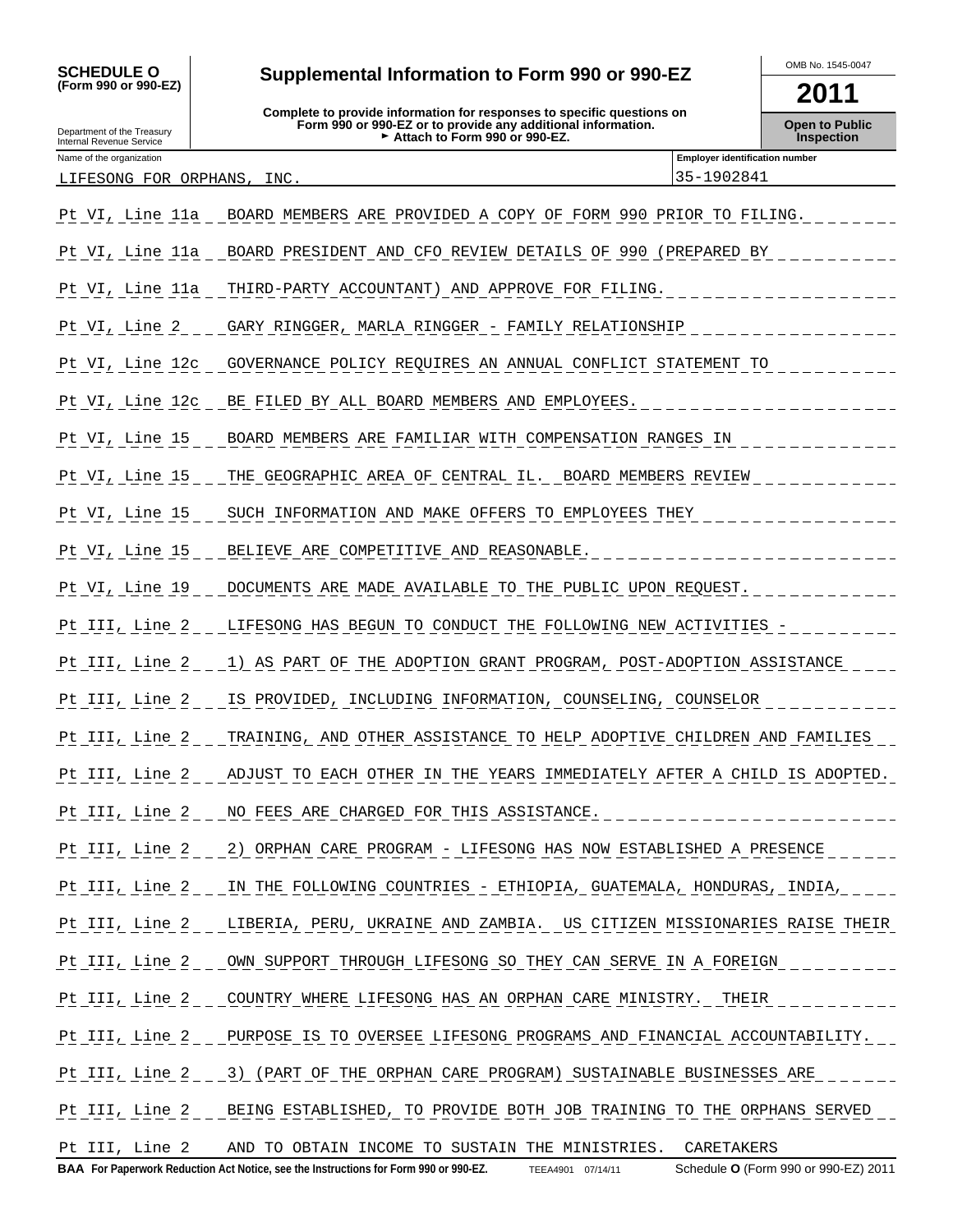| Schedule <b>O</b> (Form 990 or 990-EZ) 2011            |                                                                                       | Page 2                                              |
|--------------------------------------------------------|---------------------------------------------------------------------------------------|-----------------------------------------------------|
| Name of the organization<br>LIFESONG FOR ORPHANS, INC. |                                                                                       | <b>Employer identification number</b><br>35-1902841 |
| Pt III, Line 2                                         | OF THE ORPHANS ARE HIRED AS EMPLOYEES. POTENTIALLY OLDER ORPHANS                      |                                                     |
| Pt III, Line 2                                         | (AND ORPHANS THAT HAVE BECOME ADULTS) MAY BE HIRED IN THESE BUSINESSES.               |                                                     |
| Pt III, Line 2                                         | ZAMBIA - LIFESONG FARMS (STRAWBERRY BUSINESS) IS REGISTERED WITH                      |                                                     |
| Pt III, Line 2                                         | THE ZAMBIAN GOVERNMENT SO THAT ALL LOCAL TAXES ARE PAID. THE                          |                                                     |
| Pt III, Line 2                                         | START-UP COSTS WERE DONATED TO LIFESONG AND THE PROFITS OF                            |                                                     |
| <u>Pt III, Line 2</u>                                  | LIFESONG FARMS WILL BE USED TO EXPAND THE BUSINESS AND PROVIDE                        |                                                     |
| Pt III, Line 2                                         | SUPPORT FOR THE ORPHAN CARE MINISTRY. EMPLOYEES HIRED ARE THE                         |                                                     |
| Pt III, Line 2                                         | CARETAKERS OF THE CHILDREN THAT ATTEND THE LIFESONG SCHOOL.                           |                                                     |
| Pt III, Line 2                                         | UKRAINE - A SEPARATE ENTITY HAS NOT YET BEEN ESTABLISHED AS LIFESONG                  |                                                     |
| Pt III, Line 2                                         | IS IN THE DISCOVERY/TESTING STAGE. A STRAWBERRY FARM IS BEING                         |                                                     |
| Pt III, Line 2                                         | ESTABLISHED NEAR AN ORPHANAGE. IF THE BUSINESS PROVES TO BE                           |                                                     |
|                                                        | Pt III, Line 2 SUCCESSFUL, A SEPARATE UKRAINIAN ENTITY WILL BE ESTABLISHED UNDER      |                                                     |
| Pt III, Line 2                                         | APPLICABLE UKRAINIAN LAW. EMPLOYEES OF THE BUSINESS ARE EXPECTED                      |                                                     |
| Pt VI, Line 2                                          | TO BE GRADUATES OF THE ORPHAN CARE SYSTEM, CARETAKERS OF ORPHANS,                     |                                                     |
| Pt III, Line 2                                         | AND ORPHANS WORKING DURING SUMMER BREAK.                                              |                                                     |
| Pt III, Line 2                                         | LIFESONG MAY UNDERTAKE SIMILAR BUSINESSES IN OTHER FOREIGN LOCATIONS.                 |                                                     |
| Pt III, Line 2                                         | 4) THE FORGOTTEN INITIATIVE (FOSTER CARE SUPPORT) - LIFESONG PROVIDES                 |                                                     |
|                                                        | Pt III, Line 2 BACKPACKS WITH PERSONAL ITEMS TO CHILDREN WHEN THEY ARE BEING PLACED   |                                                     |
|                                                        | Pt III, Line 2 INTO FOSTER CARE, TRAINS MENTORS TO HELP FOSTER FAMILIES, AND PROVIDES |                                                     |
|                                                        | Pt III, Line 2 TRAINING AND EDUCATIONAL RESOURCES TO FOSTER FAMILIES.                 |                                                     |
|                                                        | Pt III, Line 2 NO FEES ARE CHARGED FOR THESE SERVICES.                                | __________________________                          |
|                                                        |                                                                                       | -------------------                                 |
|                                                        |                                                                                       |                                                     |
|                                                        |                                                                                       |                                                     |
|                                                        |                                                                                       |                                                     |
|                                                        |                                                                                       |                                                     |
|                                                        |                                                                                       |                                                     |
| <b>BAA</b>                                             |                                                                                       | Schedule O (Form 990 or 990-EZ) 2011                |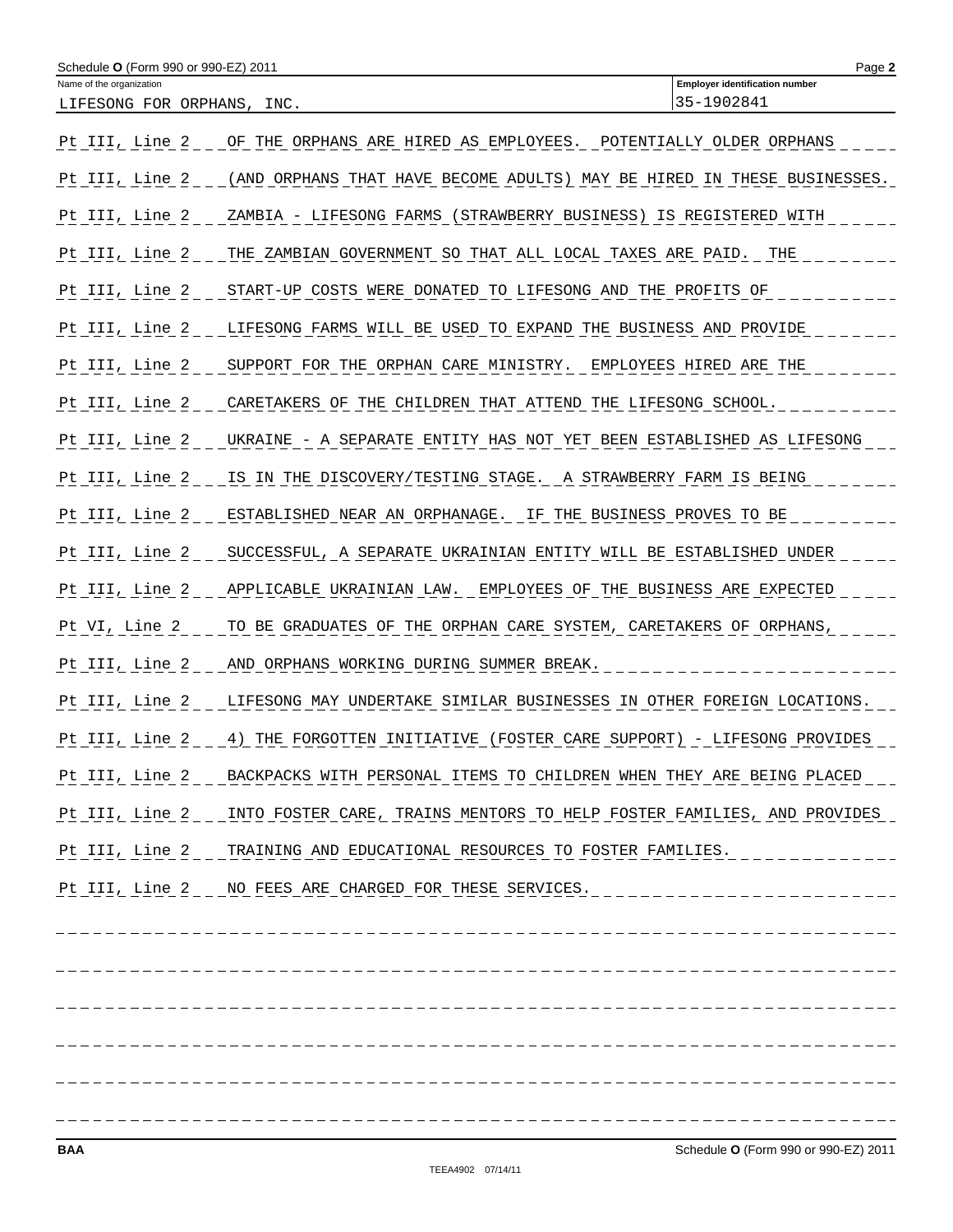# **SCHEDULE R**<br>(Form 990)

## **(Form 990) Related Organizations and Unrelated Partnerships 2011**

G **Complete if the organization answered 'Yes' to Form 990, Part IV, line 33, 34, 35, 36, or 37.** Attach to Form 990. Case separate instructions.

OMB No. 1545-0047

**Open to Public Inspection**

Department of the Treasury Internal Revenue Service

Name of the organization **Employer identification number Employer identification number** 

LIFESONG FOR ORPHANS, INC. 2002/04/12 and 2003/04/2003 15-1902/04/12 and 2004/2004 15-1902/04/12 and 2004/2004

## **Identification of Disregarded Entities** (Complete if the organization answered 'Yes' to Form 990, Part IV, line 33.) **Part I**

| (a)<br>Name, address, and EIN of disregarded entity                                                                                                    | (b)<br>Primary activity | (c)<br>Legal domicile (state<br>or foreign country) | (d)<br>Total income | (e)<br>End-of-year assets | (f)<br>Direct controlling<br>entity |
|--------------------------------------------------------------------------------------------------------------------------------------------------------|-------------------------|-----------------------------------------------------|---------------------|---------------------------|-------------------------------------|
| (1)<br>_____________________                                                                                                                           |                         |                                                     |                     |                           |                                     |
|                                                                                                                                                        |                         |                                                     |                     |                           |                                     |
| (2)                                                                                                                                                    |                         |                                                     |                     |                           |                                     |
|                                                                                                                                                        |                         |                                                     |                     |                           |                                     |
| (3)                                                                                                                                                    |                         |                                                     |                     |                           |                                     |
|                                                                                                                                                        |                         |                                                     |                     |                           |                                     |
| Part II   Identification of Related Tax-Exempt Organizations (Complete if the organization answered 'Yes' to Form 990, Part IV, line 34 because it had |                         |                                                     |                     |                           |                                     |

one or more related tax-exempt organizations during the tax year.)

| (a)<br>Name, address, and EIN of related organization                                 | (b)<br>Primary activity | (c)<br>Legal domicile (state<br>or foreign country) | (d)<br>Exempt Code<br>section | (e)<br>Public charity status<br>(if section $501(c)(3)$ ) | (f)<br>Direct controlling<br>entity | Sec $512(b)(13)$<br>controlled entity? |    |
|---------------------------------------------------------------------------------------|-------------------------|-----------------------------------------------------|-------------------------------|-----------------------------------------------------------|-------------------------------------|----------------------------------------|----|
|                                                                                       |                         |                                                     |                               |                                                           |                                     | Yes                                    | No |
| $(1)$ TMG FOUNDATION $01-0750822$                                                     |                         |                                                     |                               |                                                           |                                     |                                        |    |
| 202 NORTH FORD STREET, GRIDLEY IL 61744                                               |                         |                                                     |                               |                                                           |                                     |                                        |    |
|                                                                                       | SUPPORTING ORG. OF      |                                                     |                               |                                                           |                                     |                                        |    |
|                                                                                       | NAT CHAR FOUNDATION IL  |                                                     | 501(C)(3)                     | PUBLIC                                                    | <b>NONE</b>                         |                                        |    |
| (2) LIFESONG LEGACY FUND, INC. 20-3296626<br>13400 BISHOP'S LANE, BROOKFIELD WI 53005 |                         |                                                     |                               |                                                           |                                     |                                        |    |
|                                                                                       | PROVIDE LOANS FOR       |                                                     |                               |                                                           |                                     |                                        |    |
|                                                                                       | ORPHAN ADOPTION         | WI                                                  | 501(C)(3)                     | PUBLIC                                                    | <b>NONE</b>                         |                                        |    |
| (3)                                                                                   |                         |                                                     |                               |                                                           |                                     |                                        |    |
|                                                                                       |                         |                                                     |                               |                                                           |                                     |                                        |    |
|                                                                                       |                         |                                                     |                               |                                                           |                                     |                                        |    |
| (4)                                                                                   |                         |                                                     |                               |                                                           |                                     |                                        |    |
|                                                                                       |                         |                                                     |                               |                                                           |                                     |                                        |    |
|                                                                                       |                         |                                                     |                               |                                                           |                                     |                                        |    |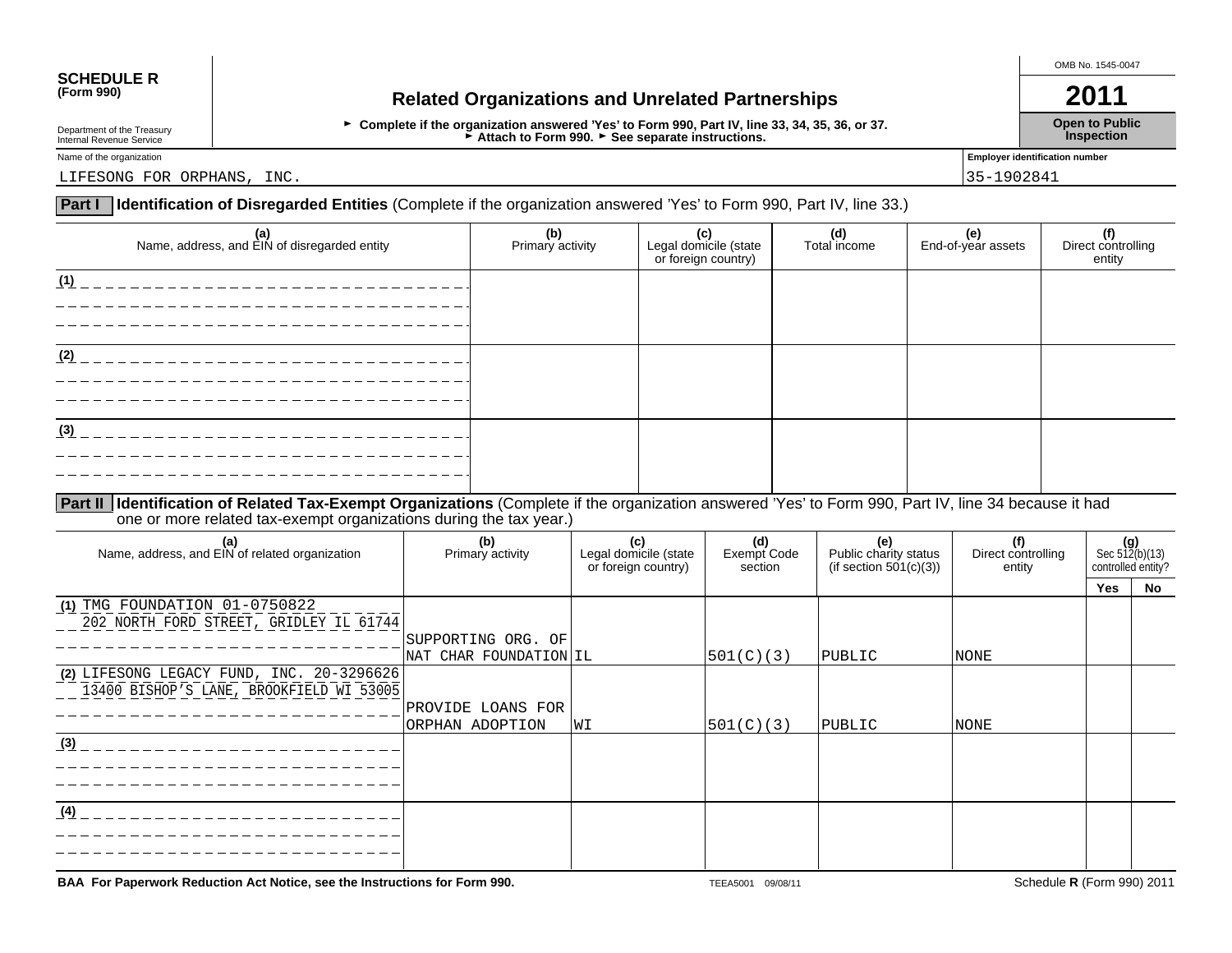| <b>Part III</b><br>Identification of Related Organizations Taxable as a Partnership (Complete if the organization answered 'Yes' to Form 990, Part IV, line 34 | because it had one or more related organizations treated as a partnership during the tax year.)                                                                                                                                                                  |                                                  |                                     |                                                                                 |                                     |                                                        |            |                                              |                                                               |                                       |                                           |           |                                |
|----------------------------------------------------------------------------------------------------------------------------------------------------------------|------------------------------------------------------------------------------------------------------------------------------------------------------------------------------------------------------------------------------------------------------------------|--------------------------------------------------|-------------------------------------|---------------------------------------------------------------------------------|-------------------------------------|--------------------------------------------------------|------------|----------------------------------------------|---------------------------------------------------------------|---------------------------------------|-------------------------------------------|-----------|--------------------------------|
| (a)<br>Name, address, and EIN of<br>related organization                                                                                                       | (b)<br>Primary activity                                                                                                                                                                                                                                          | (c)<br>Legal<br>domicile<br>(state or<br>foreign | (d)<br>Direct<br>controlling entity | (e)<br>Predominant<br>income (related,<br>unrelated, excluded<br>from tax under | (f)<br>Share of total<br>income     | (g)<br>Share of<br>end-of-year<br>assets               |            | (h)<br>Dispropor-<br>tionate<br>allocations? | (i)<br>Code V-UBI<br>amount in box<br>20 of Schedule<br>$K-1$ |                                       | (j)<br>General or<br>managing<br>partner? |           | (k)<br>Percentage<br>ownership |
|                                                                                                                                                                |                                                                                                                                                                                                                                                                  | country)                                         |                                     | sections 512-514)                                                               |                                     |                                                        | <b>Yes</b> | No                                           | (Form 1065)                                                   |                                       | <b>Yes</b>                                | <b>No</b> |                                |
| $(1)$ _ _ _ _ _ _ _ _ _ _ _ _ _ _<br>______________<br>______________                                                                                          |                                                                                                                                                                                                                                                                  |                                                  |                                     |                                                                                 |                                     |                                                        |            |                                              |                                                               |                                       |                                           |           |                                |
| $(2)$ _ _ _ _ _ _ _ _ _ _ _ _ _                                                                                                                                |                                                                                                                                                                                                                                                                  |                                                  |                                     |                                                                                 |                                     |                                                        |            |                                              |                                                               |                                       |                                           |           |                                |
| .<br>$(3)$ _ _ _ _ _ _ _ _ _ _ _ _ _                                                                                                                           |                                                                                                                                                                                                                                                                  |                                                  |                                     |                                                                                 |                                     |                                                        |            |                                              |                                                               |                                       |                                           |           |                                |
|                                                                                                                                                                |                                                                                                                                                                                                                                                                  |                                                  |                                     |                                                                                 |                                     |                                                        |            |                                              |                                                               |                                       |                                           |           |                                |
| <b>Part IV</b>                                                                                                                                                 | Identification of Related Organizations Taxable as a Corporation or Trust (Complete if the organization answered 'Yes' to Form 990, Part IV,<br>line 34 because it had one or more related organizations treated as a corporation or trust during the tax year.) |                                                  |                                     |                                                                                 |                                     |                                                        |            |                                              |                                                               |                                       |                                           |           |                                |
| (a)<br>Name, address, and EIN of related organization                                                                                                          |                                                                                                                                                                                                                                                                  |                                                  | (b)<br>Primary activity             | (c)<br>Legal domicile<br>(state or foreign<br>country)                          | (d)<br>Direct<br>controlling entity | (e)<br>Type of entity<br>(C corp, S corp,<br>or trust) |            | (f)                                          | Share of total income                                         | (g)<br>Share of end-of-year<br>assets |                                           |           | (h)<br>Percentage<br>ownership |
| <u>(1)</u> __________________________________<br>_____________________________                                                                                 |                                                                                                                                                                                                                                                                  |                                                  |                                     |                                                                                 |                                     |                                                        |            |                                              |                                                               |                                       |                                           |           |                                |
| <u>(2) ___________________________</u>                                                                                                                         |                                                                                                                                                                                                                                                                  |                                                  |                                     |                                                                                 |                                     |                                                        |            |                                              |                                                               |                                       |                                           |           |                                |
| _______________________________<br><u>(3) ___________________________</u>                                                                                      |                                                                                                                                                                                                                                                                  |                                                  |                                     |                                                                                 |                                     |                                                        |            |                                              |                                                               |                                       |                                           |           |                                |
|                                                                                                                                                                |                                                                                                                                                                                                                                                                  |                                                  |                                     |                                                                                 |                                     |                                                        |            |                                              |                                                               |                                       |                                           |           |                                |
| <b>BAA</b>                                                                                                                                                     |                                                                                                                                                                                                                                                                  |                                                  |                                     | TEEA5002 05/24/11                                                               |                                     |                                                        |            |                                              |                                                               |                                       |                                           |           | Schedule R (Form 990) 2011     |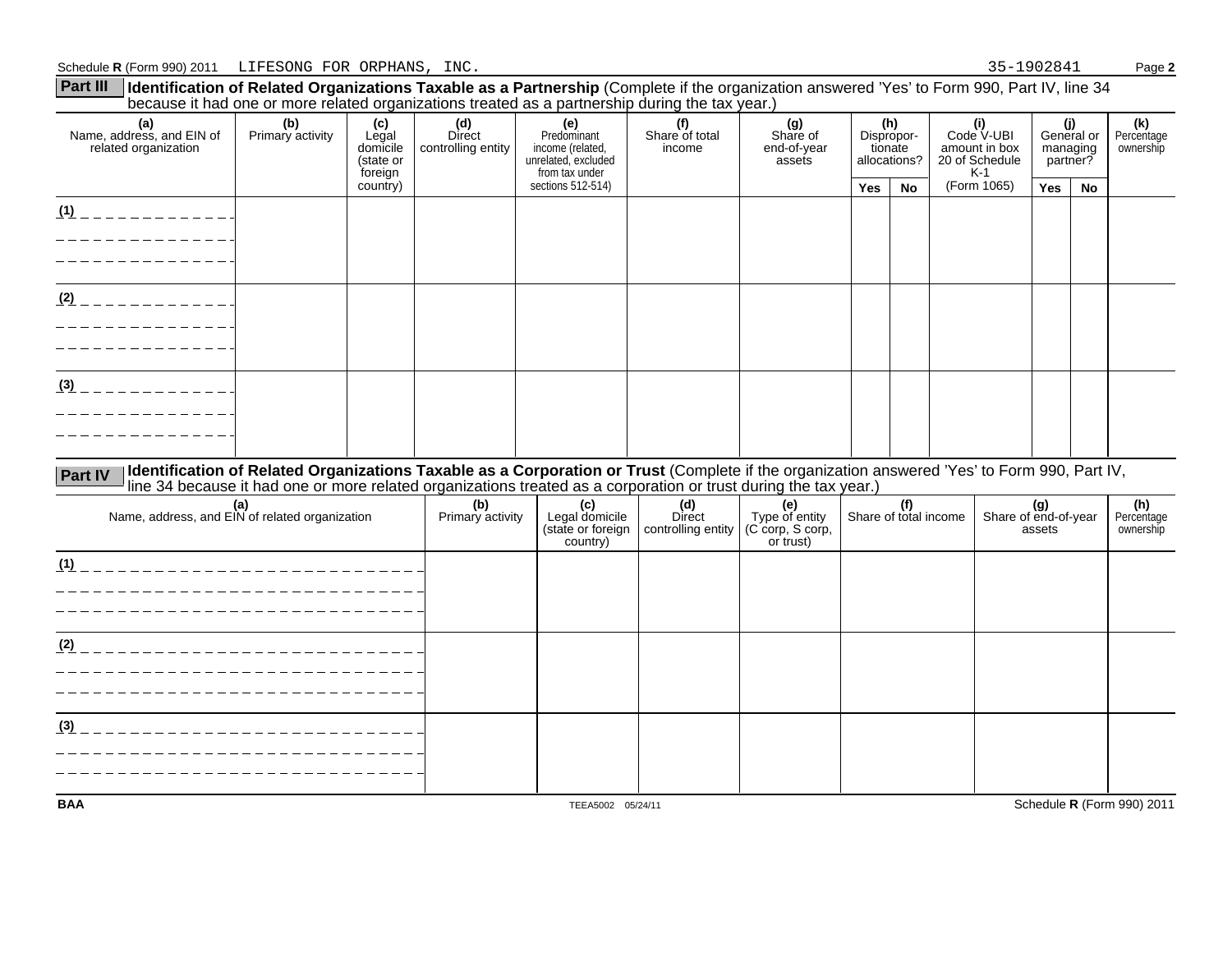## Part V | Transactions With Related Organizations (Complete if the organization answered 'Yes' to Form 990, Part IV, line 34, 35, 35a, or 36.)

| Note. Complete line 1 if any entity is listed in Parts II, III, or IV of this schedule.                                                                                                                                        |              |  |                | Yes I  | No           |  |  |  |  |
|--------------------------------------------------------------------------------------------------------------------------------------------------------------------------------------------------------------------------------|--------------|--|----------------|--------|--------------|--|--|--|--|
| During the tax year did the organization engage in any of the following transactions with one or more related organizations listed in Parts II-IV?                                                                             |              |  |                |        |              |  |  |  |  |
|                                                                                                                                                                                                                                |              |  |                |        | X            |  |  |  |  |
|                                                                                                                                                                                                                                |              |  |                |        | X            |  |  |  |  |
|                                                                                                                                                                                                                                |              |  | 1c             | Χ      |              |  |  |  |  |
|                                                                                                                                                                                                                                |              |  | 1 d            | Х      |              |  |  |  |  |
|                                                                                                                                                                                                                                |              |  | 1 e            |        | X            |  |  |  |  |
|                                                                                                                                                                                                                                |              |  |                |        |              |  |  |  |  |
|                                                                                                                                                                                                                                |              |  |                |        | X            |  |  |  |  |
|                                                                                                                                                                                                                                |              |  | 1g             |        | $\mathbf{X}$ |  |  |  |  |
|                                                                                                                                                                                                                                |              |  | 1h             |        | $\mathbf{X}$ |  |  |  |  |
|                                                                                                                                                                                                                                |              |  | 1 i            |        | X            |  |  |  |  |
|                                                                                                                                                                                                                                |              |  |                |        |              |  |  |  |  |
|                                                                                                                                                                                                                                |              |  | $-1j$          |        | X            |  |  |  |  |
|                                                                                                                                                                                                                                |              |  | 1 <sub>k</sub> | X      |              |  |  |  |  |
|                                                                                                                                                                                                                                |              |  | 11             |        | X            |  |  |  |  |
|                                                                                                                                                                                                                                |              |  | 1 <sub>m</sub> | X      |              |  |  |  |  |
|                                                                                                                                                                                                                                |              |  | 1n             | X      |              |  |  |  |  |
|                                                                                                                                                                                                                                |              |  |                |        |              |  |  |  |  |
|                                                                                                                                                                                                                                |              |  | <b>10</b>      |        | X            |  |  |  |  |
|                                                                                                                                                                                                                                |              |  | 1 <sub>p</sub> |        | X            |  |  |  |  |
|                                                                                                                                                                                                                                |              |  |                |        |              |  |  |  |  |
| q Other transfer of cash or property to related organization(s) we were contact to contact the contact of the contact organization(s) and contact the contact of the contact of the contact organization(s) and contact the co |              |  | 1 q            |        | X            |  |  |  |  |
|                                                                                                                                                                                                                                |              |  |                |        |              |  |  |  |  |
| If the answer to any of the above is 'Yes,' see the instructions for information on who must complete this line, including covered relationships and transaction thresholds.                                                   |              |  |                |        |              |  |  |  |  |
| $\sim$                                                                                                                                                                                                                         | $\mathbf{L}$ |  |                | $\sim$ |              |  |  |  |  |

|                   | (a)<br>Name of other organization | (b)<br>Transaction<br>type (a-r) | (c)<br>Amount involved | (d)<br>Method of determining<br>amount involved |
|-------------------|-----------------------------------|----------------------------------|------------------------|-------------------------------------------------|
| (1)               |                                   |                                  | 0                      |                                                 |
| (2)               |                                   |                                  |                        |                                                 |
| (3)               |                                   |                                  |                        |                                                 |
| (4)               |                                   |                                  |                        |                                                 |
| (5)               |                                   |                                  |                        |                                                 |
| (6)<br><b>BAA</b> | TEEA5003 05/24/11                 |                                  |                        | Schedule R (Form 990) 2011                      |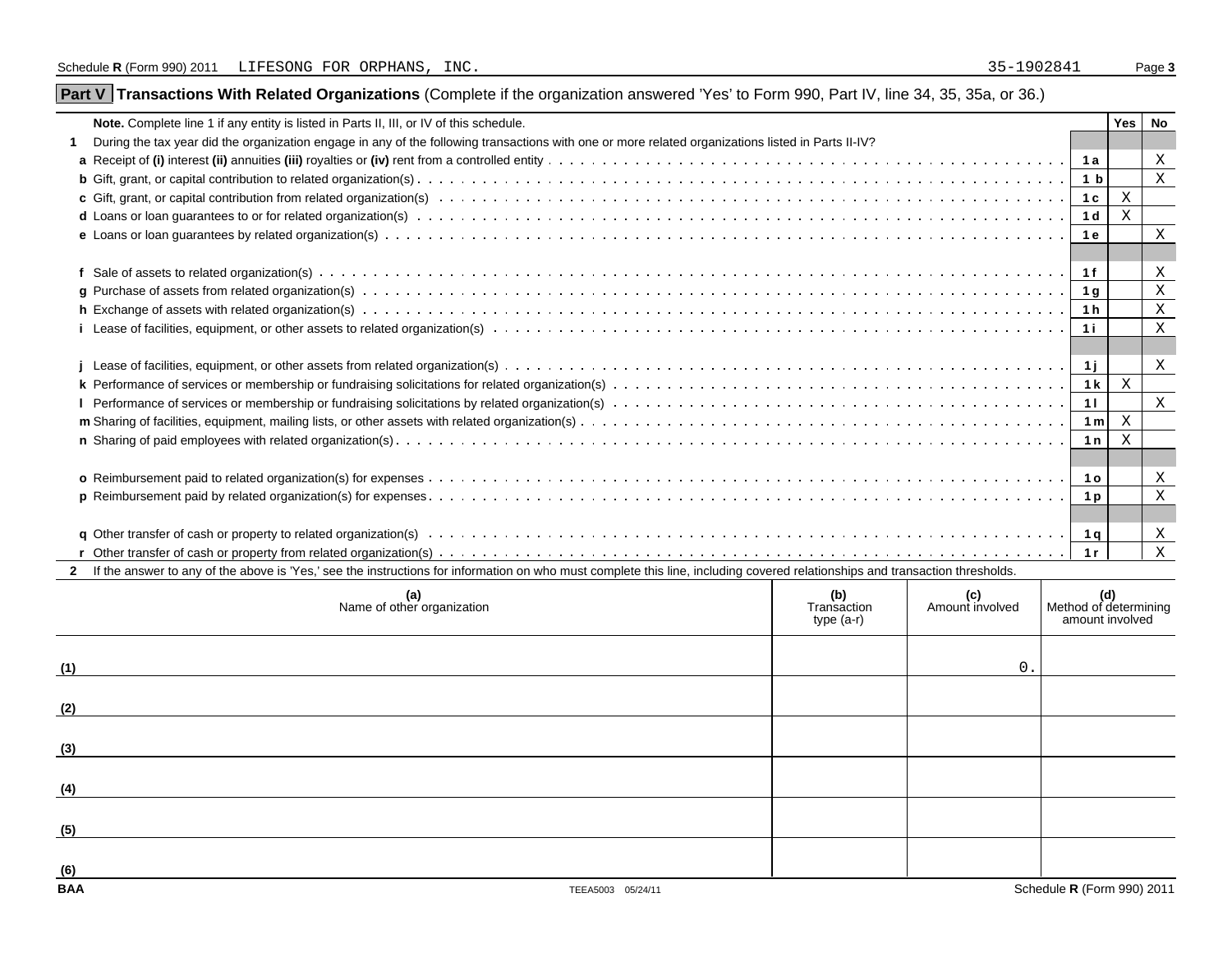## **Unrelated Organizations Taxable as a Partnership** (Complete if the organization answered 'Yes' to Form 990, Part IV, line 37.) **Part VI**

Provide the following information for each entity taxed as a partnership through which the organization conducted more than five percent of its activities (measured by total assets or gross revenue) that was not a related organization. See instructions regarding exclusion for certain investment partnerships.

| . p. . application of a relation of gall<br>(a)<br>Name, address, and EIN of entity | (b)<br>Primary activity | (c)<br>Legal domicile<br>(state or foreign<br>country) | $50.18$ $1.10001$ $1.0001$ $1.0001$<br>(d)<br>Predominant<br>income<br>(related, unre-<br>lated, excluded<br>from tax under | (e)<br>Are all partners<br>section<br>$501(c)(3)$<br>organizations? |    | (f)<br>Share of<br>total income | (g)<br>Share of<br>end-of-year<br>assets |     | (h)<br>Dispropor-<br>tionate<br>allocations? | (i)<br>Code V-UBI<br>amount in box<br>20 of Schedule<br>K-1<br>Form (1065) | (j)<br>General or<br>managing<br>partner? |    | (k)<br>Percentage<br>ownership |
|-------------------------------------------------------------------------------------|-------------------------|--------------------------------------------------------|-----------------------------------------------------------------------------------------------------------------------------|---------------------------------------------------------------------|----|---------------------------------|------------------------------------------|-----|----------------------------------------------|----------------------------------------------------------------------------|-------------------------------------------|----|--------------------------------|
|                                                                                     |                         |                                                        | section 512-514)                                                                                                            | Yes                                                                 | No |                                 |                                          | Yes | No                                           |                                                                            | Yes                                       | No |                                |
| $(1)$ _ _ _ _ _ _ _ _ _ _ _ _ _ _ _ _<br>---------                                  |                         |                                                        |                                                                                                                             |                                                                     |    |                                 |                                          |     |                                              |                                                                            |                                           |    |                                |
| $(2)$ _ _ _ _ _ _ _ _ _ _ _ _ _ _ _<br>---------                                    |                         |                                                        |                                                                                                                             |                                                                     |    |                                 |                                          |     |                                              |                                                                            |                                           |    |                                |
| $\frac{(3)}{2}$ _ _ _ _ _ _ _ _ _ _ _ _ _ _ _ _                                     |                         |                                                        |                                                                                                                             |                                                                     |    |                                 |                                          |     |                                              |                                                                            |                                           |    |                                |
| $(4)$ _ _ _ _ _ _ _ _ _ _ _                                                         |                         |                                                        |                                                                                                                             |                                                                     |    |                                 |                                          |     |                                              |                                                                            |                                           |    |                                |
| (5)                                                                                 |                         |                                                        |                                                                                                                             |                                                                     |    |                                 |                                          |     |                                              |                                                                            |                                           |    |                                |
| (6)                                                                                 |                         |                                                        |                                                                                                                             |                                                                     |    |                                 |                                          |     |                                              |                                                                            |                                           |    |                                |
| $(7)$ _ _ _ _ _ _ _ _ _ _                                                           |                         |                                                        |                                                                                                                             |                                                                     |    |                                 |                                          |     |                                              |                                                                            |                                           |    |                                |
| $(8)$ _ _ _ _ _ _ _ _ _ _ _ _ _ _ _                                                 |                         |                                                        |                                                                                                                             |                                                                     |    |                                 |                                          |     |                                              |                                                                            |                                           |    |                                |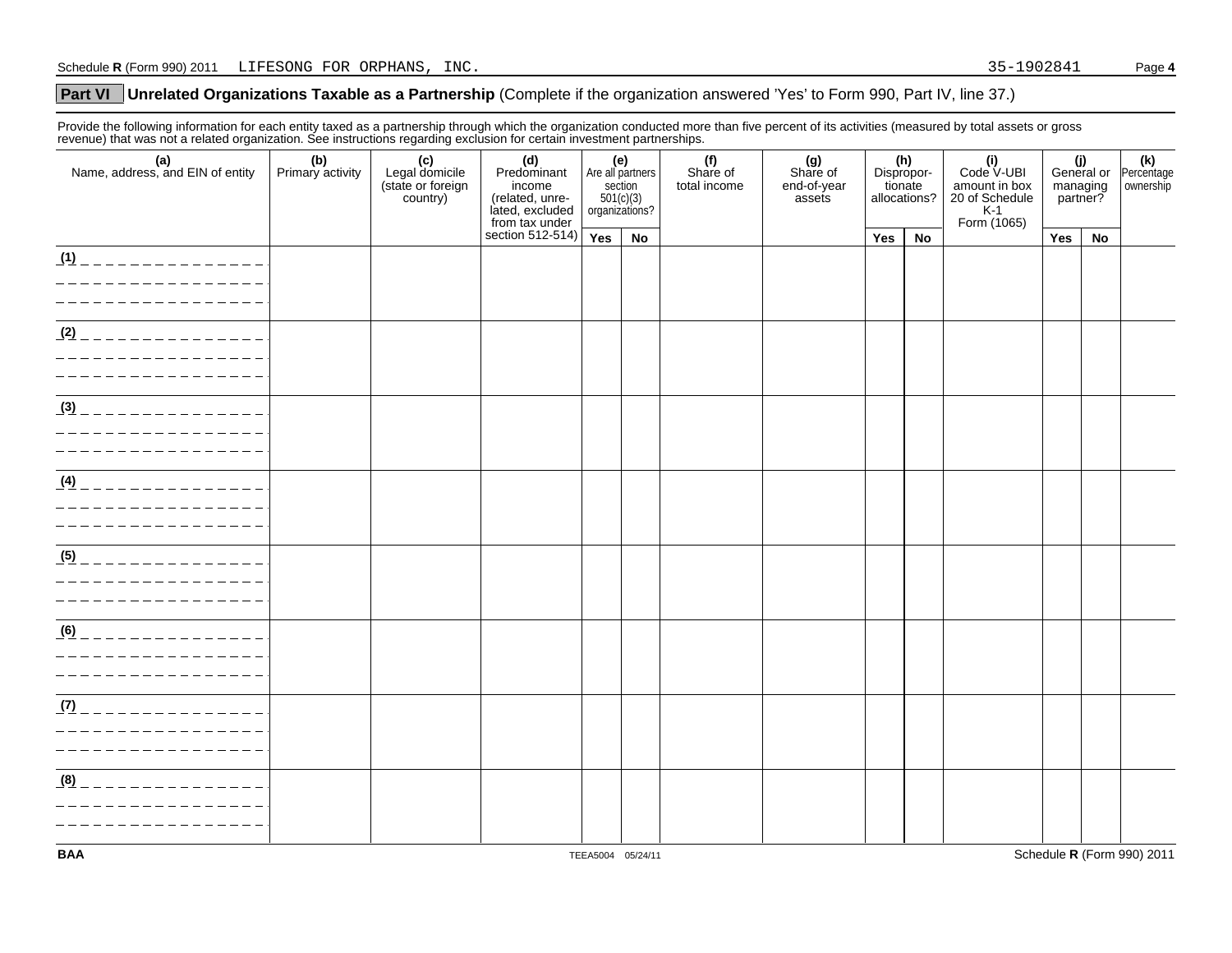| Schedule R (Form 990) 2011 | LIFESONG FOR ORPHANS, INC.                                                                                                                       | 35-1902841 | Page 5 |
|----------------------------|--------------------------------------------------------------------------------------------------------------------------------------------------|------------|--------|
| Part VII                   | Supplemental Information<br>Complete this part to provide additional information for responses to questions on Schedule R<br>(see instructions). |            |        |
| PART II                    | TMG FOUNDATION - GARY RINGGER IS BOARD PRESIDENT OF BOTH TMG FOUNDATION                                                                          |            |        |
| PART II                    | (TMG) AND LIFESONG FOR ORPHANS.                                                                                                                  |            |        |
| PART II                    | LIFESONG LEGACY FUND, INC. - TIM WALLEN IS BOARD PRESIDENT OF LIFESONG                                                                           |            |        |
| PART II                    | LEGACY FUND, INC. (LEGACY) AND ALSO SERVES ON THE BOARD OF LIFESONG FOR ORPHANS.                                                                 |            |        |
| PART V, LINE 1             | DURING THE YEAR, TMG FOUNDATION (TMG) CONTRIBUTED \$729,645 TO LIFESONG.                                                                         |            |        |
| PART V, LINE 1             | TMG OWED LIFESONG \$95,412 AS OF JUNE 30, 2012.                                                                                                  |            |        |
| PART V, LINE 1             | DURING THE YEAR, LIFESONG PROVIDED TMG AND LEGACY WITH SERVICES (MANAGEMENT                                                                      |            |        |
| PART V, LINE 1             | AND FUND-RAISING), SUPPLIES AND USE OF FACILITIES FREE OF CHARGE.                                                                                |            |        |
|                            |                                                                                                                                                  |            |        |
|                            |                                                                                                                                                  |            |        |
|                            |                                                                                                                                                  |            |        |
|                            |                                                                                                                                                  |            |        |
|                            |                                                                                                                                                  |            |        |
|                            |                                                                                                                                                  |            |        |
|                            |                                                                                                                                                  |            |        |
|                            |                                                                                                                                                  |            |        |
|                            |                                                                                                                                                  |            |        |
|                            |                                                                                                                                                  |            |        |
|                            |                                                                                                                                                  |            |        |
|                            |                                                                                                                                                  |            |        |
|                            |                                                                                                                                                  |            |        |
|                            |                                                                                                                                                  |            |        |
|                            |                                                                                                                                                  |            |        |
|                            |                                                                                                                                                  |            |        |
|                            |                                                                                                                                                  |            |        |
|                            |                                                                                                                                                  |            |        |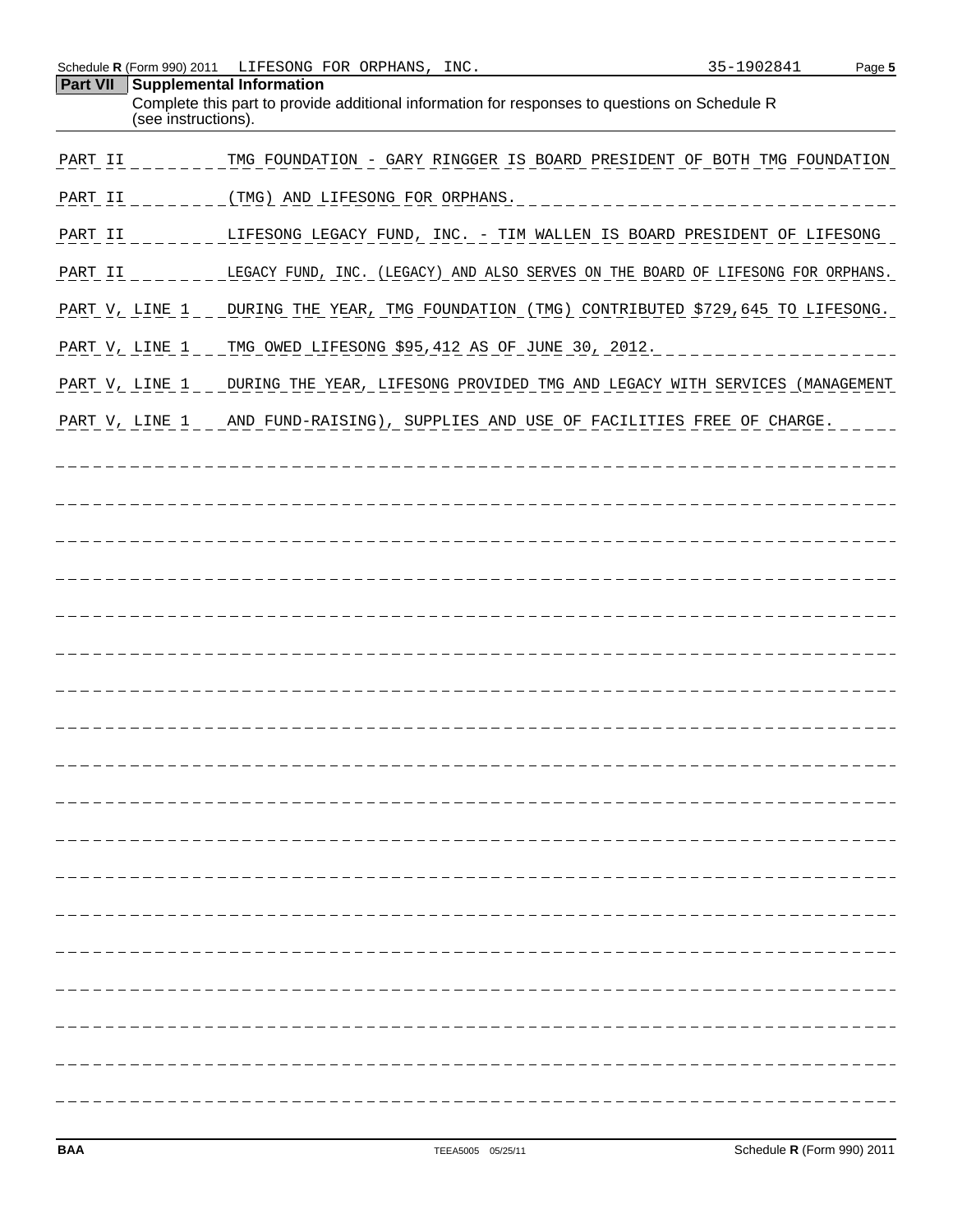|                                                                                                                    |                                    |                                                                                                                                                                                                                                |                              |                   |               | OMB No. 1545-0172                 |
|--------------------------------------------------------------------------------------------------------------------|------------------------------------|--------------------------------------------------------------------------------------------------------------------------------------------------------------------------------------------------------------------------------|------------------------------|-------------------|---------------|-----------------------------------|
| Form 4562                                                                                                          |                                    | <b>Depreciation and Amortization</b><br>(Including Information on Listed Property)                                                                                                                                             |                              |                   |               | 2011                              |
| Department of the Treasury<br>Internal Revenue Service<br>(99)                                                     |                                    | $\triangleright$ See separate instructions.                                                                                                                                                                                    | Attach to your tax return.   |                   |               | Attachment<br>179<br>Sequence No. |
| Name(s) shown on return                                                                                            |                                    |                                                                                                                                                                                                                                |                              |                   |               | Identifying number                |
| LIFESONG FOR ORPHANS, INC.<br>Business or activity to which this form relates                                      |                                    |                                                                                                                                                                                                                                |                              |                   |               | 35-1902841                        |
| Form 990 / Form 990EZ                                                                                              |                                    |                                                                                                                                                                                                                                |                              |                   |               |                                   |
| Part I                                                                                                             |                                    | <b>Election To Expense Certain Property Under Section 179</b>                                                                                                                                                                  |                              |                   |               |                                   |
|                                                                                                                    |                                    | Note: If you have any listed property, complete Part V before you complete Part I.                                                                                                                                             |                              |                   |               |                                   |
| 1                                                                                                                  |                                    | Maximum amount (see instructions) with the content of the content of the content of the content of the content of the content of the content of the content of the content of the content of the content of the content of the |                              |                   |               | $\mathbf{1}$<br>$\overline{2}$    |
| 2<br>3                                                                                                             |                                    | Threshold cost of section 179 property before reduction in limitation (see instructions)                                                                                                                                       |                              |                   |               | 3                                 |
| 4                                                                                                                  |                                    |                                                                                                                                                                                                                                |                              |                   |               | 4                                 |
| Dollar limitation for tax year. Subtract line 4 from line 1. If zero or less, enter -0-. If married filing<br>5    |                                    |                                                                                                                                                                                                                                |                              |                   |               |                                   |
| 6                                                                                                                  | (C) Elected cost                   | 5                                                                                                                                                                                                                              |                              |                   |               |                                   |
|                                                                                                                    | (a) Description of property        |                                                                                                                                                                                                                                | (b) Cost (business use only) |                   |               |                                   |
|                                                                                                                    |                                    |                                                                                                                                                                                                                                |                              |                   |               |                                   |
| 7                                                                                                                  |                                    |                                                                                                                                                                                                                                |                              |                   |               |                                   |
| 8<br>9                                                                                                             |                                    | Total elected cost of section 179 property. Add amounts in column (c), lines 6 and 7                                                                                                                                           |                              |                   |               | 8<br>9                            |
| 10                                                                                                                 |                                    |                                                                                                                                                                                                                                |                              |                   | 10            |                                   |
| 11                                                                                                                 |                                    | Business income limitation. Enter the smaller of business income (not less than zero) or line 5 (see instrs)                                                                                                                   |                              |                   | 11            |                                   |
| 12                                                                                                                 |                                    | Section 179 expense deduction. Add lines 9 and 10, but do not enter more than line 11.                                                                                                                                         |                              |                   | 12            |                                   |
| 13<br>Note: Do not use Part II or Part III below for listed property. Instead, use Part V.                         |                                    | Carryover of disallowed deduction to 2012. Add lines 9 and 10, less line 12. $\dots \dots$                                                                                                                                     |                              | 13                |               |                                   |
| Part II                                                                                                            |                                    | Special Depreciation Allowance and Other Depreciation (Do not include listed property.) (See instructions.)                                                                                                                    |                              |                   |               |                                   |
| 14 Special depreciation allowance for qualified property (other than listed property) placed in service during the |                                    |                                                                                                                                                                                                                                |                              |                   |               |                                   |
|                                                                                                                    |                                    | tax year (see instructions) with the content of the content of the content of the content of the content of the content of the content of the content of the content of the content of the content of the content of the conte |                              |                   | 14            |                                   |
| 15                                                                                                                 |                                    |                                                                                                                                                                                                                                |                              |                   | 15            |                                   |
| 16<br>Part III                                                                                                     |                                    | <b>MACRS</b> Depreciation (Do not include listed property.) (See instructions.)                                                                                                                                                |                              |                   | 16            |                                   |
|                                                                                                                    |                                    | <b>Section A</b>                                                                                                                                                                                                               |                              |                   |               |                                   |
| 17                                                                                                                 |                                    | MACRS deductions for assets placed in service in tax years beginning before 2011.                                                                                                                                              |                              |                   | 17            | 145,507.                          |
| 18.                                                                                                                |                                    | If you are electing to group any assets placed in service during the tax year into one or more general                                                                                                                         |                              |                   |               |                                   |
|                                                                                                                    |                                    | Section B - Assets Placed in Service During 2011 Tax Year Using the General Depreciation System                                                                                                                                |                              |                   |               |                                   |
| (a)<br>Classification of property                                                                                  | year placed<br>in service          | (b) Month and (c) Basis for depreciation<br>(business/investment use<br>$only - see$ instructions)                                                                                                                             | (d)<br>Recovery period       | (e)<br>Convention | (f)<br>Method | (g) Depreciation<br>deduction     |
| 19a 3-year property                                                                                                |                                    |                                                                                                                                                                                                                                |                              |                   |               |                                   |
| <b>b</b> 5-year property $\cdots$                                                                                  |                                    | 54,034.                                                                                                                                                                                                                        | 5 YR<br>7<br>ΥR              |                   | SL            | 10,807.<br>9,647.                 |
| $c$ 7-year property $\cdots$<br>$d$ 10-year property $\cdots$                                                      |                                    | 78,758.<br>9,609.                                                                                                                                                                                                              | 10 YR                        |                   | SL<br>SL      | 900.                              |
| e 15-year property                                                                                                 |                                    |                                                                                                                                                                                                                                |                              |                   |               |                                   |
| f 20-year property $\cdots$                                                                                        |                                    | 24,683.                                                                                                                                                                                                                        | 20 YR                        |                   | SL            | 3,487.                            |
| $g$ 25-year property $\cdots$                                                                                      |                                    |                                                                                                                                                                                                                                | 25 yrs                       |                   | S/L           |                                   |
| h Residential rental                                                                                               |                                    |                                                                                                                                                                                                                                | 27.5 yrs<br>27.5 yrs         | MM<br>MM          | S/L           |                                   |
| property<br><i>i</i> Nonresidential real                                                                           | S/L<br>S/L                         |                                                                                                                                                                                                                                |                              |                   |               |                                   |
| property                                                                                                           | Various                            | 413,491.                                                                                                                                                                                                                       | 39 yrs<br>40 YR              | МM<br>MM          | S/L           | 11,783.                           |
|                                                                                                                    |                                    | Section C - Assets Placed in Service During 2011 Tax Year Using the Alternative Depreciation System                                                                                                                            |                              |                   |               |                                   |
| 20 a Class life                                                                                                    |                                    |                                                                                                                                                                                                                                |                              |                   | S/L           |                                   |
| $\mathbf{b}$ 12-year $\cdots$                                                                                      |                                    |                                                                                                                                                                                                                                | 12 yrs                       |                   | S/L           |                                   |
| $c$ 40-year $\cdots$                                                                                               |                                    |                                                                                                                                                                                                                                | 40 yrs                       | MM                | S/L           |                                   |
| Part IV                                                                                                            | <b>Summary</b> (See instructions.) |                                                                                                                                                                                                                                |                              |                   | 21            |                                   |
| 21<br>22                                                                                                           |                                    | Total. Add amounts from line 12, lines 14 through 17, lines 19 and 20 in column (g), and line 21. Enter here and on                                                                                                            |                              |                   |               |                                   |
|                                                                                                                    |                                    |                                                                                                                                                                                                                                |                              |                   | 22            | 182,131.                          |
| 23                                                                                                                 |                                    | For assets shown above and placed in service during the current year, enter                                                                                                                                                    |                              |                   |               |                                   |

**BAA For Paperwork Reduction Act Notice, see separate instructions.** FDIZ0812 05/20/11 Form 4562 (2011)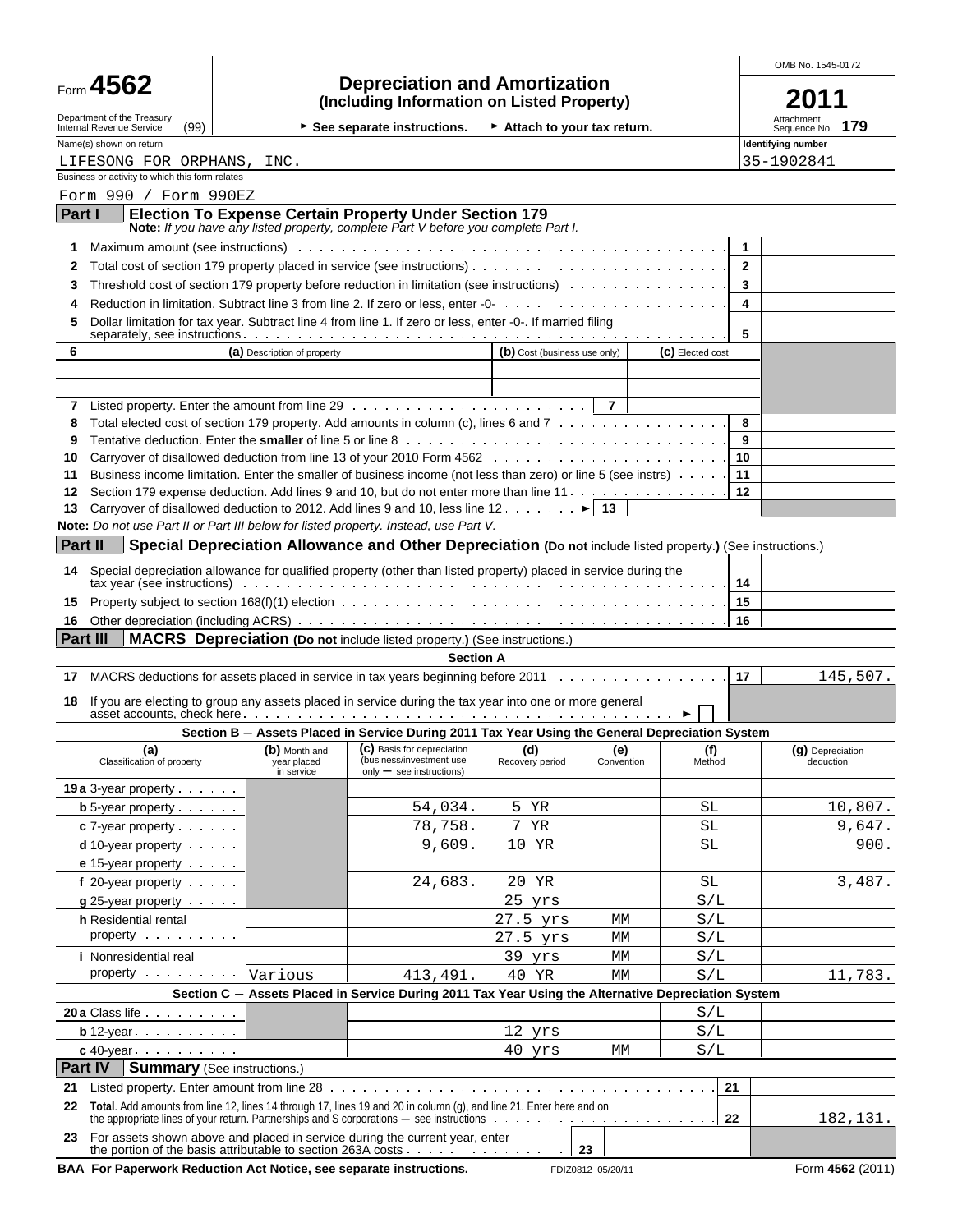#### Form **4562** (2011) Page **2** LIFESONG FOR ORPHANS, INC. 35-1902841

|  | -1902841 | Pag |
|--|----------|-----|
|  |          |     |

| Part V   Listed Property (Include automobiles, certain other vehicles, certain computers, and property used for entertainment |
|-------------------------------------------------------------------------------------------------------------------------------|
| recreation, or amusement.)                                                                                                    |

**Note:** *For any vehicle for which you are using the standard mileage rate or deducting lease expense, complete only 24a, 24b, columns (a) through (c) of Section A, all of Section B, and Section C if applicable.*

|                                                                                                 |                                                                                                                                                                                                                                                                                                | Section A - Depreciation and Other Information (Caution: See the instructions for limits for passenger automobiles.) |                                                                                     |                                            |                       |                   |                                                       |                 |           |                           |                                         |                              |                                           |                                  |                  |                               |
|-------------------------------------------------------------------------------------------------|------------------------------------------------------------------------------------------------------------------------------------------------------------------------------------------------------------------------------------------------------------------------------------------------|----------------------------------------------------------------------------------------------------------------------|-------------------------------------------------------------------------------------|--------------------------------------------|-----------------------|-------------------|-------------------------------------------------------|-----------------|-----------|---------------------------|-----------------------------------------|------------------------------|-------------------------------------------|----------------------------------|------------------|-------------------------------|
|                                                                                                 | 24 a Do you have evidence to support the business/investment use claimed? $\cdots$                                                                                                                                                                                                             |                                                                                                                      |                                                                                     |                                            |                       |                   | Yes                                                   |                 |           |                           |                                         |                              | No 24b If 'Yes.' is the evidence written? |                                  | Yes              | <b>No</b>                     |
|                                                                                                 | (a)<br>Type of property (list<br>vehicles first)                                                                                                                                                                                                                                               | (b)<br>Date placed<br>in service                                                                                     | (c)<br>Business/<br>investment<br>use                                               | (d)<br>Cost or<br>other basis              |                       |                   | (e)<br>Basis for depreciation<br>(business/investment |                 |           | (f)<br>Recovery<br>period |                                         | (g)<br>Method/<br>Convention |                                           | (h)<br>Depreciation<br>deduction |                  | (i)<br>Elected<br>section 179 |
|                                                                                                 |                                                                                                                                                                                                                                                                                                |                                                                                                                      | percentage                                                                          |                                            |                       |                   | use only)                                             |                 |           |                           |                                         |                              |                                           |                                  |                  | cost                          |
| 25                                                                                              | Special depreciation allowance for qualified listed property placed in service during the tax year and                                                                                                                                                                                         |                                                                                                                      |                                                                                     |                                            |                       |                   |                                                       |                 |           |                           |                                         | 25                           |                                           |                                  |                  |                               |
| 26                                                                                              | Property used more than 50% in a qualified business use:                                                                                                                                                                                                                                       |                                                                                                                      |                                                                                     |                                            |                       |                   |                                                       |                 |           |                           |                                         |                              |                                           |                                  |                  |                               |
|                                                                                                 |                                                                                                                                                                                                                                                                                                |                                                                                                                      |                                                                                     |                                            |                       |                   |                                                       |                 |           |                           |                                         |                              |                                           |                                  |                  |                               |
|                                                                                                 |                                                                                                                                                                                                                                                                                                |                                                                                                                      |                                                                                     |                                            |                       |                   |                                                       |                 |           |                           |                                         |                              |                                           |                                  |                  |                               |
| 27                                                                                              | Property used 50% or less in a qualified business use:                                                                                                                                                                                                                                         |                                                                                                                      |                                                                                     |                                            |                       |                   |                                                       |                 |           |                           |                                         |                              |                                           |                                  |                  |                               |
|                                                                                                 |                                                                                                                                                                                                                                                                                                |                                                                                                                      |                                                                                     |                                            |                       |                   |                                                       |                 |           |                           |                                         |                              |                                           |                                  |                  |                               |
|                                                                                                 |                                                                                                                                                                                                                                                                                                |                                                                                                                      |                                                                                     |                                            |                       |                   |                                                       |                 |           |                           |                                         |                              |                                           |                                  |                  |                               |
|                                                                                                 |                                                                                                                                                                                                                                                                                                |                                                                                                                      |                                                                                     |                                            |                       |                   |                                                       |                 |           |                           |                                         |                              |                                           |                                  |                  |                               |
| 28                                                                                              | Add amounts in column (h), lines 25 through 27. Enter here and on line 21, page 1                                                                                                                                                                                                              |                                                                                                                      |                                                                                     |                                            |                       |                   |                                                       |                 |           |                           |                                         | 28                           |                                           |                                  |                  |                               |
| 29                                                                                              |                                                                                                                                                                                                                                                                                                |                                                                                                                      |                                                                                     |                                            |                       |                   |                                                       |                 |           |                           |                                         |                              |                                           | 29                               |                  |                               |
|                                                                                                 |                                                                                                                                                                                                                                                                                                |                                                                                                                      |                                                                                     | Section B - Information on Use of Vehicles |                       |                   |                                                       |                 |           |                           |                                         |                              |                                           |                                  |                  |                               |
|                                                                                                 | Complete this section for vehicles used by a sole proprietor, partner, or other 'more than 5% owner,' or related person. If you provided vehicles<br>to your employees, first answer the questions in Section C to see if you meet an exception to completing this section for those vehicles. |                                                                                                                      |                                                                                     |                                            |                       |                   |                                                       |                 |           |                           |                                         |                              |                                           |                                  |                  |                               |
| 30                                                                                              | Total business/investment miles driven                                                                                                                                                                                                                                                         |                                                                                                                      |                                                                                     |                                            | (a)                   | (b)               |                                                       |                 | (c)       |                           | (d)                                     |                              |                                           | (e)                              |                  | (f)                           |
|                                                                                                 | during the year (do not include                                                                                                                                                                                                                                                                |                                                                                                                      |                                                                                     |                                            | Vehicle 1             | Vehicle 2         |                                                       |                 | Vehicle 3 |                           | Vehicle 4                               |                              |                                           | Vehicle 5                        |                  | Vehicle 6                     |
| 31                                                                                              | commuting miles). $\cdots$ . $\cdots$ . $\cdots$ . $\cdots$<br>Total commuting miles driven during the year                                                                                                                                                                                    |                                                                                                                      |                                                                                     |                                            |                       |                   |                                                       |                 |           |                           |                                         |                              |                                           |                                  |                  |                               |
| 32                                                                                              | Total other personal (noncommuting)                                                                                                                                                                                                                                                            |                                                                                                                      |                                                                                     |                                            |                       |                   |                                                       |                 |           |                           |                                         |                              |                                           |                                  |                  |                               |
| miles driven<br>Total miles driven during the year. Add<br>33<br>lines 30 through $32 \ldots$ , |                                                                                                                                                                                                                                                                                                |                                                                                                                      |                                                                                     |                                            |                       |                   |                                                       |                 |           |                           |                                         |                              |                                           |                                  |                  |                               |
|                                                                                                 |                                                                                                                                                                                                                                                                                                |                                                                                                                      |                                                                                     | Yes                                        | No                    | <b>Yes</b>        | No                                                    |                 | Yes       | No                        | Yes                                     | No                           | Yes                                       | No                               | Yes              | No                            |
| 34                                                                                              | Was the vehicle available for personal use<br>during off-duty hours?                                                                                                                                                                                                                           |                                                                                                                      |                                                                                     |                                            |                       |                   |                                                       |                 |           |                           |                                         |                              |                                           |                                  |                  |                               |
| 35                                                                                              | Was the vehicle used primarily by a more<br>than 5% owner or related person? $\cdots$                                                                                                                                                                                                          |                                                                                                                      |                                                                                     |                                            |                       |                   |                                                       |                 |           |                           |                                         |                              |                                           |                                  |                  |                               |
| 36                                                                                              | Is another vehicle available for<br>personal use?                                                                                                                                                                                                                                              |                                                                                                                      |                                                                                     |                                            |                       |                   |                                                       |                 |           |                           |                                         |                              |                                           |                                  |                  |                               |
|                                                                                                 |                                                                                                                                                                                                                                                                                                |                                                                                                                      | Section C - Questions for Employers Who Provide Vehicles for Use by Their Employees |                                            |                       |                   |                                                       |                 |           |                           |                                         |                              |                                           |                                  |                  |                               |
|                                                                                                 | Answer these questions to determine if you meet an exception to completing Section B for vehicles used by employees who are not more than<br>5% owners or related persons (see instructions).                                                                                                  |                                                                                                                      |                                                                                     |                                            |                       |                   |                                                       |                 |           |                           |                                         |                              |                                           |                                  |                  |                               |
|                                                                                                 | 37 Do you maintain a written policy statement that prohibits all personal use of vehicles, including commuting,<br>by your employees?                                                                                                                                                          |                                                                                                                      |                                                                                     |                                            |                       |                   |                                                       |                 |           |                           |                                         |                              |                                           |                                  | Yes              | No                            |
| 38                                                                                              | Do you maintain a written policy statement that prohibits personal use of vehicles, except commuting, by your<br>employees? See the instructions for vehicles used by corporate officers, directors, or 1% or more owners.                                                                     |                                                                                                                      |                                                                                     |                                            |                       |                   |                                                       |                 |           |                           |                                         |                              |                                           |                                  |                  |                               |
| 39                                                                                              | Do you treat all use of vehicles by employees as personal use?                                                                                                                                                                                                                                 |                                                                                                                      |                                                                                     |                                            |                       |                   |                                                       |                 |           |                           |                                         |                              |                                           |                                  |                  |                               |
| 40                                                                                              | Do you provide more than five vehicles to your employees, obtain information from your employees about the use of the                                                                                                                                                                          |                                                                                                                      |                                                                                     |                                            |                       |                   |                                                       |                 |           |                           |                                         |                              |                                           |                                  |                  |                               |
| 41                                                                                              | Note: If your answer to 37, 38, 39, 40, or 41 is 'Yes,' do not complete Section B for the covered vehicles.                                                                                                                                                                                    |                                                                                                                      |                                                                                     |                                            |                       |                   |                                                       |                 |           |                           |                                         |                              |                                           |                                  |                  |                               |
| <b>Part VI</b>                                                                                  | Amortization                                                                                                                                                                                                                                                                                   |                                                                                                                      |                                                                                     |                                            |                       |                   |                                                       |                 |           |                           |                                         |                              |                                           |                                  |                  |                               |
|                                                                                                 |                                                                                                                                                                                                                                                                                                | (a)                                                                                                                  |                                                                                     |                                            | (b)                   |                   | (c)                                                   |                 |           | (d)                       |                                         |                              | (e)                                       |                                  | (f)              |                               |
|                                                                                                 | Description of costs                                                                                                                                                                                                                                                                           |                                                                                                                      | Date amortization<br>begins                                                         |                                            | Amortizable<br>amount |                   |                                                       | Code<br>section |           |                           | Amortization<br>period or<br>percentage |                              | Amortization<br>for this year             |                                  |                  |                               |
| 42                                                                                              | Amortization of costs that begins during your 2011 tax year (see instructions):                                                                                                                                                                                                                |                                                                                                                      |                                                                                     |                                            |                       |                   |                                                       |                 |           |                           |                                         |                              |                                           |                                  |                  |                               |
|                                                                                                 |                                                                                                                                                                                                                                                                                                |                                                                                                                      |                                                                                     |                                            |                       |                   |                                                       |                 |           |                           |                                         |                              |                                           |                                  |                  |                               |
|                                                                                                 |                                                                                                                                                                                                                                                                                                |                                                                                                                      |                                                                                     |                                            |                       |                   |                                                       |                 |           |                           |                                         |                              |                                           |                                  |                  |                               |
| 43                                                                                              |                                                                                                                                                                                                                                                                                                |                                                                                                                      |                                                                                     |                                            |                       |                   |                                                       |                 |           |                           |                                         |                              | 43                                        |                                  |                  |                               |
| 44                                                                                              |                                                                                                                                                                                                                                                                                                |                                                                                                                      |                                                                                     |                                            |                       |                   |                                                       |                 |           |                           |                                         |                              | 44                                        |                                  |                  |                               |
|                                                                                                 |                                                                                                                                                                                                                                                                                                |                                                                                                                      |                                                                                     |                                            |                       | FDIZ0812 05/20/11 |                                                       |                 |           |                           |                                         |                              |                                           |                                  | Form 4562 (2011) |                               |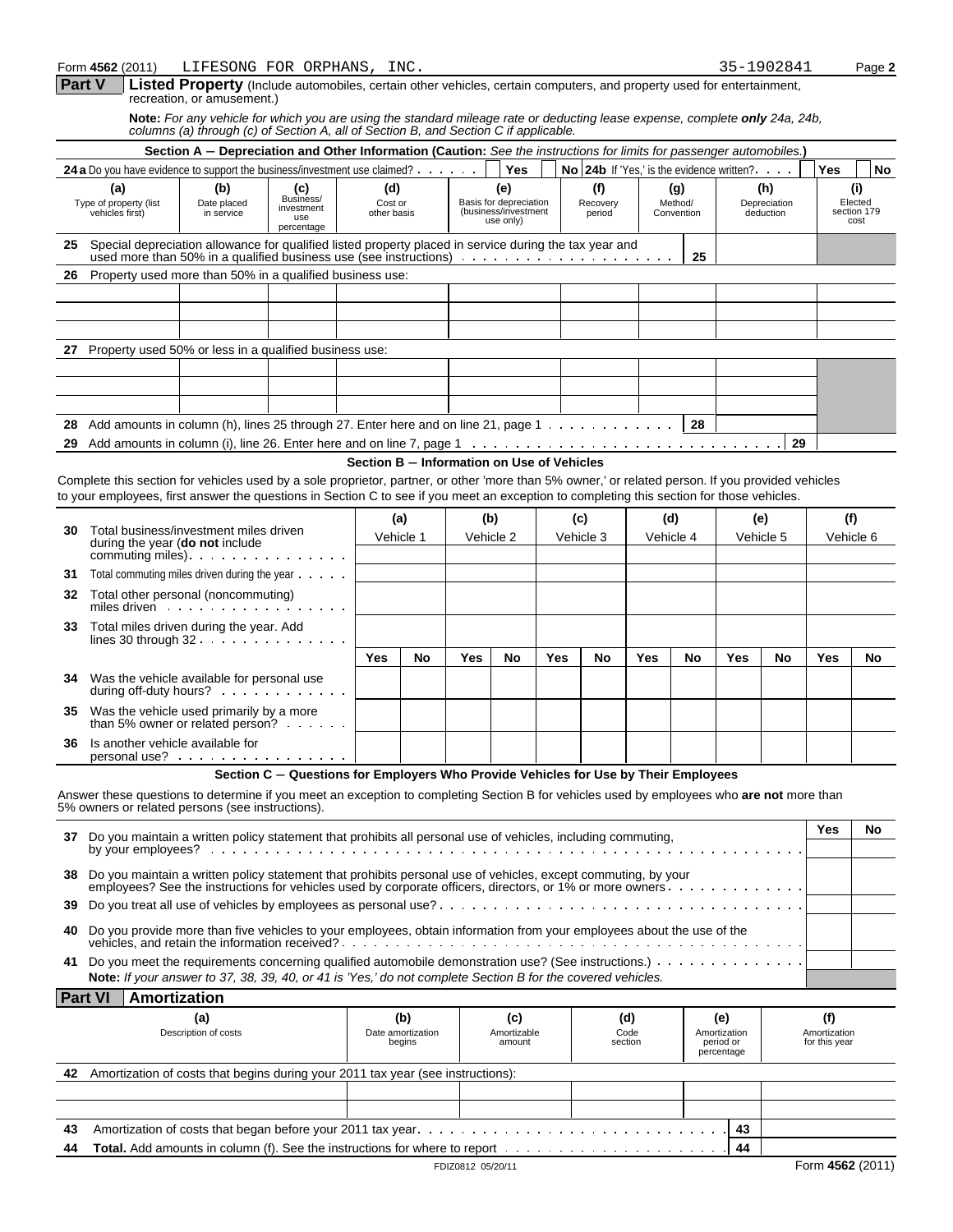## Schedule O (Form 990), Supplemental Information to Form 990 **Form 990, Page 2, Part III, Line 4d (continued)**

| Describe the exempt purpose achievements for each of the organization's other program<br>services. Section 501(c)(3) and (4) organizations and 4947(a)(1) trusts are required to<br>report the amount of grants and allocations to others, the total expenses, and revenue, if any, for |              |                                                                     |  |  |  |  |
|-----------------------------------------------------------------------------------------------------------------------------------------------------------------------------------------------------------------------------------------------------------------------------------------|--------------|---------------------------------------------------------------------|--|--|--|--|
| each program service reported.                                                                                                                                                                                                                                                          |              |                                                                     |  |  |  |  |
| Code:                                                                                                                                                                                                                                                                                   | Description: | (NCF)<br>DONATIONS MADE TO NATIONAL CHRISTIAN CHARITABLE FOUNDATION |  |  |  |  |
| Expenses                                                                                                                                                                                                                                                                                | 10, 250.     | ORGANIZATION) TO SUPPORT THE MISSION OF<br>(A 501(C)(3)<br>THAT     |  |  |  |  |
| Grants Of                                                                                                                                                                                                                                                                               | 10, 250.     | ORGANIZATION.                                                       |  |  |  |  |
| Revenue.                                                                                                                                                                                                                                                                                |              |                                                                     |  |  |  |  |
|                                                                                                                                                                                                                                                                                         |              |                                                                     |  |  |  |  |

| Code:     | Description:   | THE FORGOTTEN INITIATIVE (FOSTER CARE SUPPORT) - PROVIDE            |
|-----------|----------------|---------------------------------------------------------------------|
| Expenses  | 57,838.        | BACKPACKS WITH PERSONAL ITEMS TO CHILDREN WHEN THEY ARE BEING       |
| Grants Of | 0 <sub>1</sub> | PLACED INTO FOSTER CARE, TRAIN MENTORS TO HELP FOSTER FAMILIES,     |
| Revenue.  | $\Omega$ .     | AND PROVIDE TRAINING AND EDUCATIONAL RESOURCES TO FOSTER FAMILIES.  |
|           |                | "JOURNEY BAGS" DISTRIBUTED - 1,201; EDUCATION/ADVOCACY EVENTS - 18; |
|           |                | AWARENESS EVENTS - 5; "FIRST RESPONSE" TOTAL NEEDS MET - 148        |

## Form 990, Page 5, Line 4b **Foreign Countries**

| Ukraine |
|---------|
| Zambia  |
| India   |
| Liberia |
|         |

Schedule O (Form 990) Supplemental Information to Form 990 **Form 990, Page 6, Line 9 (continued)**

| Name           | <b>Address</b>        | City        | St | ZIP   |
|----------------|-----------------------|-------------|----|-------|
| JOEL CLOUSING  | 1209 N. CREEKSIDE DR. | WHEATON     | ΙL | 60137 |
| GREG GRAMM     | 5544 E. SHEENA DR.    | SCOTTSDALE  | ΑZ | 85254 |
| ROBERT HOERR   | 206 SURREY LANE       | EAST PEORIA | ΙL | 61611 |
| TIMOTHY WALLEN | 16550 PRAIRIE COURT   | BROOKFIELD  | WΙ | 53005 |

## Schedule O (Form 990), Supplemental Information to Form 990 **Form 990, Page 6, Line 17 (continued)**

| Illinois             |  |  |  |
|----------------------|--|--|--|
| Indiana              |  |  |  |
| Alaska               |  |  |  |
| Arizona              |  |  |  |
| Arkansas             |  |  |  |
| California           |  |  |  |
| Colorado             |  |  |  |
| Connecticut          |  |  |  |
| District of Columbia |  |  |  |
| Florida              |  |  |  |
| Georgia              |  |  |  |
| Hawaii               |  |  |  |
| Kansas               |  |  |  |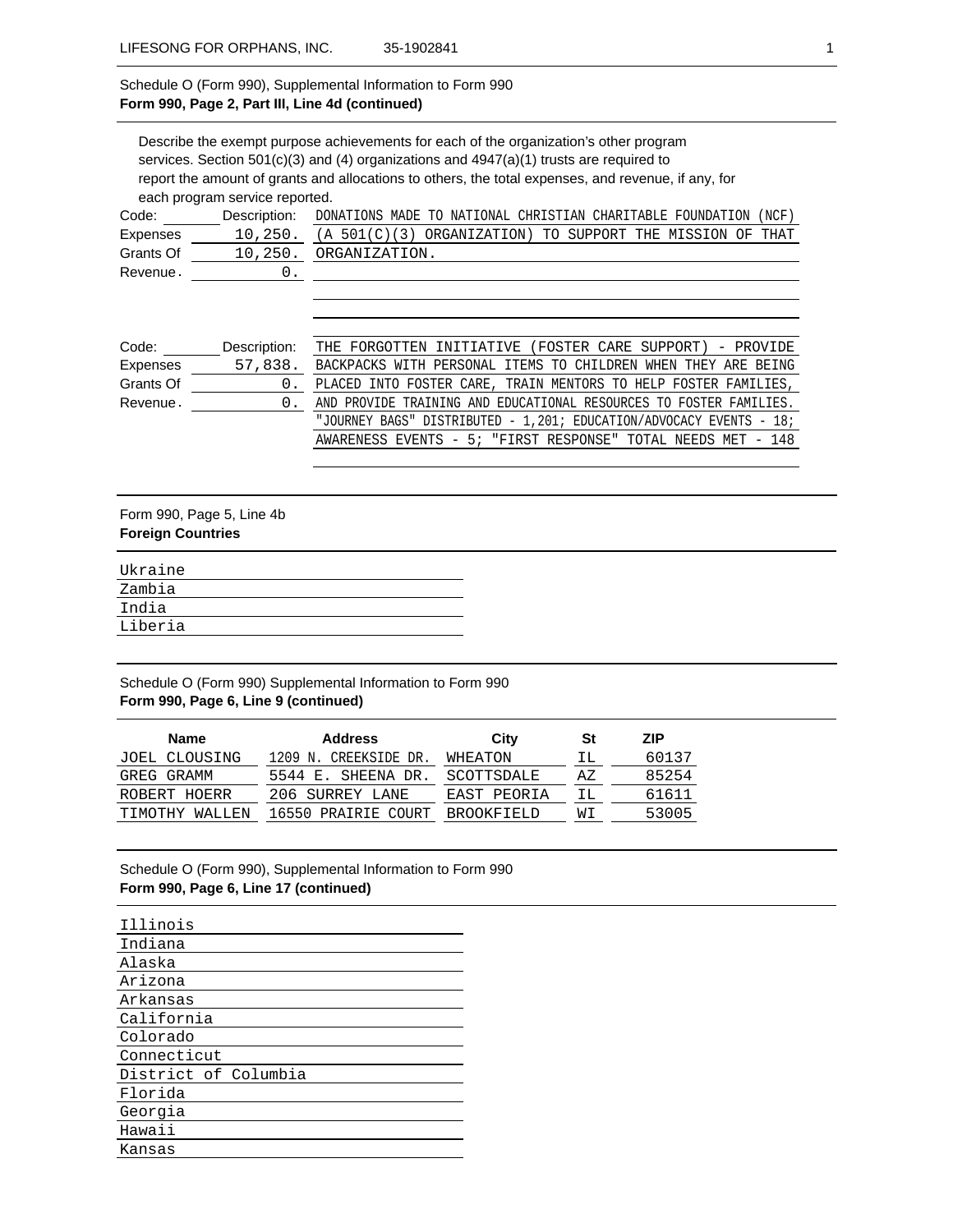## Schedule O (Form 990), Supplemental Information to Form 990 **Form 990, Page 6, Line 17 (continued)**

| Kentucky       |
|----------------|
| Maine          |
| Maryland       |
| Michigan       |
| Minnesota      |
| Mississippi    |
| New Hampshire  |
| New Jersey     |
| New Mexico     |
| New York       |
| North Carolina |
| North Dakota   |
| Ohio           |
| Oklahoma       |
| Oregon         |
| Pennsylvania   |
| Rhode Island   |
| South Carolina |
| Tennessee      |
| Utah           |
| Virginia       |
| Washington     |
| West Virginia  |
| Wisconsin      |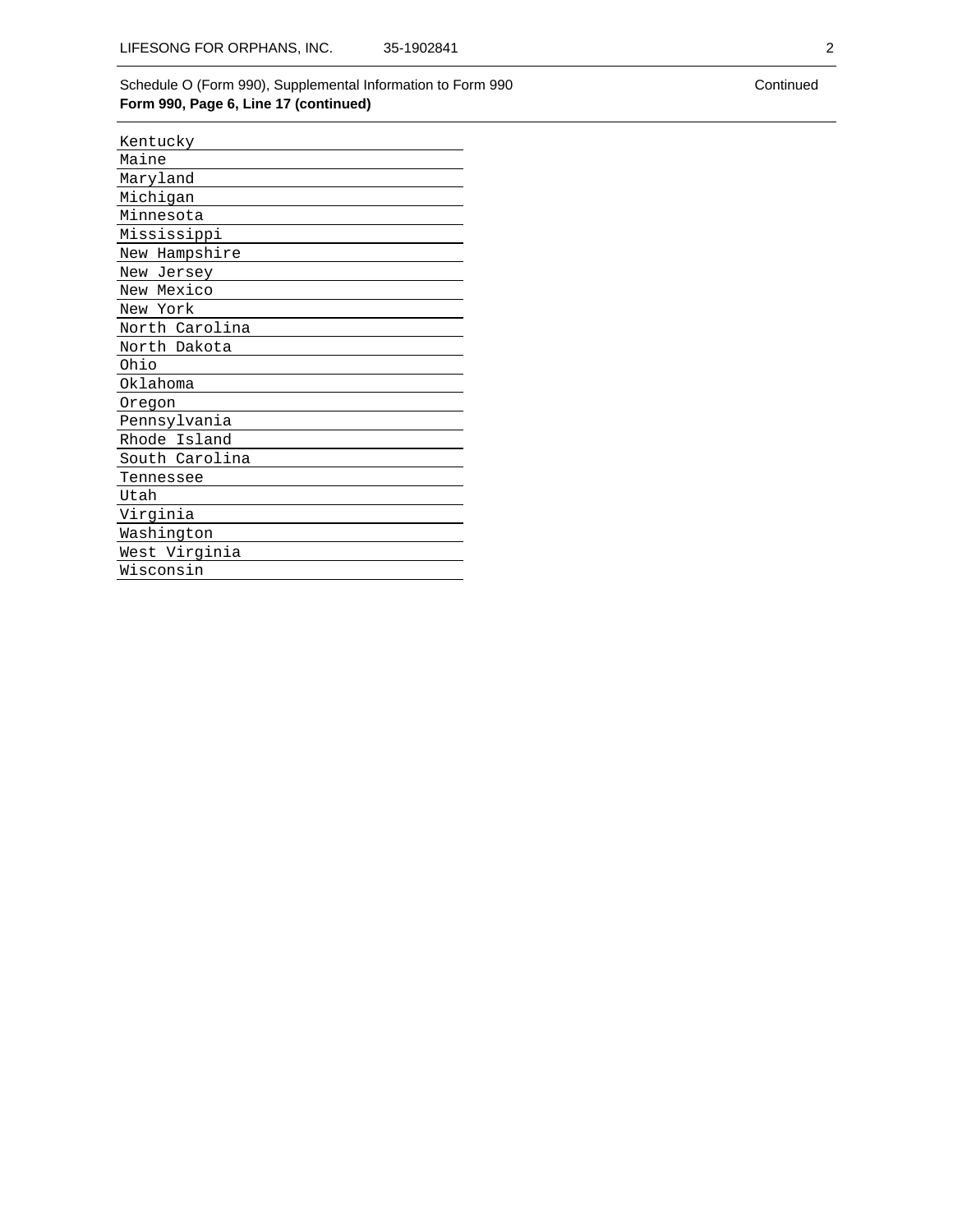## Schedule I (Form 990) - Part IV - Supplemental Information (continued) **Schedule I (Form 990) - Part IV - Supplemental Information (Continuation Sheet)**

| PART III | OF FAMILIES BEFORE APPROVING ADOPTION ASSISTANCE GRANTS TO CHRISTIAN FAMILIES.      |
|----------|-------------------------------------------------------------------------------------|
| PART III | INFORMATION SCRUTINIZED INCLUDES FINANCIAL POSITION OF THE FAMILY AND OTHER AVENUES |
| PART III | OF ASSISTANCE AVAILABLE (CHURCHES, ETC.).                                           |